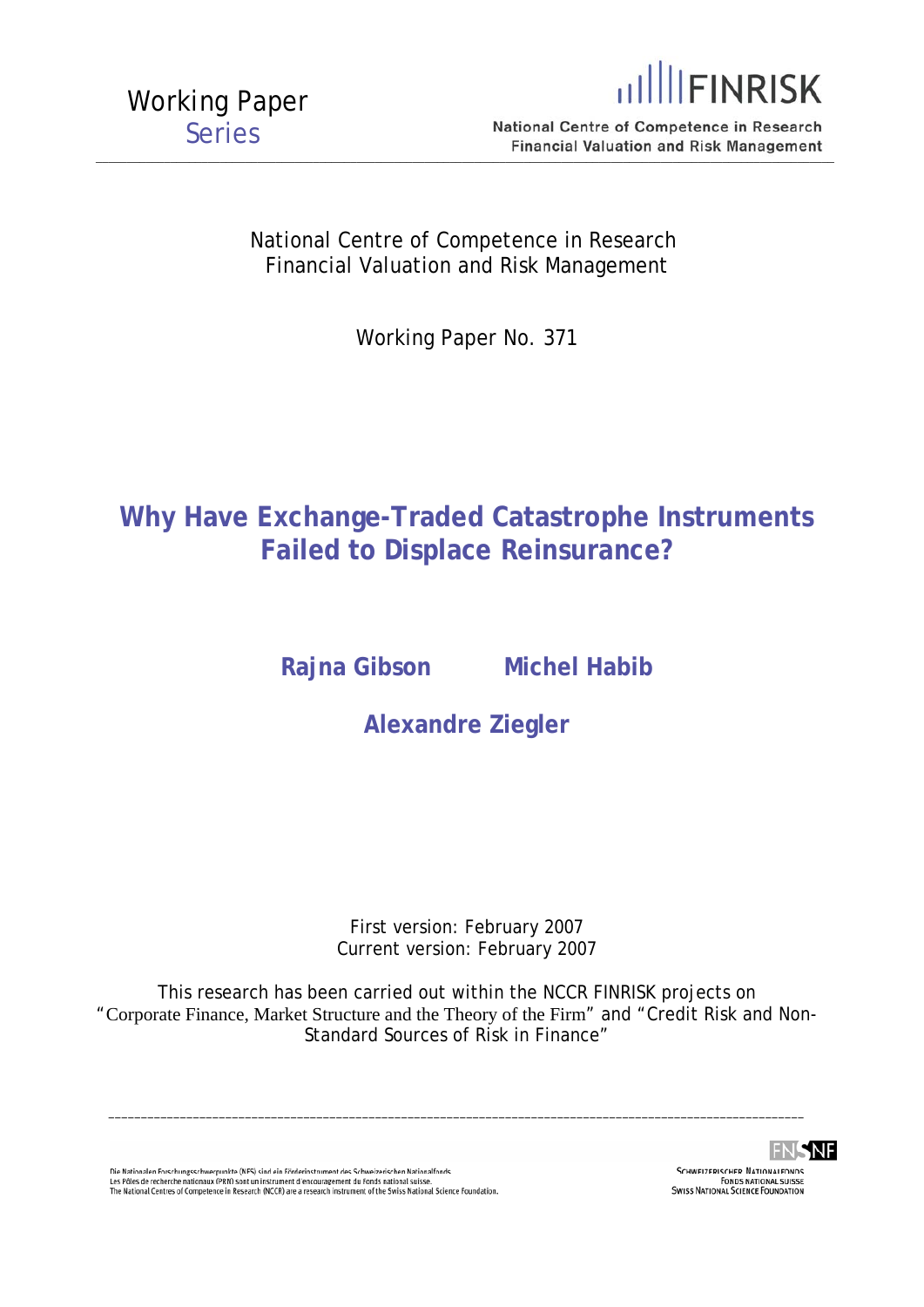# Why Have Exchange-Traded Catastrophe Instruments Failed to Displace Reinsurance?

Rajna Gibson<sup>∗</sup> Michel Habib† Alexandre Ziegler‡

<sup>∗</sup>Swiss Finance Institute, University of Zurich, Plattenstrasse 14, 8032 Zurich, Switzerland, tel.: +41- (0)44-634-2969, fax: +41-(0)44-634-4903, e-mail: rgibson@isb.unizh.ch.

<sup>†</sup>Swiss Finance Institute, University of Zurich, Plattenstrasse 14, 8032 Zurich, Switzerland, tel.: +41- (0)44-634-2507, fax: +41-(0)44-634-4903, e-mail: habib@isb.unizh.ch; CEPR.

<sup>‡</sup>Swiss Finance Institute, University of Lausanne, Extranef Building, 1015 Lausanne, Switzerland, tel.:  $+41-(0)21-692-3359$ , fax:  $+41-(0)21-692-3435$ , e-mail: alexandre.ziegler@unil.ch.

We wish to thank Pauline Barrieu, Henri Loubergé, and Avanidhar Subrahmanyam for useful comments and discussions, and Swiss Re for providing illustrative data. Financial support by the National Centre of Competence in Research "Financial Valuation and Risk Management" (NCCR FINRISK), the Swiss National Science Foundation (grant no. PP001-102717), and the URPP "Finance and Financial Markets" is gratefully acknowledged.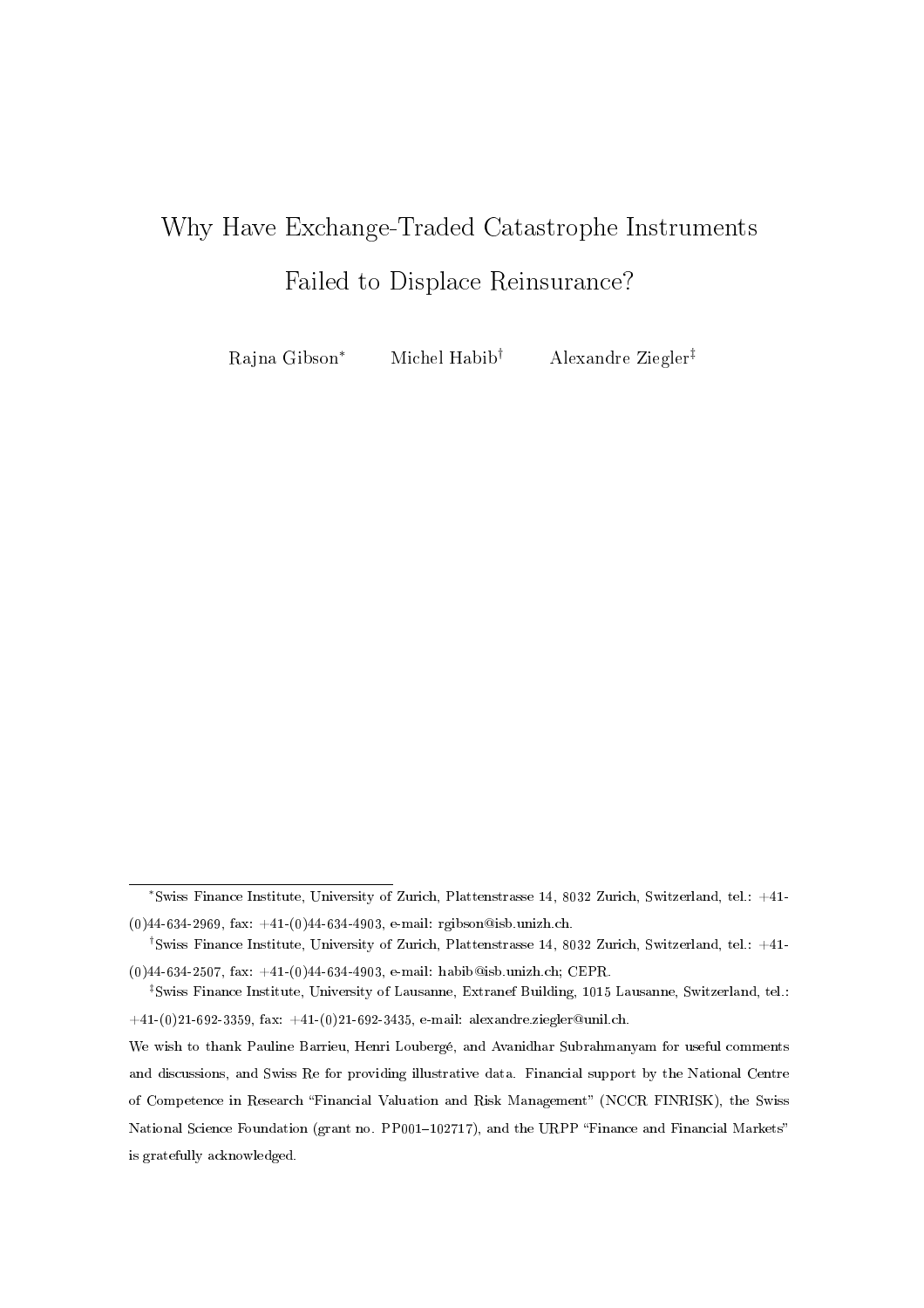# Why Have Exchange-Traded Catastrophe Instruments Failed to Displace Reinsurance?

#### Abstract

In spite of the fact that they can draw on a larger, more liquid and more diversified pool of capital than the equity of reinsurance companies, financial markets have failed to displace reinsurance as the primary risk-sharing vehicle for natural catastrophe risk. We show that this failure can be explained by differences in information gathering incentives between financial markets and reinsurance companies. Using a simple model of an insurance company that seeks to transfer a fraction of its risk exposure either through financial markets or through traditional reinsurance, we find that the supply of information by informed traders in financial markets may be excessive relative to its value for the insurance company, causing reinsurance to be preferred. We show that whether traditional reinsurance or financial markets are ultimately selected depends crucially on the information acquisition cost structure and on the degree of redundancy in the information produced. Limits on the ability of informed traders to profitably take advantage of their information make the use of financial markets more likely.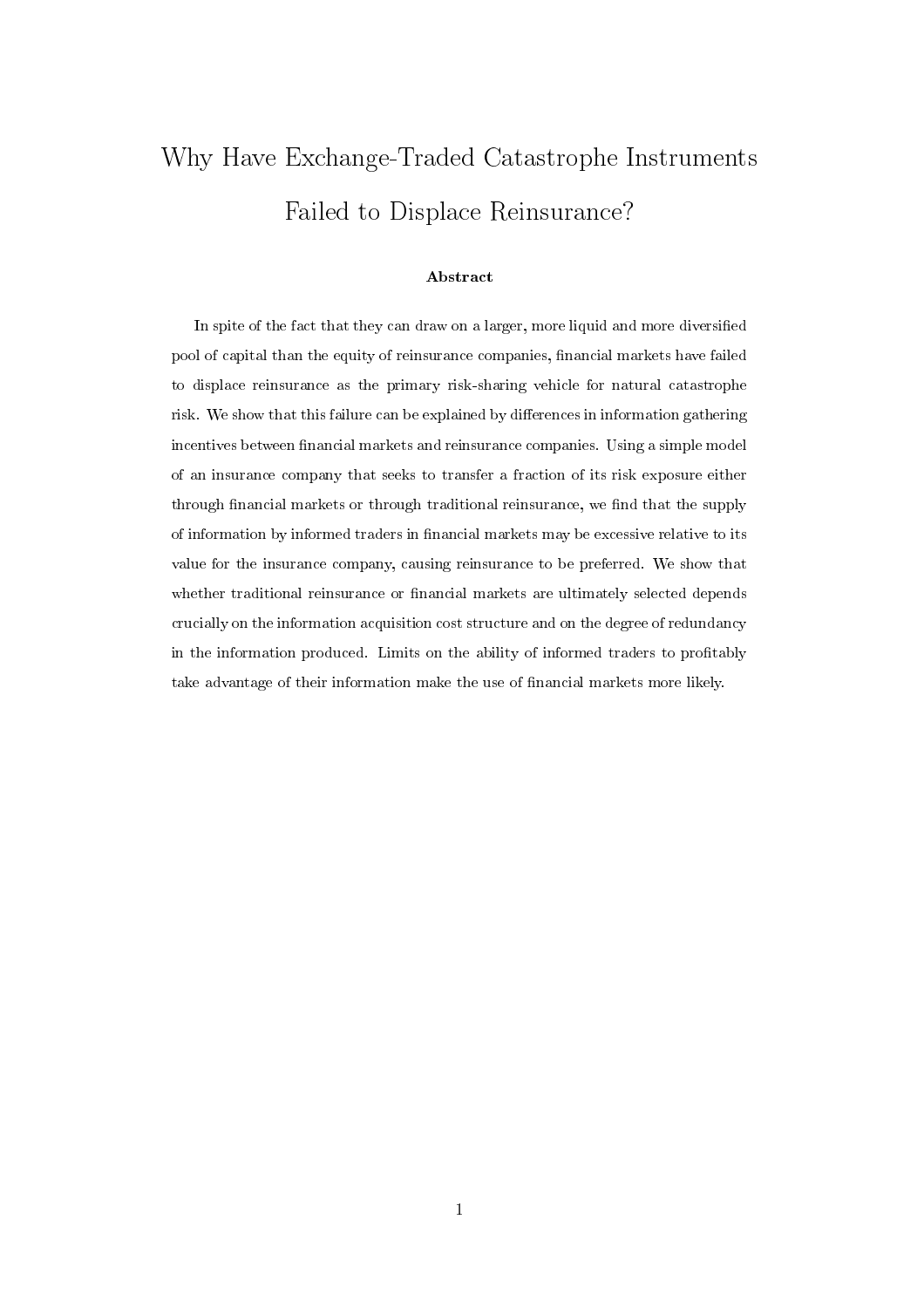Although the first reinsurance contract appeared in the marine industry in Genoa in 1370, professional reinsurance companies did not emerge until 1842, with the founding of the Cologne Reinsurance Company following a catastrophic fire in Hamburg in  $1842<sup>1</sup>$  For over a century, professional reinsurance companies have been the preferred vehicle used by insurance companies to shed part of their catastrophe risk exposure.

Recently, traditional catastrophe reinsurance—viewed as an institutional vehicle to transfer catastrophe risk—has come under scrutiny in the academic literature. In his study of the market for catastrophe risk, Froot (2001) shows that insurers should optimally reinsure against large catastrophic events first. Moreover, since catastrophe risks are uncorrelated with aggregate financial wealth, reinsurance premia should reflect expected losses. Both of these conjectures are invalidated by his study of the aggregate profile of reinsurance purchases: insurers tend to reinsure medium-size losses, but retain (rather than reinsure) their large-event risks. Furthermore, the reinsurance premia they pay often are a multiple of expected losses. The author explains these phenomena mainly by the inefficiencies that characterize the supply of capital to reinsurance companies and by these companies' excessive market power. According to Doherty (1997), these inefficiencies of the reinsurance market should spur the development of alternate forms of risk transfer, such as securities traded on financial markets. Because financial markets can draw on a larger, more liquid and more diversified pool of capital than the equity of reinsurance companies, they should have a strong advantage over reinsurance in financing catastrophe risk.

The 1990s saw the development of a whole series of exchange-traded and over-thecounter catastrophe risk products. Catastrophe derivatives were first introduced at the Chicago Board of Trade (CBOT) in 1992. These exchange-traded derivatives were based on underlying indexes that reflected insurance property losses. They consisted primarily of futures and options written on futures contracts. Due to very low trading activity, these contracts were replaced in 1995 by catastrophe spread options on loss indexes provided by the Property Claim Services (PCS); these options themselves were withdrawn in 2000 due to low interest. Low trading volume and large bid-ask spreads also characterized

 $\overline{1\text{An}}$  overview of the history of the reinsurance industry can be found in Swiss Re (2002).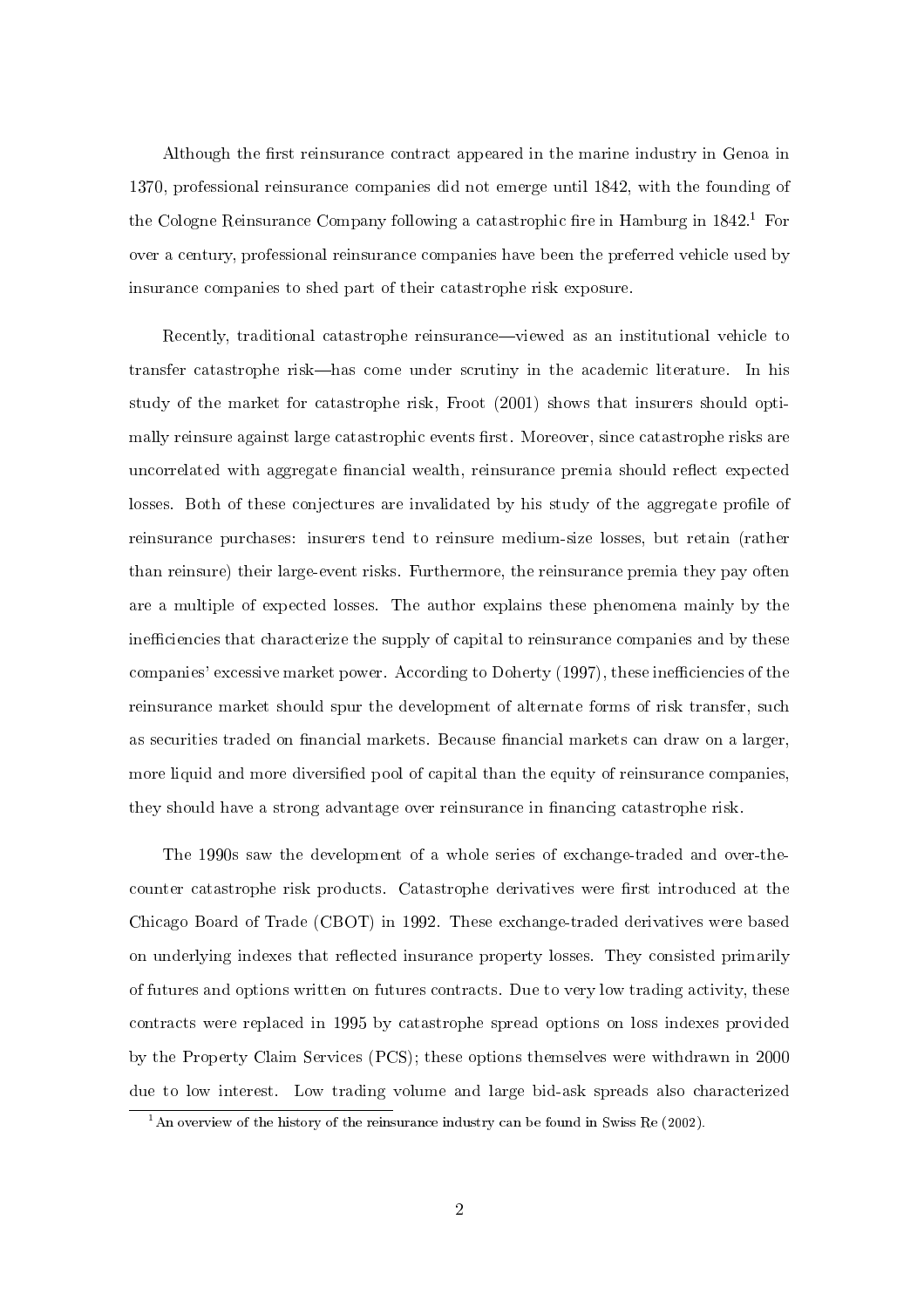catastrophe index options traded on the Bermuda Commodities Exchange, a dedicated exchange that opened in late 1997. Trading was suspended in August 1999, and the exchange was eventually liquidated. Although *off-exchange, privately placed* catastrophe bonds, first introduced in 1994 by Hannover Re, have been more successful, they too are characterized by large bid-ask spreads, and their share of the reinsurance market remains limited: at the end of 2004, these bonds' outstanding risk capital represented less than 10% of total insured losses (Sigma, 2006).

In this study, we argue that differences in information gathering incentives between financial markets and reinsurance companies can explain why, over a decade after the introduction of the first insurance-linked securities, financial markets have not displaced reinsurance—despite the latter's alleged inefficiencies—as the primary risk-sharing vehicle for natural catastrophe risk. We consider a simple model where an insurance company seeks to transfer a fraction of its natural catastrophe risk exposure either through the financial market or through traditional reinsurance, selecting the form of risk transfer that has the lowest cost. Better information about the exposure decreases the amount of capital that must be held by the insurance company, either for regulatory reasons or for risk management purposes. Information acquisition—whether by the reinsurer or by informed traders in the financial market—is costly, and the cost of the information produced ultimately is borne by the insurer. Building on the Subrahmanyam and Titman (1999) model of the choice between private and public equity, we characterize the optimal information acquisition policy of informed traders and the reinsurer. We find that the financial market may display a Hirshleifer  $(1971)$  effect in the sense that the production of information by informed traders is excessive relative to its value for the insurance company. Not wishing to pay the cost of excessive information acquisition, the insurer favors reinsurance over the financial market.

Of course, the same argument could be made for share and bond issues. What distinctive features of catastrophe risk makes excessive information acquisition a problem for insurance linked securities but not for shares and bonds? We believe that the key differences are the information acquisition cost structure and the degree of redundancy in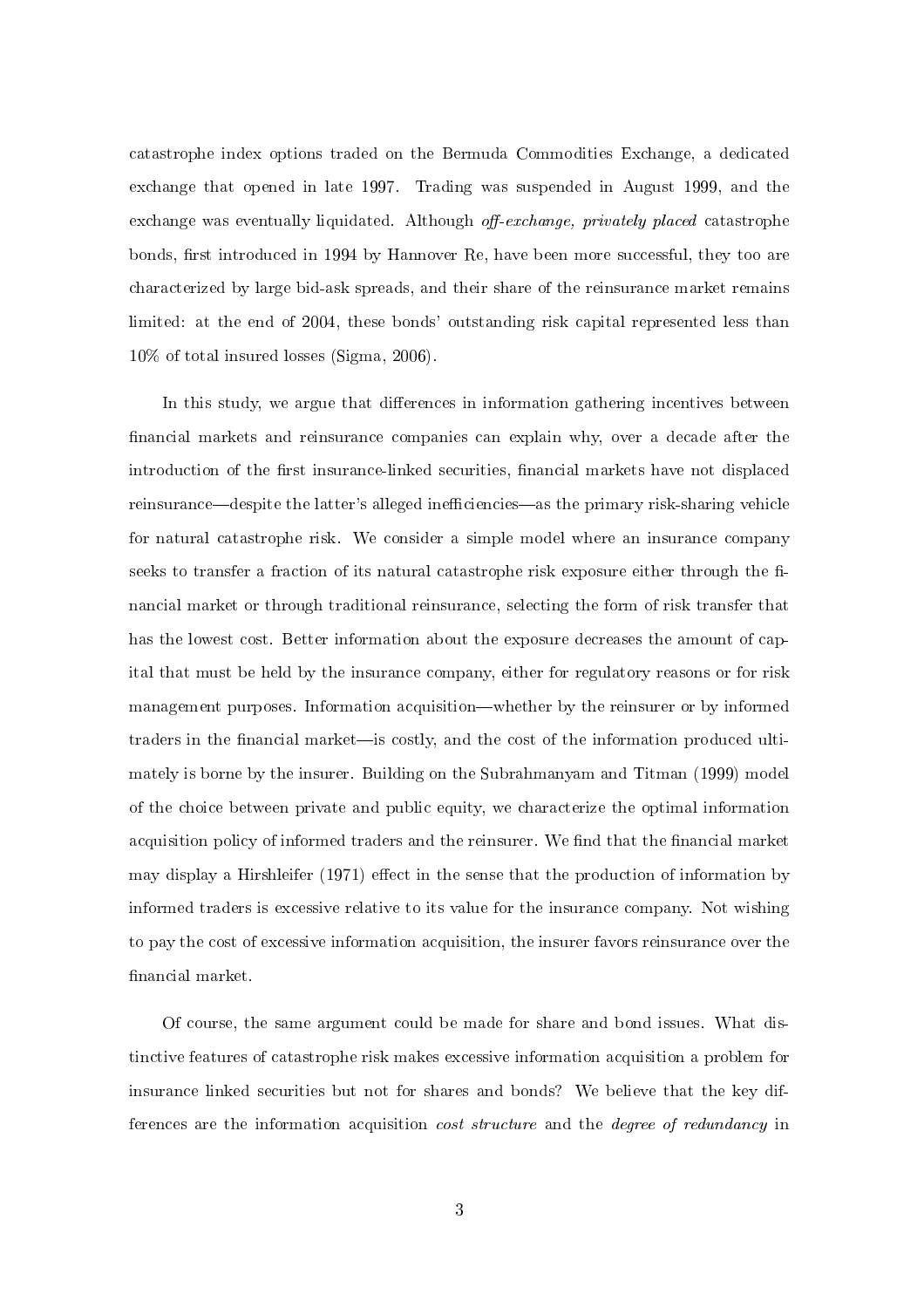the information produced. Indeed, as does that of Subrahmanyam and Titman (1999, p. 1074) for corporate financing, our model highlights the importance of the cost of obtaining information and of the diversity of that information on the optimal information gathering channel for natural catastrophe risk transfer: public (financial markets) versus private (reinsurance).

In contrast to Subrahmanyam and Titman (1999), who consider investors that can only acquire a signal of a given precision, our model distinguishes fixed and variable information acquisition costs: each agent can acquire a signal of a certain (minimum) precision by incurring a fixed cost, and can further refine the precision of his information by incurring variable costs. We find that the size of the fixed cost and the relative magnitude of the fixed and variable costs—i.e., the degree of convexity in the information acquisition cost structure—are key determinants of the preferred form of risk transfer. When the fixed cost is large, information acquisition by multiple traders in the nancial market is too costly, and reinsurance is preferred. When the fixed cost is large compared to the variable cost, centralized information acquisition by the reinsurer is more efficient than decentralized information acquisition in the financial market, again favoring reinsurance. In contrast, when information acquisition costs are highly convex, information acquisition by several traders in the financial market is more efficient, and the financial market is preferred. Thus, large fixed information acquisition costs constitute a key explanation for the failure of exchange-traded catastrophe instruments.<sup>2</sup>

The second key determinant of the preferred form of risk transfer is the degree of redundancy in the information produced. To motivate the concept of information redundancy, contrast two phenomena, one well-understood and the other much less so. An example of the former may be the profitability of a firm; an example of the latter may be global warming. If it were possible to aggregate all available information about one and the other phenomena, for example through trading in a financial market, it is likely that much less uncertainty would remain about the first phenomenon than the second. The same holds true of financial securities whose payoffs depend on these phenomena. More

 $2$ According to illustrative data provided to us by Swiss Re, fixed information acquisition costs for a given catastrophe are in the order of several million dollars (see Section 3).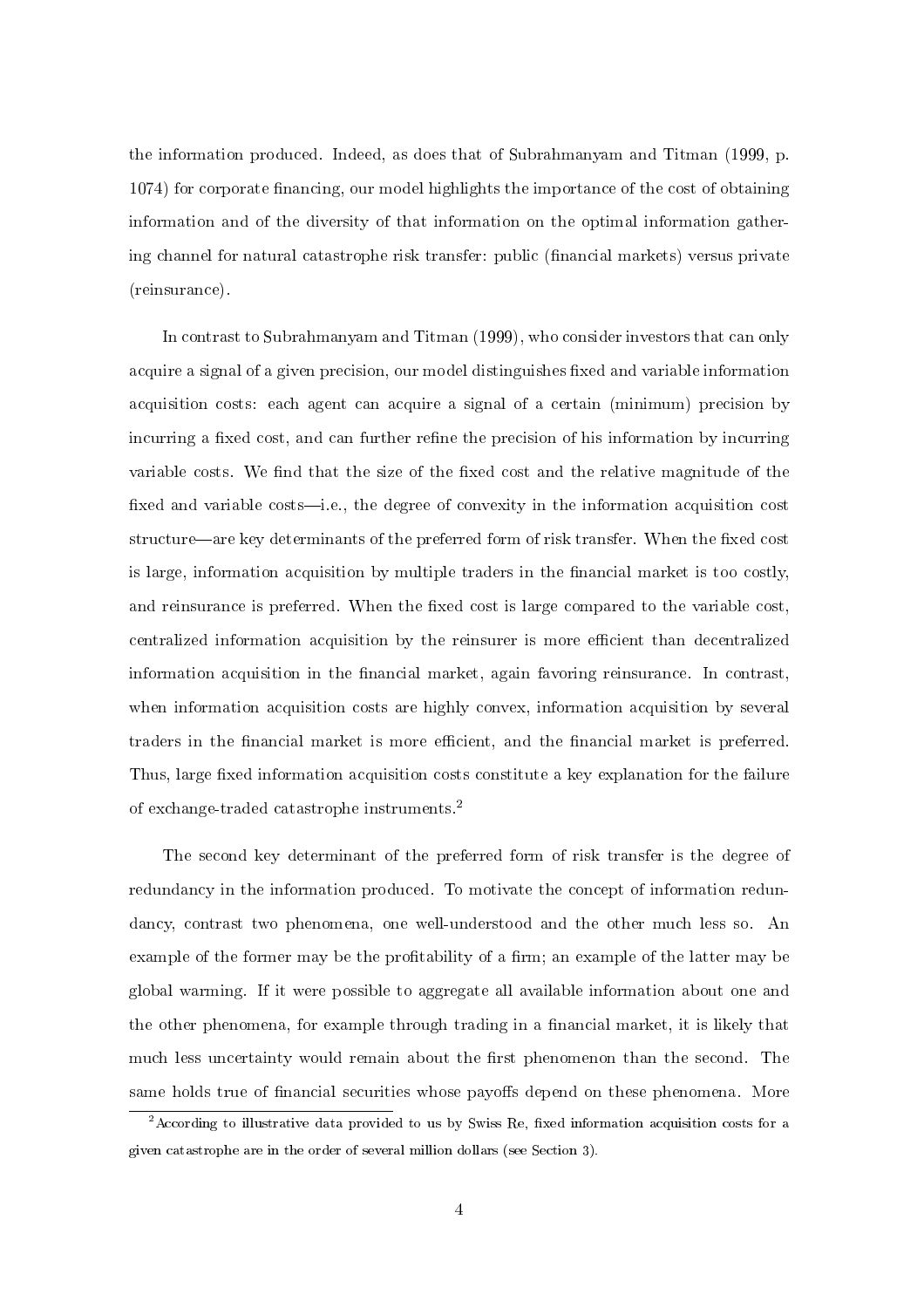concretely, the value of a share traded on a stock market is likely to be estimated much more precisely than the value of an insurance-linked security such as a catastrophe option traded on an option market. This means that much more of the information about the option is redundant than about the share. Indeed, if the information were not redundant, gathering increasing amounts of information would progressively reduce and eventually altogether eliminate the uncertainty about the value of the option.<sup>3</sup>

To investigate the role of information redundancy in detail, we assume that the information regarding insured losses that a reinsurer or a trader in the financial market can gather contains both a systematic and an idiosyncratic error component. We find that the insurer's preference for one source of risk transfer over the other depends crucially on the relative importance of these two components. If the systematic error component is large, then having numerous traders in the financial market produce information is not very valuable: since much of that information is redundant, aggregate uncertainty about the loss remains large. Reinsurance therefore dominates in this case. In contrast, when the systematic component is small, information acquisition by numerous traders in the financial market is valuable: since traders' errors are mostly uncorrelated, information aggregation in the financial market makes for drastically reduced aggregate uncertainty about the loss. Such a drastic reduction cannot be achieved through reinsurance, and the financial market therefore dominates. The large systematic error component in insured loss estimates therefore constitutes a second key explanation for the failure of exchange-traded catastrophe instruments.<sup>4</sup>

Besides the information acquisition cost structure and information redundancy, several factors affect the choice between financial markets and reinsurance. Generally, financial

<sup>3</sup>See the model in Section 1 for formal details.

<sup>&</sup>lt;sup>4</sup> Recent experience indicates that the systematic error component in the estimates of losses associated with natural catastrophes is indeed large. For example, in the case of hurricane Katrina in 2005, all major loss prediction models appear to have omitted the same factors. According to Swiss Re (2006), "what the models didn't predict was the storm surge [...], the breaching of the now deemed inadequate levee system protecting New Orleans [...] and the ensuing flood. [...] All three catastrophe modellers have looked at the impact of the increased frequency of hurricanes, while issues such as storm surge and flooding, demand surge and wind damage functions have either been introduced or improved." (Emphasis added.)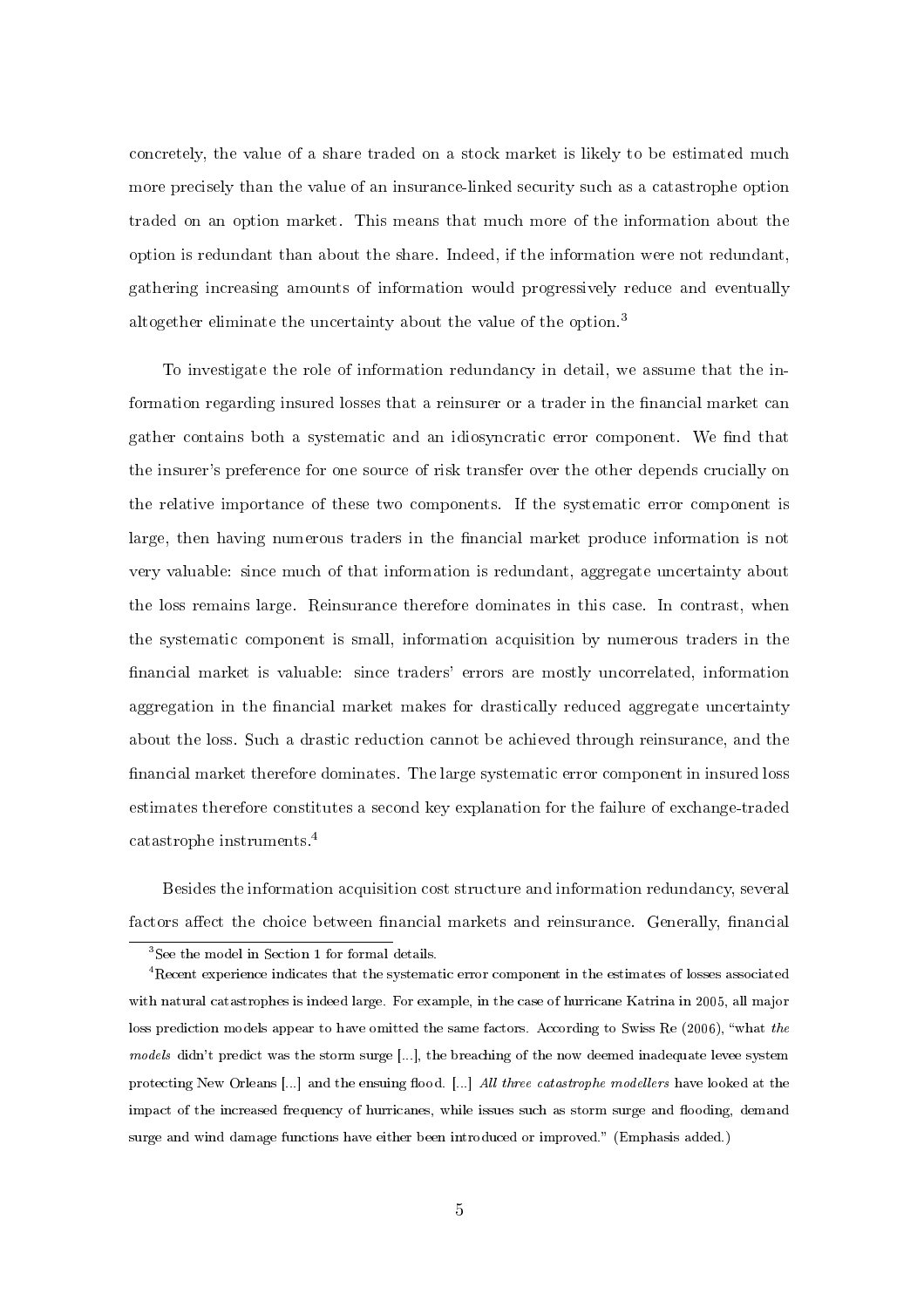markets dominate if there are tight limits on the ability of informed traders to profit from their information, thereby decreasing traders' incentives to acquire information. For example, if there are few noise traders in the market, informed traders are not able to "camouflage" their trades. In contrast, reinsurance dominates when the standard deviation of losses is large. This is because informed traders perceive large prot opportunities, enter the financial market in large numbers, and acquire large amounts of information. Since the cost of gathering information is borne by the insurer, the financial market is more costly than reinsurance.

There is an extensive literature on the use of financial markets for transferring catastrophe risk. Such literature has examined the advantages of nancial markets, emphasizing their risk disaggregation (Doherty and Schlesinger, 2002) and capital supply (Jaffee and Russell, 1997) properties, and their lack of exposure to moral hazard and to default risk (Doherty, 1997, and Lakdawalla and Zanjani, 2006). In view of the very limited success of nancial markets in transferring catastrophe risk, a number of potential explanations have been investigated: transactions costs, basis risk, and behavioral factors. Froot (2001) rules out the first, and Cummins, Lalonde and Phillips (2004) find that using standardized contracts carries little basis risk for large insurers. Bantwal and Kunreuther (2000) suggest that ambiguity aversion, loss aversion, and uncertainty avoidance may account for the reluctance of investment managers to invest in catastrophe bonds. Barrieu and Loubergé (2006) argue that the use of catastrophe bonds can be made more attractive by protecting bond buyers against the simultaneous occurrence of a catastrophe and a market crash. Unlike Bantwal and Kunreuther (2000) and Barrieu and Loubergé (2006), whose explanations for the limited use of financial markets are demand-based, ours is supply-based.

The paper proceeds as follows. Section 1 presents our model of an insurer that seeks to transfer a fraction of the risks he has insured either through reinsurance or using the financial market, selecting the form of risk transfer that has the lowest cost. Section 2 investigates the effect of information redundancy on the insurer's preferred risk transfer vehicle. Section 3 numerically analyzes the impact of the main model parameters on the insurer's decision. Sections 4 concludes.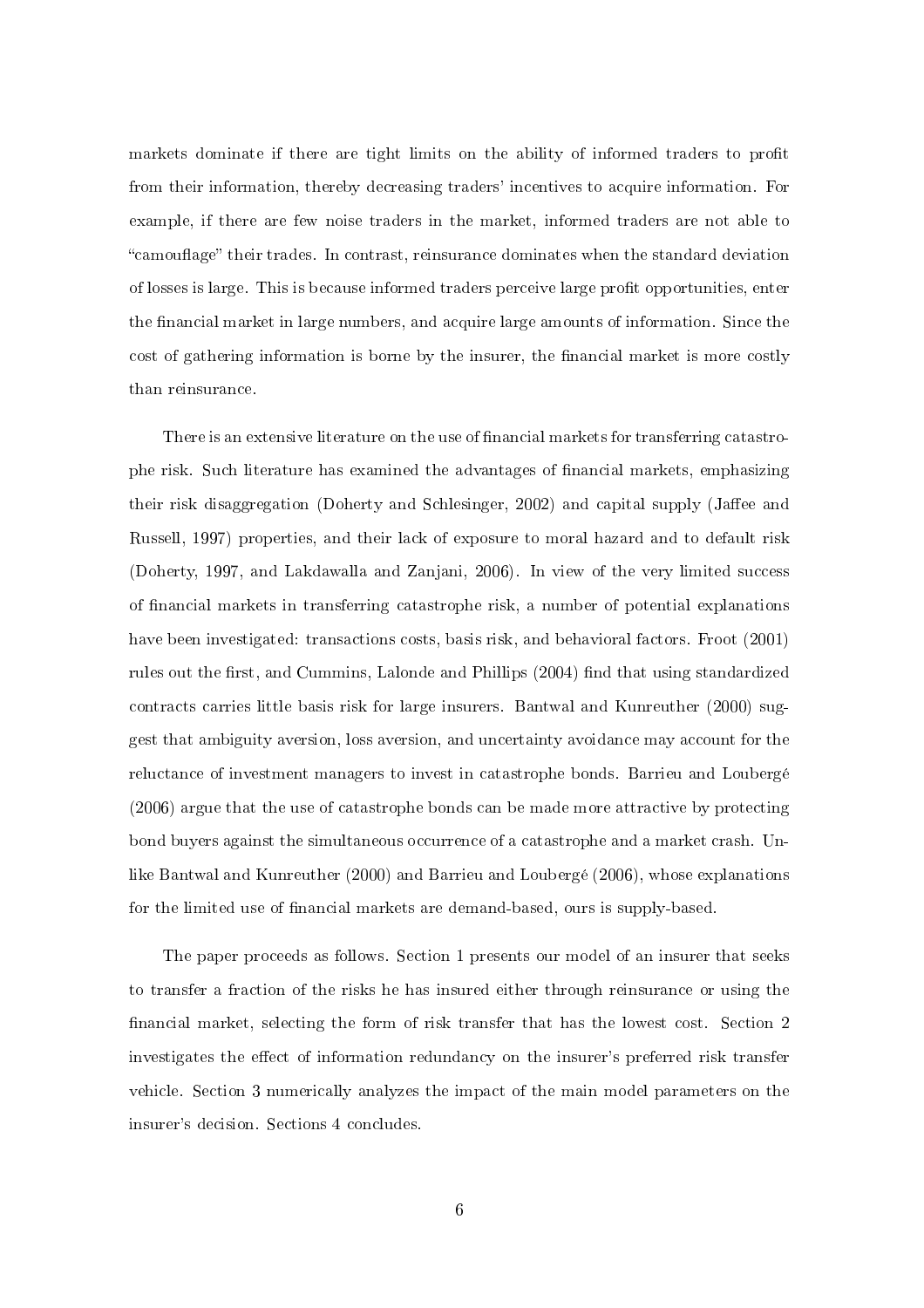#### 1 The Model

We consider an insurer that has insured losses represented by an asset of an uncertain (negative) value. The insurer has to choose between ceding risk to the financial market or to a reinsurer.<sup>5</sup> We assume that because moral hazard or adverse selection considerations that we have left unmodeled make it impossible to reinsure completely, the insurer can cede no more than a fraction  $\overline{\tau}$  < 1 of the losses he has insured.

In order to motivate the ceding of risk, we assume that the insurer's access to information is limited and that he has higher net cost of capital than does the reinsurer. The insurer therefore cedes risk for two reasons. The first is to replace his own, more expensive capital by the cheaper capital of the reinsurer or the "free" capital of the financial market (the capital of the nancial market is free in the sense of having a net cost of zero).

The second reason is to induce the party to whom risk has been ceded, be it the informed traders in the financial market or the reinsurer, to incur the cost of improving the quality of the information, either in order to profit from informed trading or in order to economize on costly capital. The information is communicated to the insurer either directly by the reinsurer or indirectly through the price in the financial market. The insurer can then make use of this information in order to decrease the level of costly capital he himself must hold. The cost of the information produced is ultimately borne by the insurer, either directly through the reinsurance premium or indirectly through a discount on the price of the securities issued in the financial market. The purpose of the discount is to compensate noise traders for the losses they will sustain to informed traders. Noise traders' losses equal the informed traders' gross prots. These in turn equal the cost of information production.

When selecting the form of risk transfer, the insurer therefore takes the differences in the cost of capital of both options into account and trades off the quality of the information obtained (which results in lower required capital) against its cost.

<sup>5</sup>Although we consider the problem faced by a primary insurer for concreteness, the analysis is identical for a reinsurer choosing between retrocession and the financial market, or for a firm choosing between insurance and the financial market.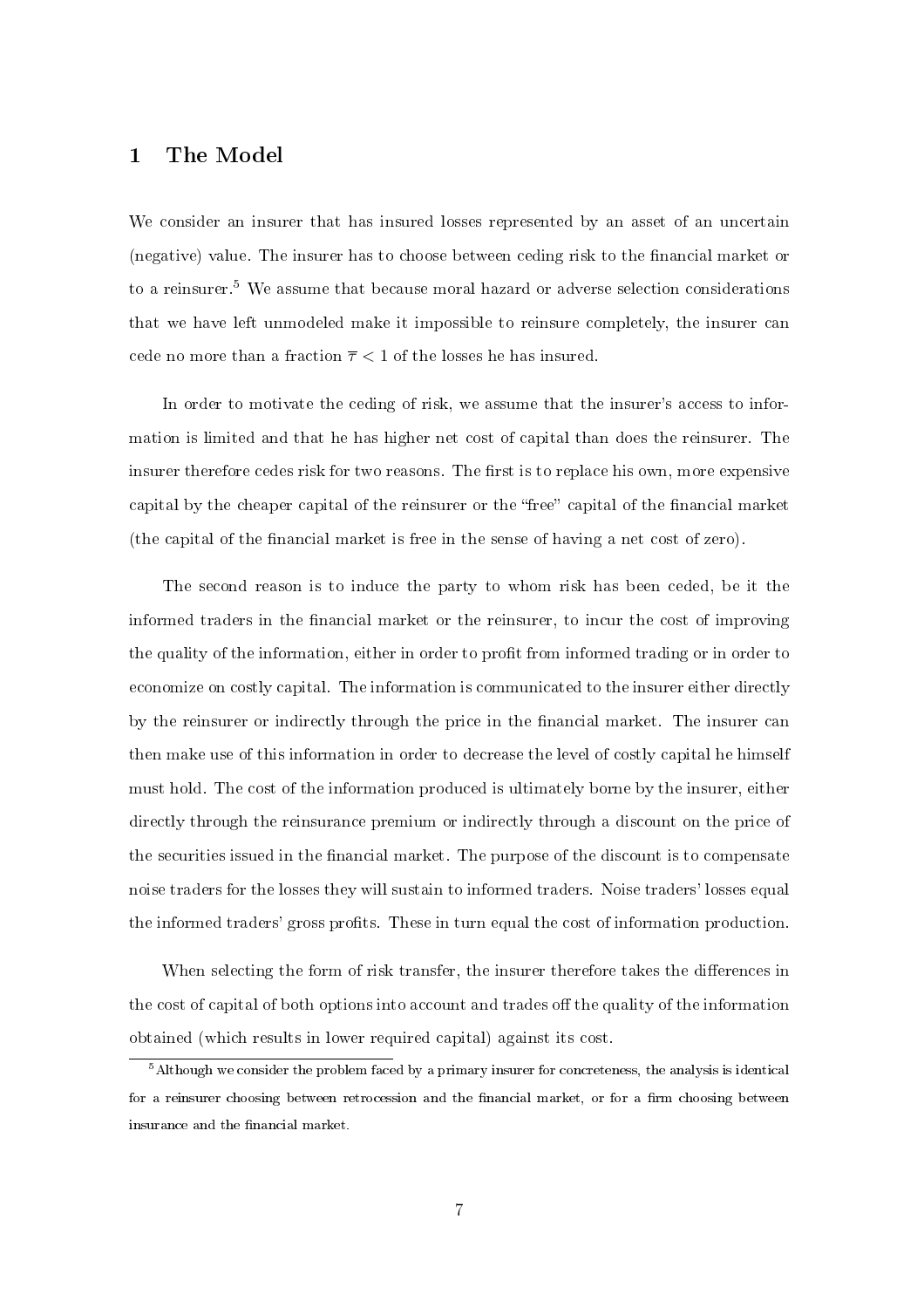The remainder of this section describes the details of the model. Section 1.1 describes the underlying information structure. Section  $1.2$  characterizes the structure of the financial market and informed traders' optimal information gathering decision. Section 1.3 presents the reinsurer's optimal information gathering decision. Section 1.4 derives the insurer' expected payoff for both risk transfer mechanisms.

#### 1.1 The Information Structure

We assume that insured losses are represented by an asset that has value  $\bar{l}+\delta$ , with  $\bar{l} < 0$  and  $\delta \sim N(0, v_{\delta})$ . Each agent s, which can be either a reinsurance company r or an informed trader  $n, n = 1, ..., N$ , can acquire information  $i_s = \delta + \sqrt{v_s}$  $\overline{a}$  $\gamma \xi +$ p  $1-\gamma^2\epsilon_s$ ´ ,  $0 \leqslant \gamma \leqslant 1$ . We assume  $\xi \sim N(0, 1)$ ,  $\epsilon_s \sim N(0, 1)$ ,  $\cos(\delta, \xi) = \cos(\delta, \epsilon_s) = \cos(\xi, \epsilon_s) = \cos(\epsilon_s, \epsilon_t) = 0$ for  $s \neq t$ .

The error in the information about losses consists of two parts, one perfectly correlated across agents,  $\xi$ , and the other perfectly uncorrelated,  $\epsilon_s$ . Any level of correlation between the error terms of two agents can therefore be obtained by varying the parameter  $\gamma$ . Indeed, we have

$$
\operatorname{corr}\left(i_{s}-\delta,i_{t}-\delta\right)=\operatorname{corr}\left(\gamma\xi+\sqrt{1-\gamma^{2}}\epsilon_{s},\gamma\xi+\sqrt{1-\gamma^{2}}\epsilon_{t}\right)=\gamma^{2}
$$
\n(1)

We refer to  $\gamma$  as the degree of redundancy in the information acquired. To provide some justification for our choice of terminology, consider the average error term across  $N$ informed agents,  $\frac{1}{N}$  $\sum_{n=1}^{N} \sqrt{v_n}$ h  $\gamma \xi +$  $\mathcal{L}$  $\overline{1-\gamma^2}\epsilon_n$ i . If  $v_n = v$  for all n, its variance is

$$
\operatorname{var}\left[\frac{1}{N}\sum_{n=1}^{N}\sqrt{v_n}\left[\gamma\xi+\sqrt{1-\gamma^2}\epsilon_n\right]\right] = v\left[\frac{\gamma^2}{N^2}\operatorname{var}\left[\sum_{n=1}^{N}\xi\right]+\frac{1-\gamma^2}{N^2}\operatorname{var}\left[\sum_{n=1}^{N}\epsilon_n\right]\right]
$$

$$
= v\left(\gamma^2+\frac{1-\gamma^2}{N}\right) \tag{2}
$$

Using that variance as a proxy for the uncertainty that remains once the information across all agents has been aggregated, we see that the larger  $\gamma$ , the smaller the decrease in aggregate uncertainty as more agents contribute information, i.e., the larger  $\gamma$ , the larger the redundancy in the information across agents.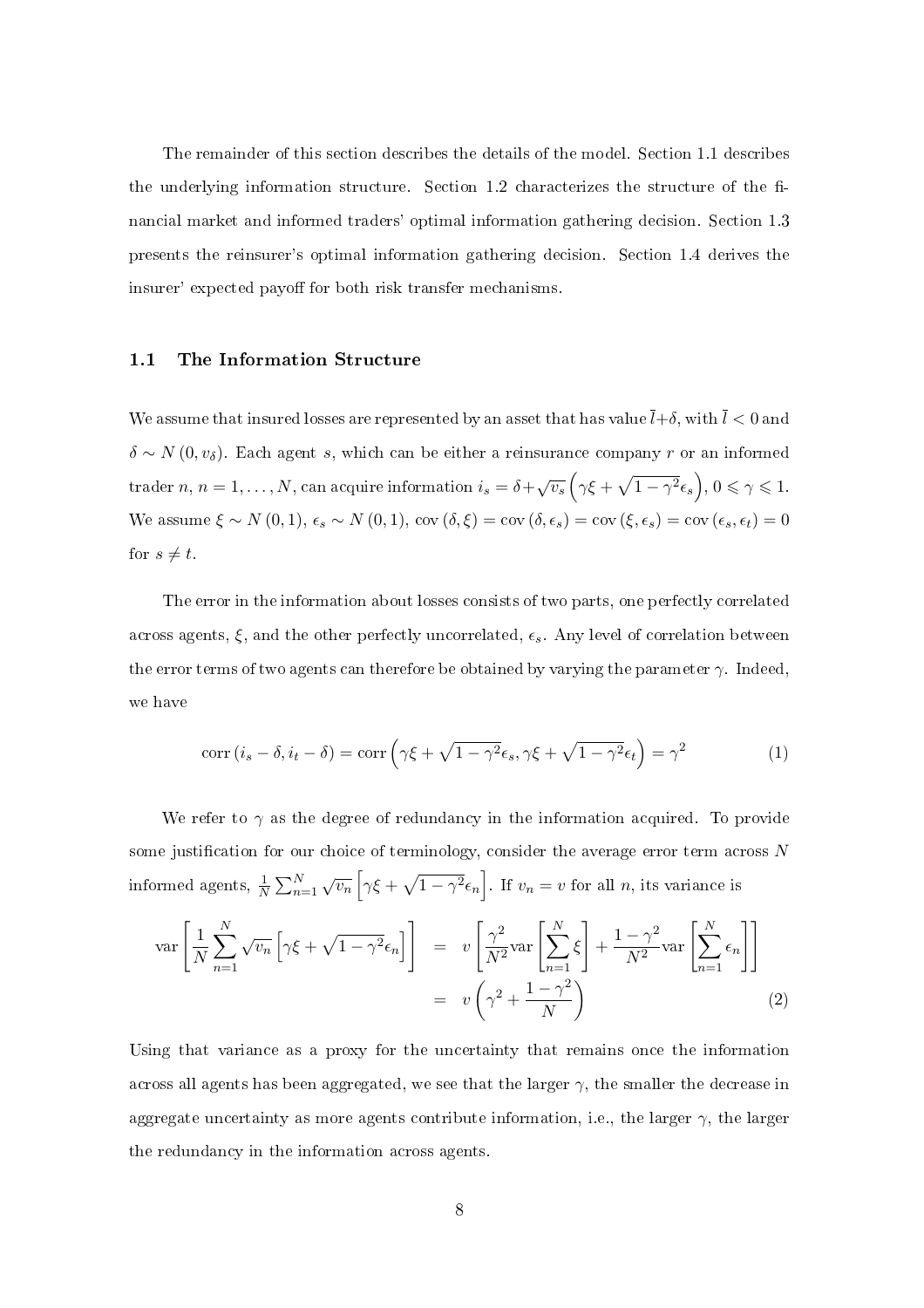To provide some intuition for the role of  $\gamma$  in the model, consider the two extreme cases  $\gamma = 0$  and  $\gamma = 1$ . In the former case, the variance of the average error term disappears for  $\gamma = 0$  as  $N \to \infty$ : there is no aggregate uncertainty when a large enough number of agents can be called upon to contribute their information. In the latter, the variance of the average error term is unaffected by  $N$ : aggregate uncertainty remains regardless of the number of agents contributing information. We view the former case as representing well understood risks such as mortality risk (assuming new diseases such as AIDS do not render established mortality tables obsolete). Whilst no agent alone has a complete picture of the risk, all agents together do. We view the latter case as representing those risks that are still poorly understood, such as some forms of catastrophe risk. As mentioned in the introduction, there is evidence that the systematic error component in the estimates of losses associated with natural catastrophes—the redundancy in the information—is indeed large.

We allow  $v<sub>s</sub>$  to be chosen by agent s and assume that the agent's information acquisition cost consists of a fixed and a variable component. By incurring a fixed cost of  $k$ , agent s can acquire a signal with error variance  $v_s = \overline{v}$ , i.e.,  $1/\overline{v}$  is the minimum precision of the information that can be acquired. The agent can then improve his understanding of the risk, i.e., refine the quality of his information by decreasing the variance of the error term to  $v_s < \overline{v}$ , at a variable cost  $c(\overline{v}/v_s - 1)$ . The agent's total cost of acquiring information is therefore  $c(\overline{v}/v_s - 1) + k$ .<sup>6</sup> Note that information acquisition by agent s decreases the variance of the entire error term, reducing both correlated and uncorrelated errors, in the same proportion.

Note also that we assume that the reinsurer and informed traders can acquire the same information, at the same cost. Of course, given modeling expertise acquired and

 $6$ As in Subrahmanyam and Titman (1999; p. 1060), and in the line of Grossman and Stiglitz (1980), we assume that each agent acquires a single signal. This being said, the ability of each agent to improve the quality of his information by decreasing  $v_s$  is equivalent to allowing him to obtain additional signals, each with variance  $\bar{v}$ . In the case where  $\gamma = 0$ , our formulation amounts to assuming that the first signal costs k and each subsequent signal c. More generally, for arbitrary  $\gamma$ , our formulation amounts to assuming that the first signal costs k and the Mth signal  $c(1-\gamma^2)/((M\gamma^2+1)((M-1)\gamma^2+1))$ . We choose the formulation  $c(\overline{v}/v_s - 1) + k$  for tractability.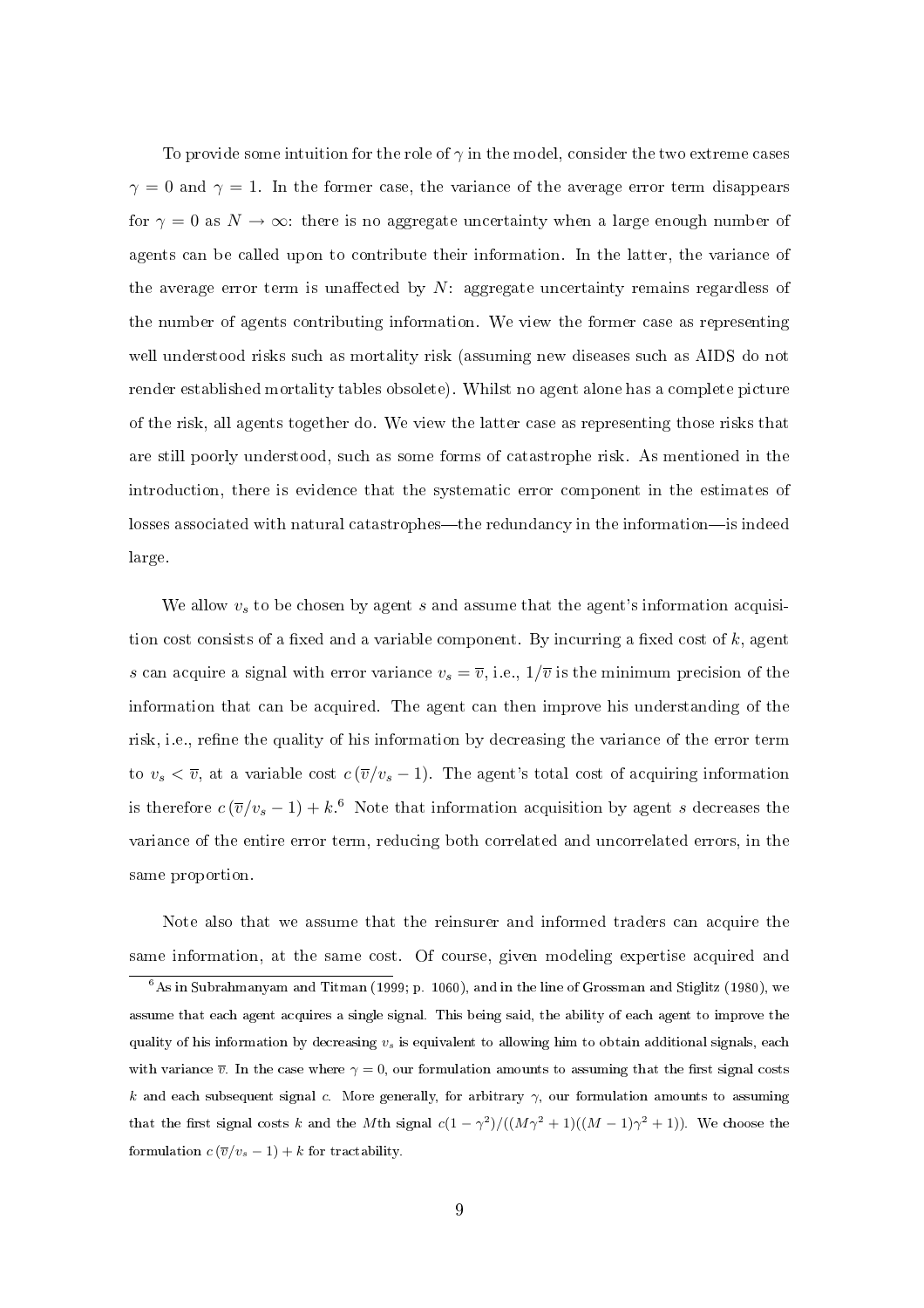customer data accumulated over decades of operation, reinsurers may be endowed with better information or have lower information acquisition costs than even sophisticated traders in financial markets. However, since our purpose is to explain the dominance of reinsurance over the financial market, we do not wish to build an advantage for reinsurance into the assumptions of the model.

#### 1.2 The Financial Market

In this section, we describe the structure of the financial market that we consider and investigate information acquisition if the insurer decides to transfer risk by issuing insurance linked securities on the financial market.<sup>7</sup> The structure that we use closely follows Subrahmanyam and Titman (1999), who generalize Kyle  $(1985)$ . The financial market consists of N informed traders, who base their demand on their information, and of noise traders with demand z uncorrelated with all other variables,  $z \sim N(0, v_z)$ . Prices are set by a competitive risk-neutral market maker who expects to earn zero profit conditional on his information set. We are interested in determining the number of traders that choose to become informed, N, the precision of the information they choose to acquire,  $1/v$ , and the information reflected in the price.

Recall that an informed trader *n* receives information  $i_n = \delta + \sqrt{v_n}$  $\overline{a}$  $\gamma \xi +$ p  $\overline{1-\gamma^2}\epsilon_n$ ´ , where  $\delta$  is the uncertain amount of the loss. We conjecture an equilibrium in which trader *n* submits an order of the form  $x_n = \kappa_n i_n$  and the market maker sets a price  $P = \overline{\tau} \overline{l} + E [\overline{\tau} \delta | Q] = \overline{\tau} \overline{l} + \zeta Q$ , where

$$
Q = x_n + \sum_{\substack{m=1 \ m \neq n}}^N \kappa i_m + z = x_n + \sum_{\substack{m=1 \ m \neq n}}^N \kappa \left( \delta + \sqrt{v} \left( \gamma \xi + \sqrt{1 - \gamma^2} \epsilon_m \right) \right) + z \tag{3}
$$

denotes the total order flow received by the market maker, including noise trader demand z. Note that we consider a symmetric equilibrium, in which  $\kappa$  and v are the same for all traders.

<sup>&</sup>lt;sup>7</sup>Note that we do not consider the problem of optimally designing these securities. For an analysis of optimal security design, see for example Boot and Thakor (1993), DeMarzo and Duffie (1999), and Fulghieri and Lukin (2001).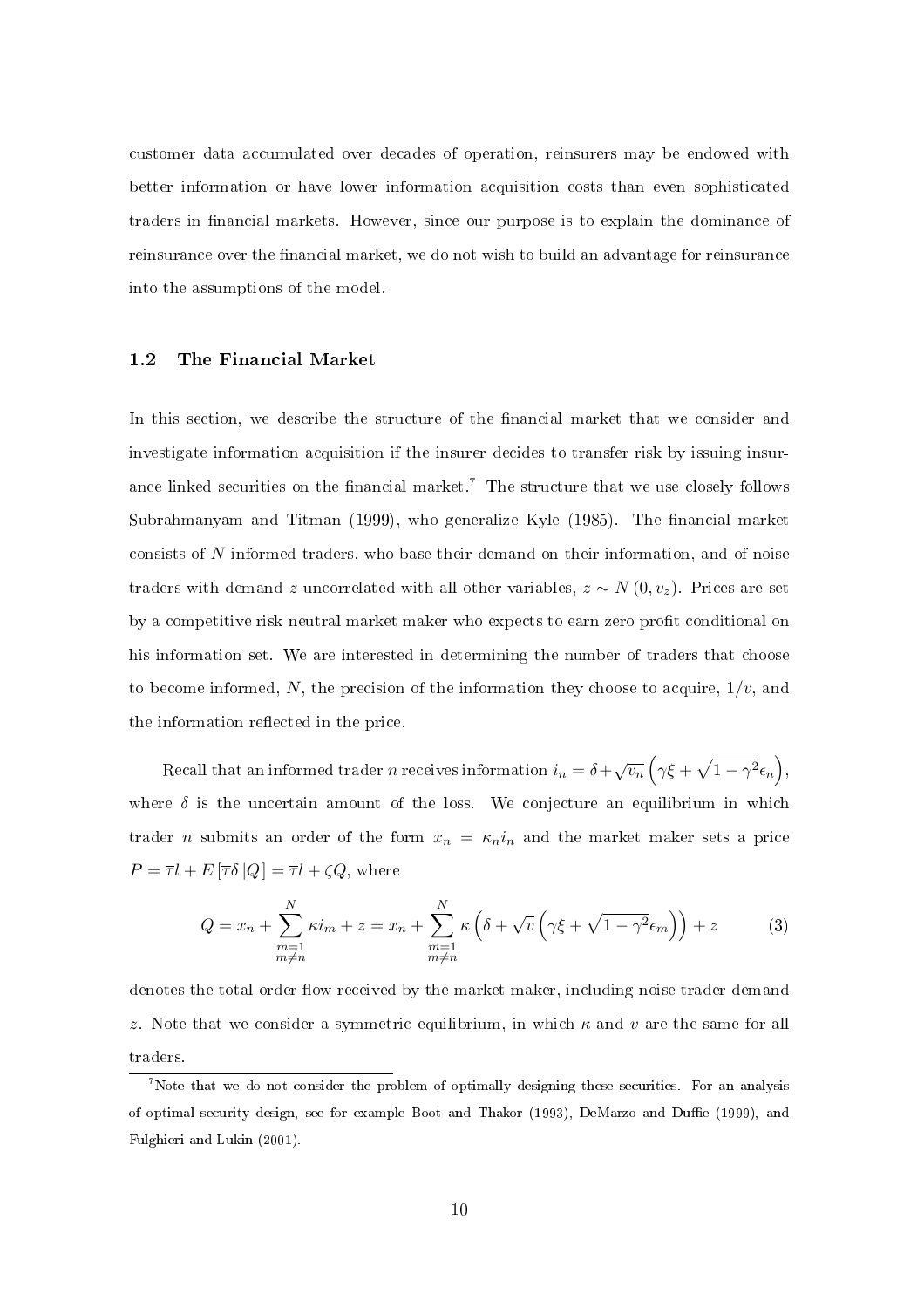Naturally, trader  $n$  takes the demand and the (inverse) quality of the information of the other traders as given when choosing his own demand  $x_n$  and his (inverse) quality of information  $v_n$ . Hence, in choosing  $x_n$ , trader n solves

$$
\max_{x_n} E\left[x_n \left[\overline{\tau}\overline{l} + \overline{\tau}\delta - P\right] | i_n\right] = \max_{x_n} E\left[x_n \left[\overline{\tau}\delta - \zeta Q\right] | i_n\right]
$$
\n
$$
= \max_{x_n} E\left[x_n \left[\overline{\tau}\delta - \zeta \left(x_n + \sum_{\substack{m=1 \ m \neq n}}^N \kappa i_m + z\right)\right] | i_n\right]
$$
\n(4)

Solving for  $x_n$  (the details are in the appendix), we have

$$
x_n = \kappa_n i_n = \kappa_n \left( \delta + \sqrt{v_n} \left( \gamma \xi + \sqrt{1 - \gamma^2} \epsilon_n \right) \right)
$$
 (5)

where

$$
\kappa_n = \frac{1}{2\zeta} \frac{\overline{\tau}v_\delta - \zeta \left(N - 1\right)\kappa \left(v_\delta + \gamma^2 \sqrt{v_n} \sqrt{v}\right)}{v_\delta + v_n} \tag{6}
$$

In choosing  $v_n$ , trader n uses  $x_n$  obtained in (5) to solve

$$
\max_{v_n} E\left[E\left[x_n \left(\overline{\tau}\delta - \zeta \left(x_n + \sum_{\substack{m=1\\m \neq n}}^N \kappa i_m + z\right)\right] |i_n\right]\right] - c\left(\frac{\overline{v}}{v_n} - 1\right) - k\tag{7}
$$

subject to the constraint  $0 \le v_n \le \overline{v}$ . In so doing, trader *n* treats  $\kappa$ ,  $\zeta$ , and *v* as constant. We show in the appendix that in a symmetric equilibrium  $(v_n = v)$ , we have

$$
\zeta = \frac{\overline{\tau}v_{\delta}\sqrt{N(v_{\delta}+v)}}{\sqrt{v_{z}}\left[(N+1)v_{\delta} + (2+(N-1)\gamma^{2})v\right]}
$$
\n(8)

$$
\kappa = \sqrt{\frac{v_z}{N(v_\delta + v)}}\tag{9}
$$

and that the first-order condition for  $v$  is

$$
\frac{\overline{\tau}\left(2+(N-1)\gamma^2\right)\sqrt{v_z}v_{\delta}}{2\sqrt{N}\sqrt{v_{\delta}+v}\left[(N+1)v_{\delta}+(2+(N-1)\gamma^2)v\right]}=c\frac{\overline{v}}{v^2}\tag{10}
$$

Consider first the price impact of order flow,  $\zeta$  in (8). The larger noise trading variance,  $v_z$ , the greater the importance of noise trader demand in order flow, and the lower therefore the price impact of order flow. The greater information redundancy,  $\gamma$ , the more intense the competition between informed traders, and the lesser therefore the price impact. The larger the number of informed traders,  $N$ , the more intense the competition between them;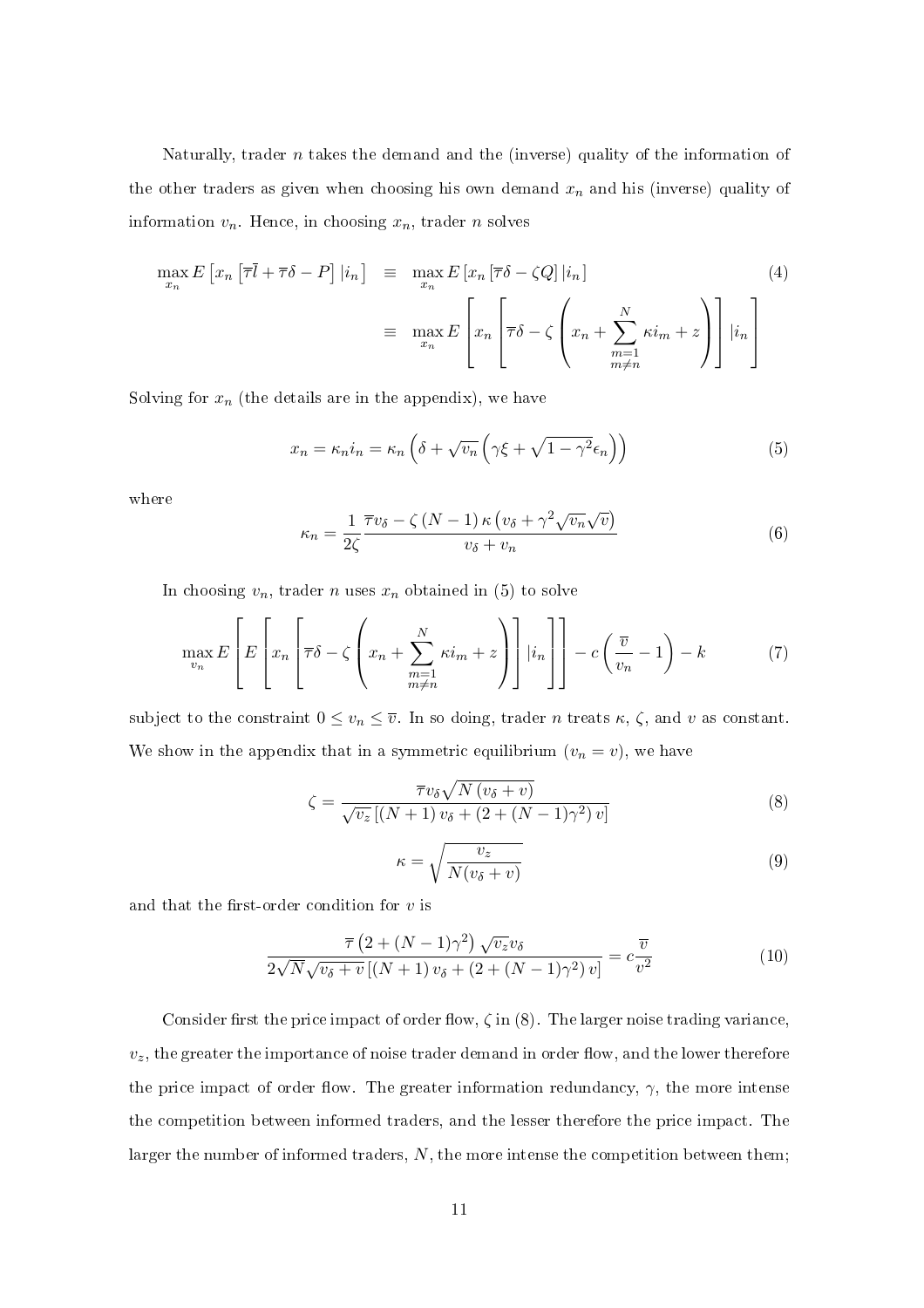the larger also the pool of information in the order flow. The former effect decreases  $\zeta$ ; the latter increases it. Which effect dominates depends on N: when  $N > N^* \equiv$  $1+2(1-\gamma^2)v/(v_\delta+\gamma^2v)$ , the competition effect dominates and  $\zeta$  decreases in N; the opposite is true when  $N < N^*$ .<sup>8</sup> The greater the variance of losses  $v_\delta$ , the more the market maker stands to lose, and the greater therefore the price impact of order flow.<sup>9</sup>

This last effect is reflected in the aggressiveness with which informed traders respond to information,  $\kappa$  in (9): foreseeing the large price impact of order flow, informed traders submit small orders when  $v_{\delta}$  is large. In contrast, informed traders respond more aggressively to information, the greater the "camouflage" they are afforded by noise traders (large  $v_z$ ), the lesser the competition between informed traders (small N), and the higher the quality of their information (low  $v$ ).

Now consider the first-order condition (10). Greater noise trading variance,  $v_z$ , increases information acquisition in the financial market; as already noted, noise trading provides informed traders with the means to "camouflage" the trades they carry out in order to profit from the information they acquire. Greater information redundancy,  $\gamma$ , also increases information acquisition.<sup>10</sup> To understand why, note that two properties of information make it valuable: its quality (low v), and its uniqueness (low  $\gamma$ ). An informed trader responds to a decrease in the uniqueness of the information (higher  $\gamma$ ) by increasing its quality (lower  $v$ ) in an attempt to maintain its trading profits. A larger number of <sup>8</sup>Note that  $N^*$  decreases in  $\gamma$ : the more correlated traders' information, the smaller the number of traders required for the competition effect to dominate.

<sup>9</sup>The effect of v on  $\zeta$  is ambiguous, since

$$
\frac{\partial}{\partial v}\left(\frac{\sqrt{v_{\delta}+v}}{(N+1)v_{\delta}+(2+(N-1)\gamma^{2})v}\right)=\frac{((N-3)-2(N-1)\gamma^{2})v_{\delta}-(2+(N-1)\gamma^{2})v}{2\sqrt{v_{\delta}+v}\left[(N+1)v_{\delta}+(2+(N-1)\gamma^{2})v\right]^{2}}
$$

<sup>10</sup>To see this, note that

$$
\frac{\partial}{\partial(\gamma^2)}\left(\frac{2+(N-1)\gamma^2}{(N+1)v_\delta+(2+(N-1)\gamma^2)v}\right)=\frac{\left(N^2-1\right)v_\delta}{\left[(N+1)v_\delta+(2+(N-1)\gamma^2)v\right]^2}>0
$$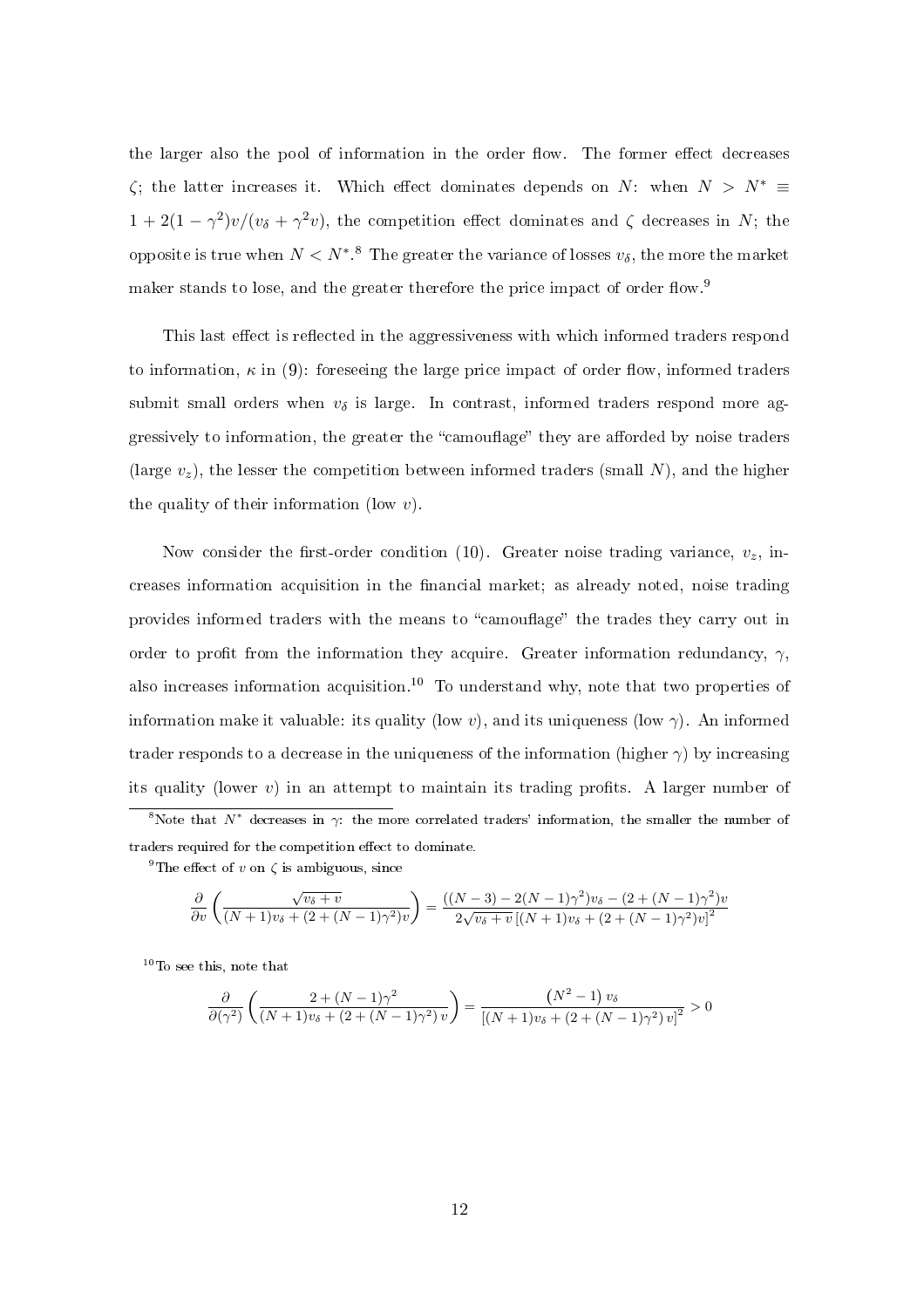traders  $N$  reduces information acquisition because competition erodes trading profits.<sup>11</sup> Note also that since the left hand side of (10) tends to zero as N becomes large, no trader will incur the cost of improving the quality of his information beyond  $1/\overline{v}$  in a financial market with a large number of informed traders: competition between traders drives the trader's expected profit to zero, thereby precluding him from recovering any cost he may have incurred and deterring him from incurring that cost in the first place. Finally, the quality of the information acquired,  $1/v$ , is increasing in the fraction of risk ceded,  $\overline{\tau}$ , and in the starting quality of the information,  $1/\overline{v}$ : more at stake induces more information acquisition; information acquisition is impeded by lower quality starting information.<sup>12</sup>

As shown in the appendix, the expected profit of an informed trader is

$$
\Pi_f = \frac{\overline{\tau}\sqrt{v_z}v_\delta\sqrt{v_\delta + v}}{\sqrt{N}\left[(N+1)v_\delta + (2 + (N-1)\gamma^2)v\right]} - c\left(\frac{\overline{v}}{v} - 1\right) - k\tag{11}
$$

As one would expect, this profit is increasing in the fraction of risk ceded,  $\overline{\tau}$ , in the variance of noise trader demand,  $v_z$ , in the starting quality of information,  $1/\overline{v}$ , and in the uncertainty about the loss,  $v_{\delta}$ .<sup>13</sup> It is decreasing in the number of traders N, in the fixed and variable costs of information acquisition,  $k$  and  $c$ , and in the degree of information redundancy,  $\gamma$ . This last effect arises because—as is well-known from the auction literature (Milgrom and Weber, 1982)—traders earn larger profits from unique information than from common. Unique information is smaller, the larger  $\gamma$ .

<sup>11</sup>To see this, note that

$$
\frac{\partial}{\partial N} \left( \frac{2 + (N - 1)\gamma^2}{\sqrt{N} \left[ (N + 1)v_\delta + (2 + (N - 1)\gamma^2) v \right]} \right)
$$
\n
$$
= -\frac{\left( \left( 2 - \gamma^2 \right) + \left( 6 - 4\gamma^2 \right) N + N^2 \gamma^2 \right) v_\delta + \left( 2 + (N - 1)\gamma^2 \right)^2 v}{2N^{\frac{3}{2}} \left[ (N + 1)v_\delta + (2 + (N - 1)\gamma^2) v \right]^2} < 0
$$

<sup>12</sup>The impact of uncertainty about the loss  $v_{\delta}$  on the information acquired is ambiguous, since

$$
\frac{\partial}{\partial v_{\delta}}\left(\frac{v_{\delta}}{\sqrt{v_{\delta}+v}\left[(N+1)v_{\delta}+(2+(N-1)\gamma^{2})v\right]}\right)=\frac{\left(2+(N-1)\gamma^{2}\right)v\left(v_{\delta}+2v\right)-\left(N+1\right)v_{\delta}^{2}}{2\left(v_{\delta}+v\right)^{\frac{3}{2}}\left[(N+1)v_{\delta}+(2+(N-1)\gamma^{2})v\right]^{2}}
$$

 $^{13}$  We have

$$
\frac{\partial}{\partial v_{\delta}}\left(\frac{v_{\delta}\sqrt{v_{\delta}+v}}{(N+1)v_{\delta}+(2+(N-1)\gamma^{2})v}\right)=\frac{(N+1)v_{\delta}^{2}+(2+(N-1)\gamma^{2})v(3v_{\delta}+2v)}{2\sqrt{v_{\delta}+v}\left[(N+1)v_{\delta}+(2+(N-1)\gamma^{2})\right]^{2}}>0
$$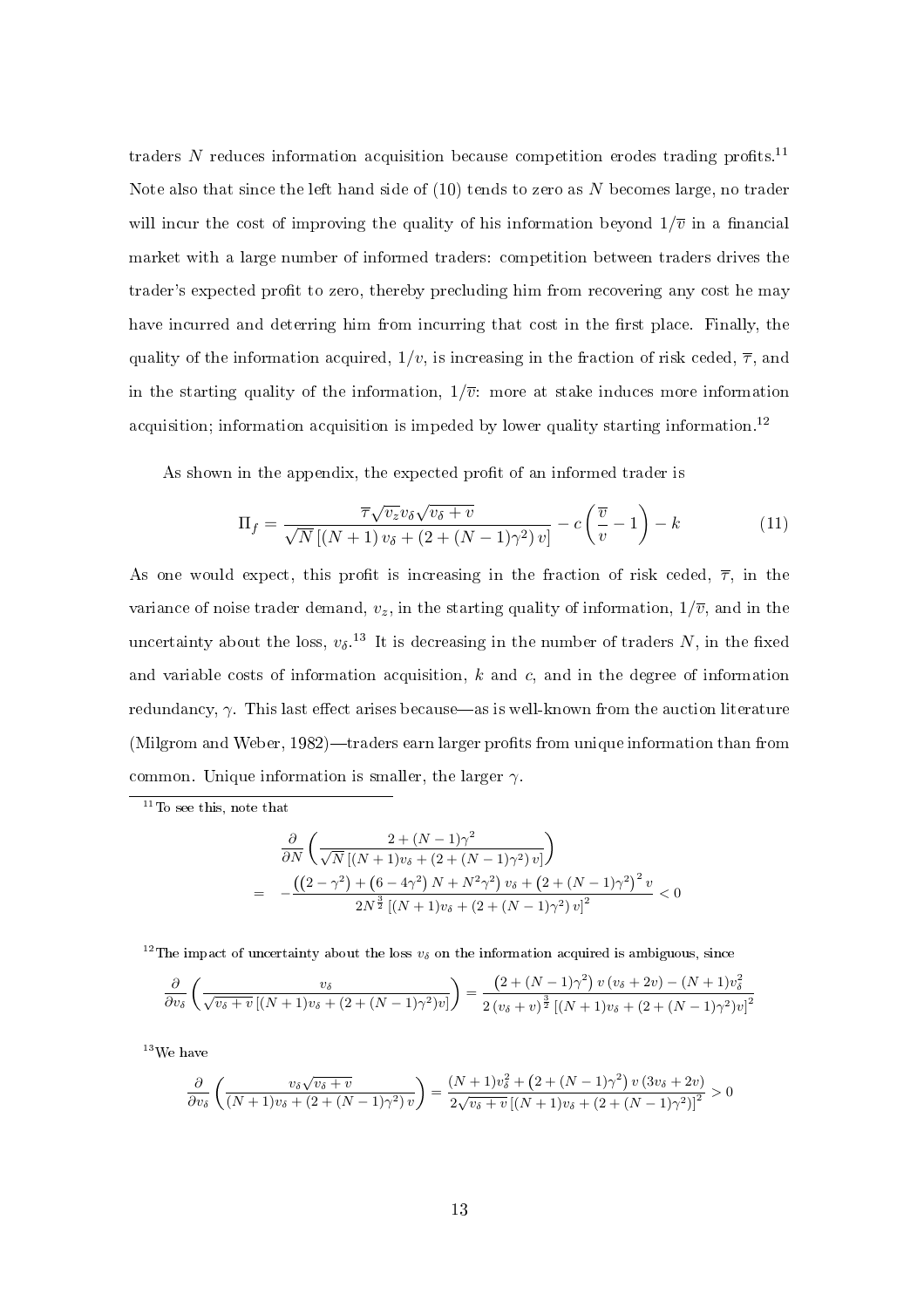In equilibrium, the number of informed traders N active in the market is such that  $\Pi_f(N) = 0$ . Given the properties of  $\Pi_f$ , the equilibrium number of traders is larger, the higher  $\bar{\tau}$ ,  $v_z$  and  $v_{\delta}$ , and the smaller  $\bar{v}$ , c, k and  $\gamma$ . The information contained in the price at equilibrium is that contained in the total order flow  $Q$ , as  $P = \overline{\tau} \overline{l} + \zeta Q$ . This information is

$$
Q = \kappa \sum_{n=1}^{N} i_n + z = N\kappa \left( \delta + \sqrt{\nu} \gamma \xi \right) + \kappa \sqrt{\nu} \sqrt{1 - \gamma^2} \sum_{n=1}^{N} \epsilon_n + z \tag{12}
$$

The securities are issued at a discount to their expected value. The discount serves to compensate noise traders for the losses they will sustain to informed investors. It is endogenous and equals total information acquisition costs,  $N \left( c(\overline{v}/v - 1) + k \right)^{14}$ 

#### 1.3 The Reinsurer

In this section, we investigate information acquisition if the insurer decides to transfer risk to the reinsurer. Let the reinsurer r have net cost of capital  $a_r$ . Capital is needed by the reinsurer to maintain solvability in the face of greater than expected losses. We assume that for each unit of risk remaining (as measured by the standard deviation of losses after the reinsurer has acquired any additional information on the loss he deems desirable), the reinsurer requires  $\lambda$  units of capital. Thus, in an unregulated environment, a higher  $\lambda$  would reflect more cautiousness on the part of the reinsurer, while in a regulated environment, it would reflect more stringent capital requirements.

The reinsurer's capital has positive net cost because of information and incentive considerations (Froot, Scharfstein, and Stein, 1993; Froot and O'Connell, 1997; Froot and Stein, 1998; Gron and Winton, 2001). Note that, while capital is needed in the case of the financial market too, where it takes the form of margin requirements, it has zero net cost in that case. Indeed, because it is deposited in a margin account maintained by a clearinghouse rather than invested in the shares issued by a reinsurance company, capital

<sup>14</sup>Noise traders' expected losses equal  $E((P - \overline{\tau} \overline{l})z) = E(\zeta Qz) = \zeta v_z$ . Using (8) and  $\Pi_f(N) = 0$ , we have

$$
\zeta v_z = \sqrt{v_z} \frac{\overline{\tau} v_\delta \sqrt{N(v_\delta + v)}}{(N+1)v_\delta + (2 + (N-1)\gamma^2)v} = N\left(c\left(\frac{\overline{v}}{v} - 1\right) + k\right)
$$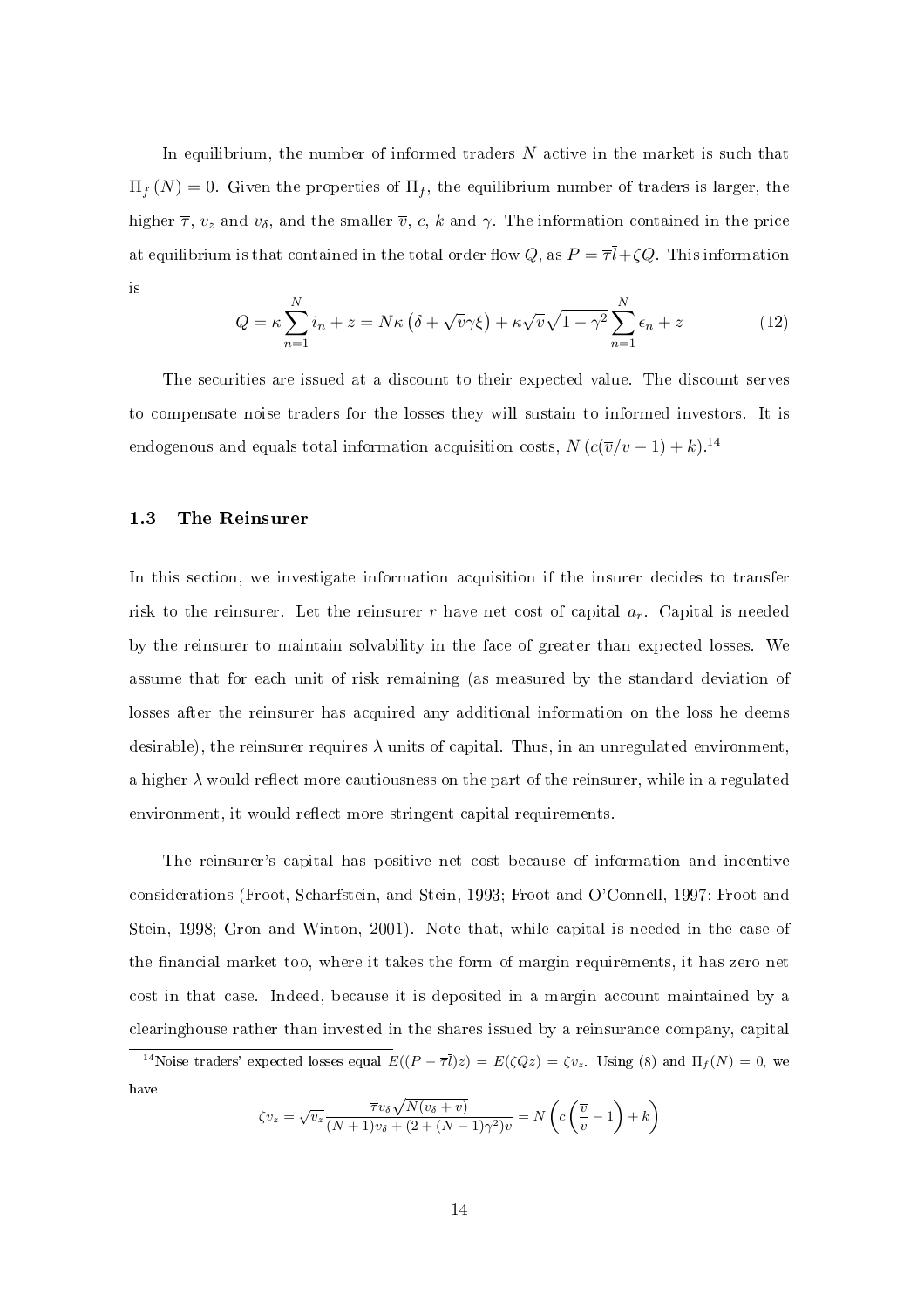in the financial market involves neither information nor incentive considerations.<sup>15</sup>

As mentioned in Section 1.1, we assume that the reinsurer can acquire the same information as an informed trader, at the same cost. The problem solved by the reinsurer who is assumed to reinsure a fraction  $\bar{\tau}$  of insured losses  $\bar{l} + \delta$  is

$$
\max_{v_r} \overline{\tau} \left( \overline{l} - \lambda a_r SD \left[ \delta \left| \delta + \sqrt{v_r} \left( \gamma \xi + \sqrt{1 - \gamma^2} \epsilon_r \right) \right] \right) - c \left( \frac{\overline{v}}{v_r} - 1 \right) - k
$$
\n
$$
= \max_{v_r} \overline{\tau} \left( \overline{l} - \lambda a_r \left[ v_\delta - \frac{v_\delta^2}{v_\delta + v_r} \right]^\frac{1}{2} \right) - c \left( \frac{\overline{v}}{v_r} - 1 \right) - k \tag{13}
$$

where  $SD[\cdot]$  denotes the standard deviation of losses after incorporating any information acquired, subject to the constraint  $0 \leq v_r \leq \overline{v}$ . Note that the amount of capital needed, as represented by  $\lambda$  times the conditional standard deviation, is decreasing in the quality of the information acquired,  $1/v_r$ .

In the case of an interior solution, problem  $(13)$  has first-order condition

$$
\frac{\overline{\tau}\lambda a_r}{2} \frac{v_\delta^{\frac{3}{2}}}{\left(v_\delta + v_r\right)^{\frac{3}{2}} v_r^{\frac{1}{2}}} = c \frac{\overline{v}}{v_r^2}
$$
\n(14)

Solving and imposing the constraint  $v_r \leq \overline{v}$  yields

$$
v_r = \min\left[\overline{v}, \frac{v_\delta \phi}{v_\delta - \phi}\right], \quad \phi \equiv \left(\frac{2c\overline{v}}{\overline{\tau}\lambda a_r}\right)^{\frac{2}{3}}\tag{15}
$$

Observe that more variable losses,  $v_{\delta}$ , induce more information acquisition by the reinsurer. In contrast, since there is a single reinsurer, the degree of information redundancy  $\gamma$  has no impact on the reinsurer's optimal information acquisition strategy. Observe also that since  $\partial v_r/\partial \phi \geq 0$ , a greater net cost of capital,  $a_r$ , and more stringent capital requirements,  $\lambda$ , induce more information acquisition by the reinsurer, as higher quality information serves to economize on costly capital. Finally, as in the case of the financial market, the quality of the information acquired,  $1/v_r$ , is increasing in the fraction of risk ceded,  $\overline{\tau}$ , and in the starting quality of the information,  $1/\overline{v}$ .

<sup>&</sup>lt;sup>15</sup>The net cost of capital  $a_r$  includes any discount at which the reinsurance company's shares are issued. Any such discount is likely to be smaller than the discount on the insurance linked securities considered in Section 1.2, because of diversification within the reinsurance company. This is the direct analogue to Subrahmanyam (1991) and Gorton and Pennacchi's (1993) comparison of individual stocks and stock market indices.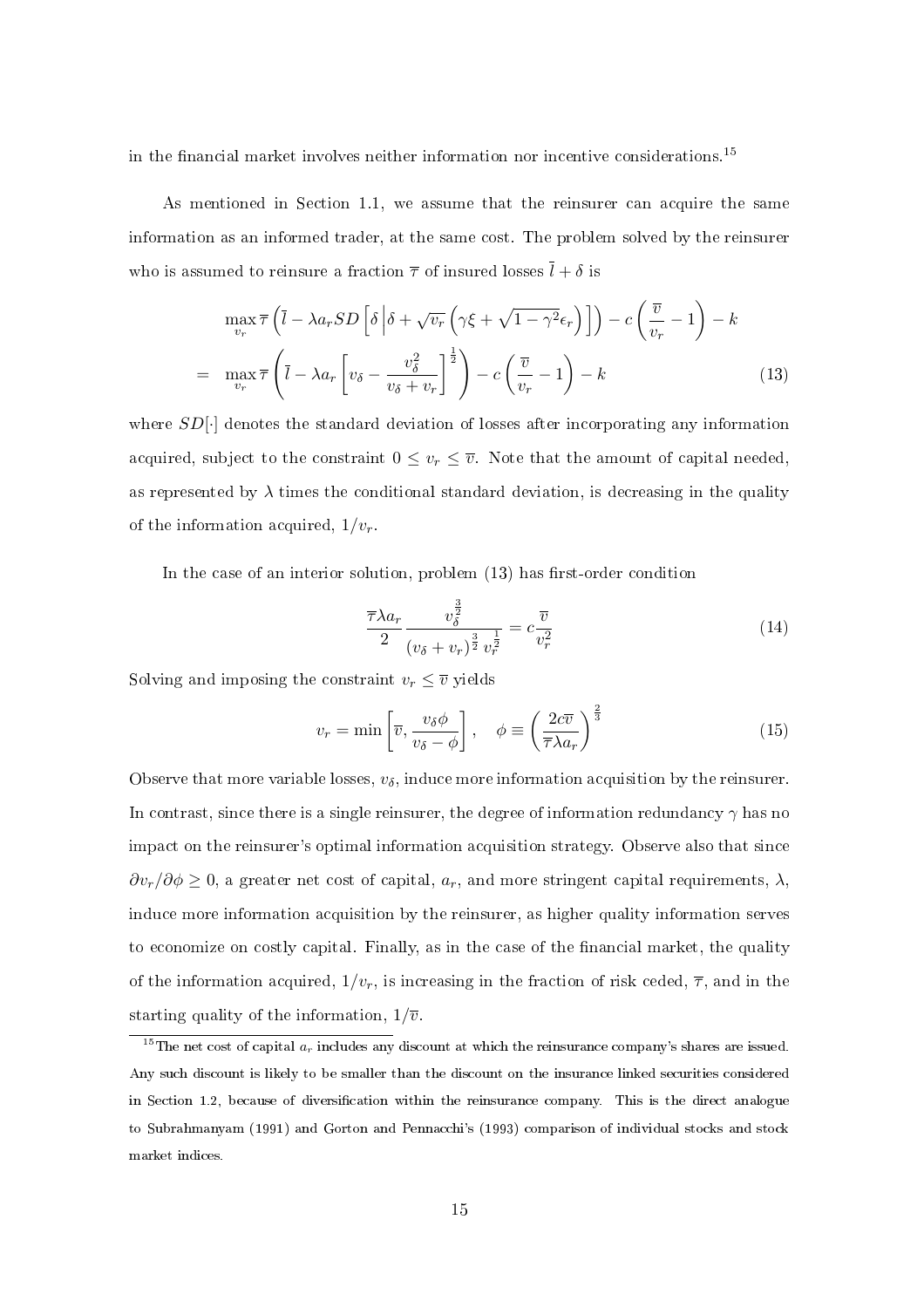It is instructive to compare  $v_r$  in (15) with v in (10). It is possible to obtain both  $v_r > v$  and  $v_r < v$ . To obtain the former, increase  $v_z$  and concurrently increase k to keep N constant. For  $v_z$  large enough, there will be a  $v < v_r$ . To obtain the latter, let k be so small and therefore N so large as to make  $v = \overline{v}$ . For large  $a_r$ ,  $v_r$  will be less than  $\overline{v}$  and therefore less than v.

#### 1.4 The Insurer

Having analyzed the information gathering incentives of informed traders in the financial markets and of the reinsurer, we can now determine the expected cost to the insurer of using financial markets or reinsurance to transfer risk.

The expected cost to the insurer of ceding a fraction  $\bar{\tau}$  of the losses to the financial market is that fraction of the expected loss  $\overline{l}$  plus the combined cost of information acquisition by informed traders, i.e.,  $\overline{\tau} \overline{l} - N (c (\overline{v}/v - 1) + k)$  (recall that  $\overline{l} < 0$ ). The benefit is a reduction in the required amount of capital arising from the fact that the insurer only retains a fraction  $1 - \overline{\tau}$  of the risk, and from the improved quality of the information. Hence, letting  $a_i$  denote the insurer's cost of capital and assuming, as for the reinsurer, that the insurer must hold  $\lambda$  units of capital for each unit of risk remaining, the insurer's expected payoff from using the financial market for ceding risk is

$$
\Gamma_{i,f} = (1 - \overline{\tau})\overline{l} - \lambda a_i (1 - \overline{\tau}) SD[\delta |Q] + \overline{\tau}\overline{l} - N\left(c\left(\frac{\overline{v}}{v} - 1\right) + k\right)
$$
(16)

$$
= \overline{l} - \lambda a_i (1 - \overline{\tau}) \sqrt{v_\delta} \left[ 1 - \frac{N v_\delta}{(N+1) v_\delta + (2 + (N-1)\gamma^2) v} \right]^{\frac{1}{2}} - N \left( c \left( \frac{\overline{v}}{v} - 1 \right) + k \right)
$$

where the second equality follows from (9) and (12),  $v$  is the solution to (10), and N is obtained from the zero profit condition  $\Pi_f(N) = 0$ . Note that the price is more informative  $(SD[\delta]Q]$  is smaller), the larger the number of traders, N, the higher the quality of their information,  $1/v$ , and the lower the degree of redundancy in the information produced,  $\gamma$ . The variance of noise trader demand,  $v_z$ , has no direct impact on price informativeness, but has an indirect effect through its impact on the equilibrium number of traders  $N$  and the quality of the information they acquire  $1/v$ .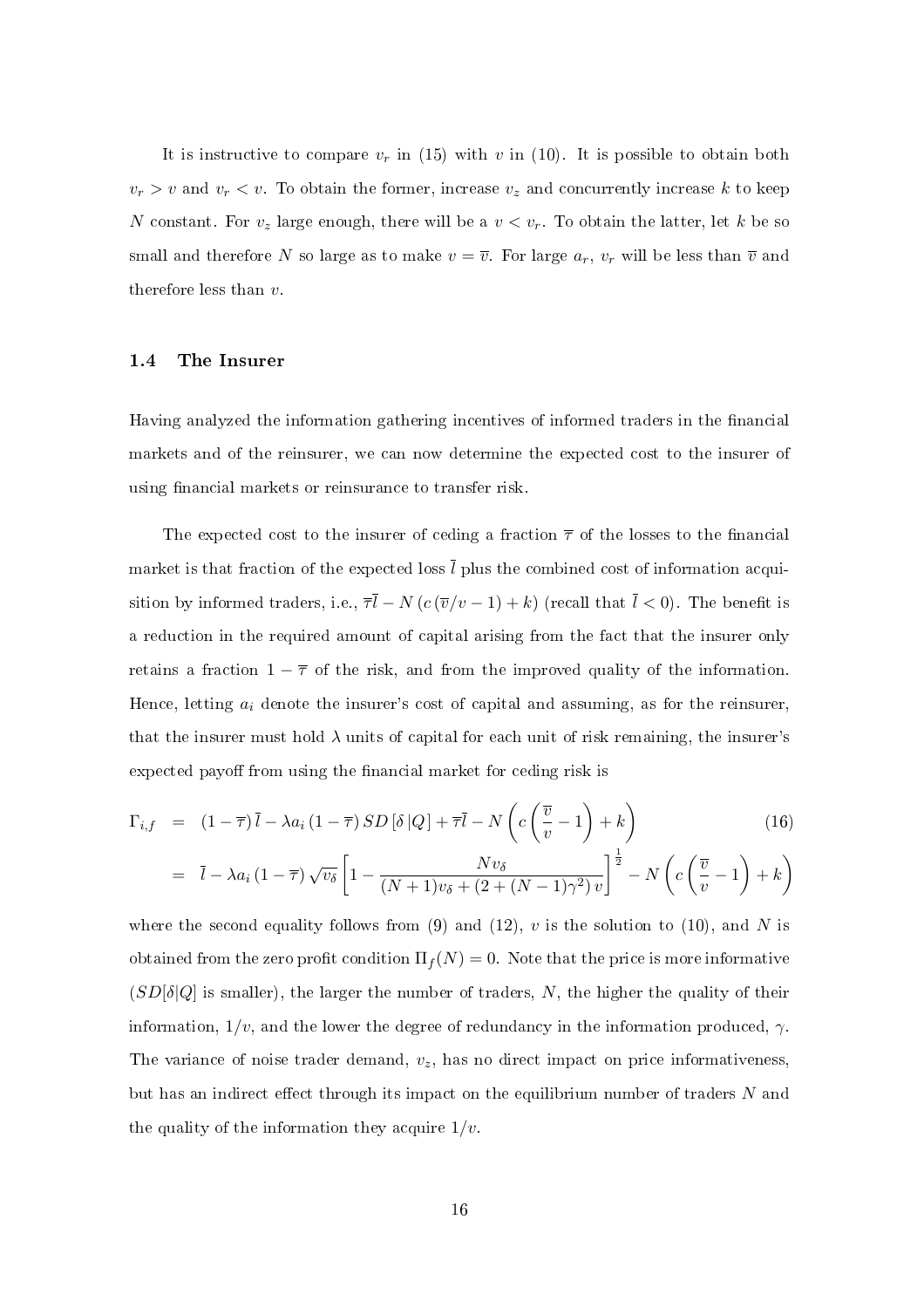Similarly, the expected cost to the insurer of ceding a fraction  $\bar{\tau}$  of the losses to the reinsurer is that fraction of the expected loss  $\overline{l}$ , plus the reinsurer's capital cost, plus his information acquisition cost, i.e.,  $\overline{\tau} \overline{l} - \lambda a_r \overline{\tau} SD [\delta | i_r] - c (\overline{v}/v_r - 1) - k$ . The benefit is again a reduction in the required amount of capital. Hence, the insurer's expected payoff from ceding risk to the reinsurer is

$$
\Gamma_{i,r} = (1 - \overline{\tau}) \overline{l} - \lambda a_i (1 - \overline{\tau}) SD [\delta | i_r] + \overline{\tau} \overline{l} - \lambda a_r \overline{\tau} SD [\delta | i_r] - c \left( \frac{\overline{v}}{v_r} - 1 \right) - k
$$
  

$$
= \overline{l} - \lambda [a_i (1 - \overline{\tau}) + a_r \overline{\tau}] \sqrt{v_\delta} \left[ 1 - \frac{v_\delta}{v_\delta + v_r} \right]^{\frac{1}{2}} - c \left( \frac{\overline{v}}{v_r} - 1 \right) - k
$$
(17)

where  $v_r$  is given by (15).

#### 2 A First Look at the Role of Information Redundancy

We wish to compare  $\Gamma_{i,f}$  and  $\Gamma_{i,r}$  for the purpose of determining the superior form of risk transfer, that yielding the highest expected payoff to the insurer. There are no general results for this comparison, but in order to provide some intuition and illustrate some of the tradeoffs involved in the insurer's choice, we may consider the two polar cases  $\gamma = 0$ and  $\gamma = 1$ , with  $k = 0$  and N therefore large.

When the number of traders is large, competition erodes trading profits, and informed traders do not acquire information beyond  $1/\overline{v}$ . Nevertheless, when  $\gamma = 0$ , there is no aggregate uncertainty for large  $N$ . As the price in the financial market aggregates all information, the insurer can infer from that price the exact value of  $\delta$  and therefore has no need for capital, so that

$$
\Gamma_{i,f} = \bar{l} \tag{18}
$$

In contrast, the reinsurer is able to profit from the information he acquires, and may therefore select  $v_r < \overline{v}$ . The payoff to the insurer from using reinsurance is given by

$$
\Gamma_{i,r} = \overline{l} - \lambda \left[ a_i \left( 1 - \overline{\tau} \right) + a_r \overline{\tau} \right] \sqrt{v_\delta} \left[ 1 - \frac{v_\delta}{v_\delta + v_r} \right]^{\frac{1}{2}} - c \left( \frac{\overline{v}}{v_r} - 1 \right)
$$
(19)

Hence, regardless of whether the reinsurer chooses to acquire information beyond  $1/\overline{v}$  or not, the insurer's payoff from using reinsurance is *lower* than that from using the financial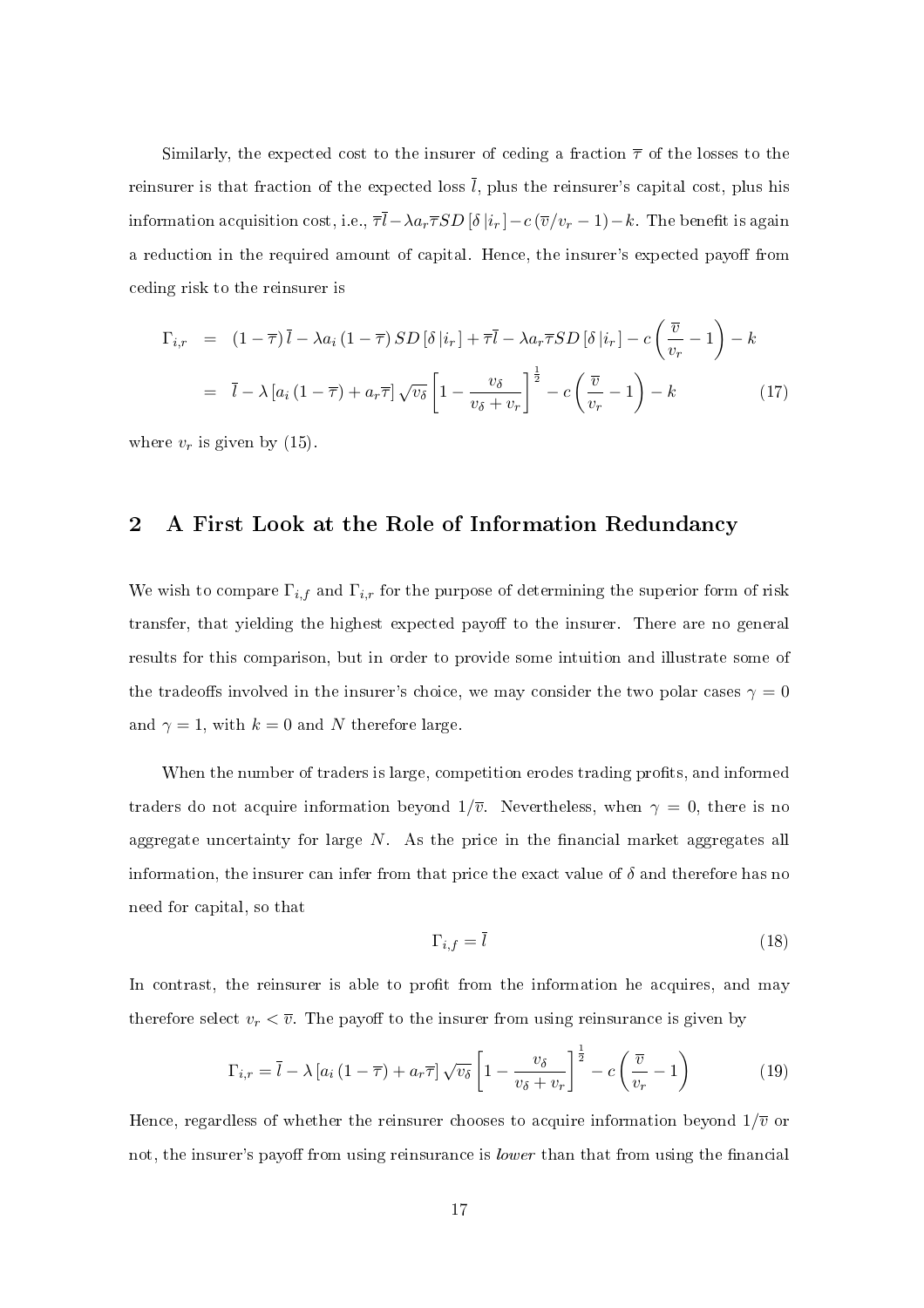market. Thus, as in Subrahmanyam and Titman (1999), when the correlated error term disappears ( $\gamma = 0$ ), the stock market reveals the information about  $\delta$  very precisely, and public financing dominates private financing (reinsurance in our case).

On the other hand, when  $\gamma = 1$ , aggregate uncertainty in the financial market remains even for large N. Since no trader acquires information beyond  $1/\overline{v}$ , the insurer's payoff from using the financial market is

$$
\Gamma_{i,f} = \overline{l} - \lambda a_i \left(1 - \overline{\tau}\right) \sqrt{v_\delta} \left[1 - \frac{v_\delta}{v_\delta + \overline{v}}\right]^{\frac{1}{2}}
$$
\n(20)

The expected payoff from using reinsurance does not depend on  $\gamma$ , and is therefore still given by (19). Note that since the reinsurer's incentive to acquire information is smaller than the first-best level, any information the reinsurer acquires is worth more than its cost from the insurer's point of view. Thus, the insurer's profit from using reinsurance is bounded from below by (19) with  $v_r = \overline{v}$ , i.e., one has

$$
\Gamma_{i,r} = \bar{l} - \lambda \left[ a_i \left( 1 - \overline{\tau} \right) + a_r \overline{\tau} \right] \sqrt{v_\delta} \left[ 1 - \frac{v_\delta}{v_\delta + v_r} \right]^{\frac{1}{2}} - c \left( \frac{\overline{v}}{v_r} - 1 \right)
$$
\n
$$
> \bar{l} - \lambda \left[ a_i \left( 1 - \overline{\tau} \right) + a_r \overline{\tau} \right] \sqrt{v_\delta} \left[ 1 - \frac{v_\delta}{v_\delta + \overline{v}} \right]^{\frac{1}{2}} \tag{21}
$$

Thus, when  $\gamma = 1$ , two opposing effects operate. On the one hand, the (potentially) higher quality of the information in the case of reinsurance favors reinsurance over the financial market. On the other hand, the zero net cost of capital of the financial market favors the financial market over reinsurance. Which effect dominates determines the optimal form of risk transfer. It is interesting to contrast these results with those of Subrahmanyam and Titman (1999). In their model, when costly information is perfectly correlated across agents, private financing (reinsurance in our case) is *always* used because it avoids the duplication of effort in information production that arises in the financial market. In our setting, the financial market may nevertheless be used because of its lower cost of capital.

#### 3 Determinants of the Preferred Form of Risk Transfer

In order to gain greater insights into how the different parameters affect the preferred form of risk transfer, we solve the model numerically, computing the expected payoff of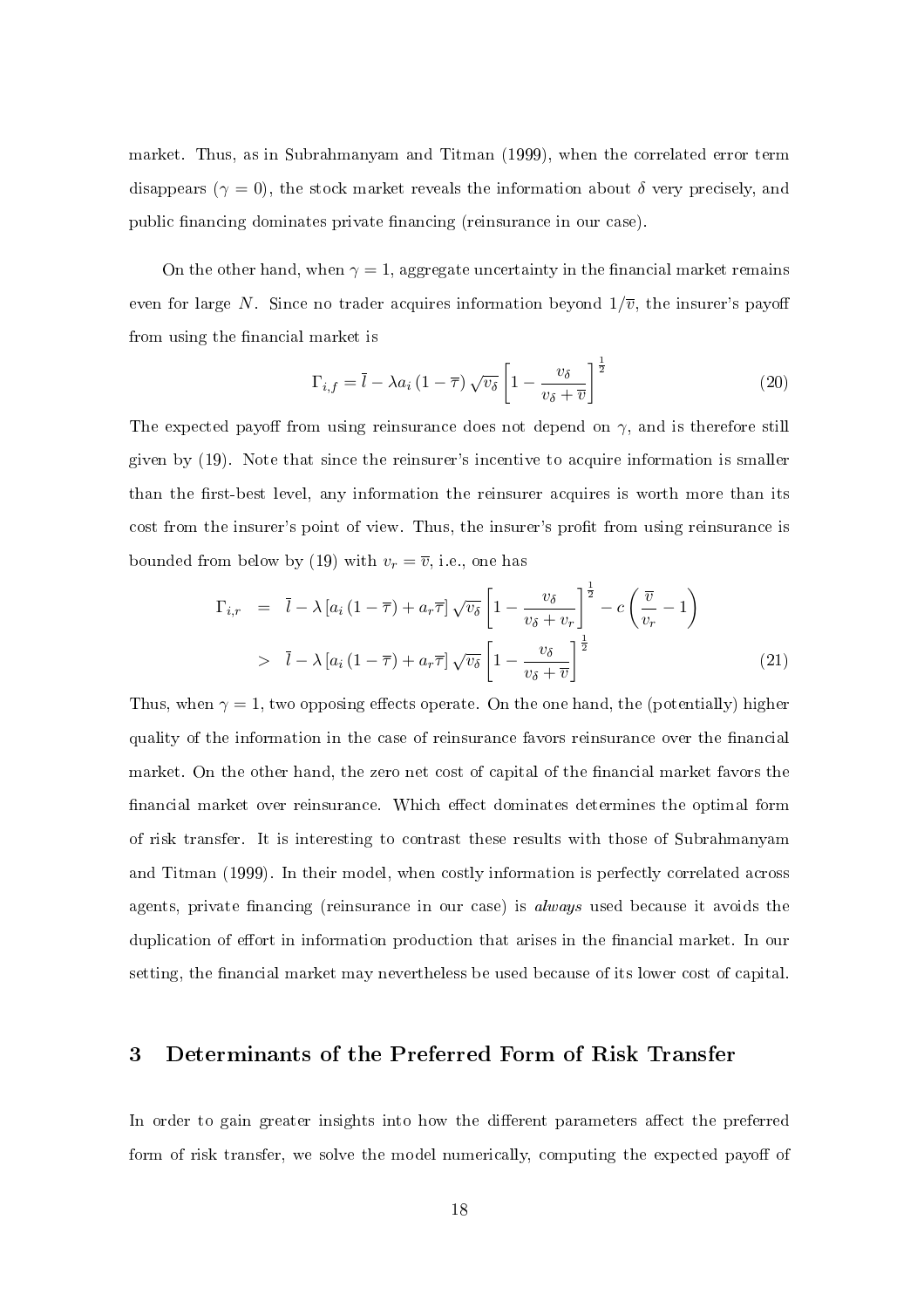the insurer from transferring risk both to the financial market and to the reinsurer. The payoff from transferring risk to the financial market is obtained by first determining the optimal amount of information acquisition by each informed trader,  $v$ , using the first-order condition (10), taking the number of traders  $N$  as given. The number of traders in equilibrium is then determined as the largest value of  $N$  for which the traders' expected profit  $(11)$ , given their optimal information acquisition strategy v, is nonnegative. Finally, given N and v, the insurer's payoff is computed using  $(16)$ . Similarly, the insurer's payoff from transferring risk to the reinsurer is obtained by first determining the reinsurer's optimal information acquisition strategy  $v_r$  using (15). The insurer's payoff is then obtained by inserting the optimal  $v_r$  into (17).

Before analyzing the impact of the different parameters on the preferred form of risk transfer, we solve the model for parameter values computed from information communicated to us by a member of the Risk Management department of Swiss Re, the world's largest reinsurance company. We view these values as loosely representing current assessment of the distribution of losses and the information about such losses for a typical natural catastrophe event. The values are  $(m$  denotes millions):  $\overline{l} = -500m, \sqrt{v_\delta} = 1,600m,$ √  $\overline{\overline{v}} = 1,000m,\, \overline{\tau} = 0.5,\, a_r = 0.05,\, k = 5m, \,\text{and}\,\, c = 6m.$  To help interpret the parameter c that indexes the variable cost of acquiring information, note that a value of  $6m$  implies that the variable cost of halving the standard deviation of the error in the information from  $\sqrt{\overline{v}} = 1,000m$  to  $\sqrt{\overline{v}} = 500m$  is 18m.

We set  $\lambda = 2.5$ , implying that the insurer and the reinsurer hold enough capital to cover losses with a probability of slightly over 99%. Using the results of Fama and French (1997), we set  $a_i = 0.06$ .<sup>16</sup> Finally, reflecting the lack of trading in catastrophe derivatives, we set  $\sqrt{v_z}=1m$ : noise traders' demand has standard deviation equal to 0.2% of expected loss.

Thus, in our base case, losses associated with catastrophes are large and highly uncertain; the fixed and variable costs of acquiring information are high; the standard deviation

 $16$  Fama and French (1997) do not provide separate figures for the reinsurance industry. Information provided by Swiss Re suggests that reinsurers have a 100bp cost of capital advantage over insurers.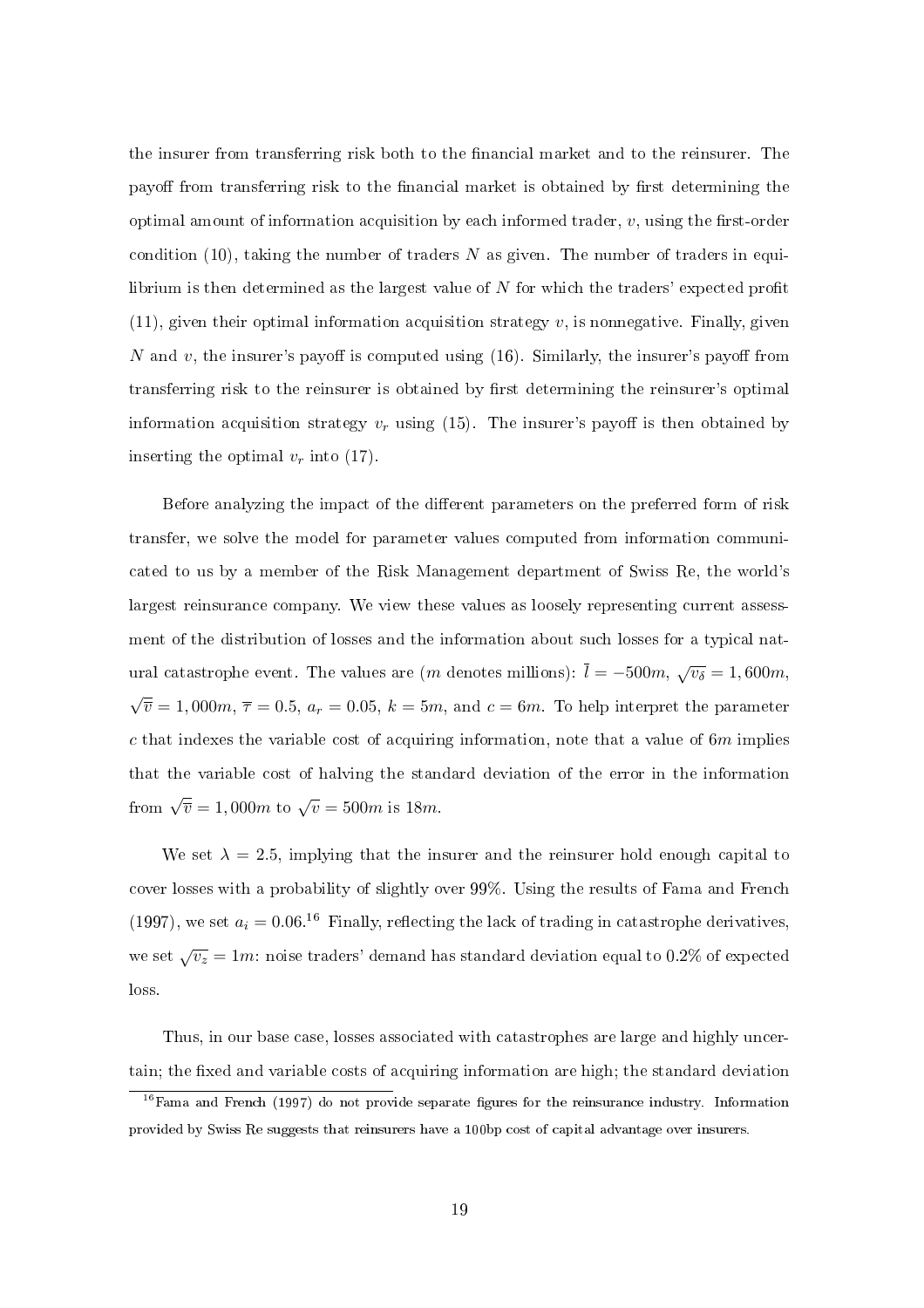of noise trader demand is low; and acquiring information at the level  $1/\overline{v}$  permits a near halving of the uncertainty about losses.

The results of our base case are shown in Figure 1, which presents the model's solution as a function of the degree of information redundancy,  $\gamma$ . Specifically, the six panels in the figure report (1) the number of informed traders,  $N$ , (2) the (inverse) quality of the information acquired,  $\sigma \equiv \sqrt{v}$  for the financial market and  $\sigma_r \equiv \sqrt{v_r}$  for reinsurance, (3) the (inverse) quality of the information available to the insurer,  $SD[\delta|Q]$  for the financial market and  $SD[\delta |i_r]$  for reinsurance, (4) the total information acquisition cost,  $N(c(\overline{v}/v-1)+k)$  for the financial market and  $c(\overline{v}/v_r-1)+k$  for reinsurance, (5) the total capital cost,  $\lambda a_i (1 - \overline{\tau}) SD[\delta]Q$  for the financial market and  $\lambda [a_i (1 - \overline{\tau}) + a_r \overline{\tau}] SD[\delta]i_r]$ for reinsurance, and (6) the payoffs to the insurer from both forms of risk transfer,  $\Gamma_{i,f}$ and  $\Gamma_{i,r}$ .

Figure 1 reveals that reinsurance dominates the financial market for all values of  $\gamma$ . The reason is that the financial market's capital cost advantage is not sufficient to offset its information cost disadvantage. The large information cost disadvantage arises from the combination of the large fixed information acquisition cost of  $5m$  and the large number of traders (between 15 and 30 depending on  $\gamma$ ) that choose to become informed in the financial market, resulting in total information acquisition costs of about  $150m$  (versus about  $10m$ for reinsurance). The financial market's capital cost advantage ranges from about  $50m$  for  $\gamma = 0$  to about 20m for  $\gamma = 1$ . It represents the net impact of two effects. First, the capital cost for the fraction of risk transferred is zero for the financial market and  $a_r$  for reinsurance; this first effect unambiguously favors the financial market. Second, the quality of the information produced affects the amount of costly capital that the insurer must hold. Although the reinsurer acquires more precise information than individual informed traders in the financial market, for  $\gamma$  < 0.5, information acquisition by multiple traders yields better quality information than reinsurance, allowing the insurer to hold less capital than he would with reinsurance. When the degree of redundancy in the information produced is large ( $\gamma > 0.5$ ), the opposite holds.

It is instructive to consider the impact of the degree of information redundancy  $\gamma$ .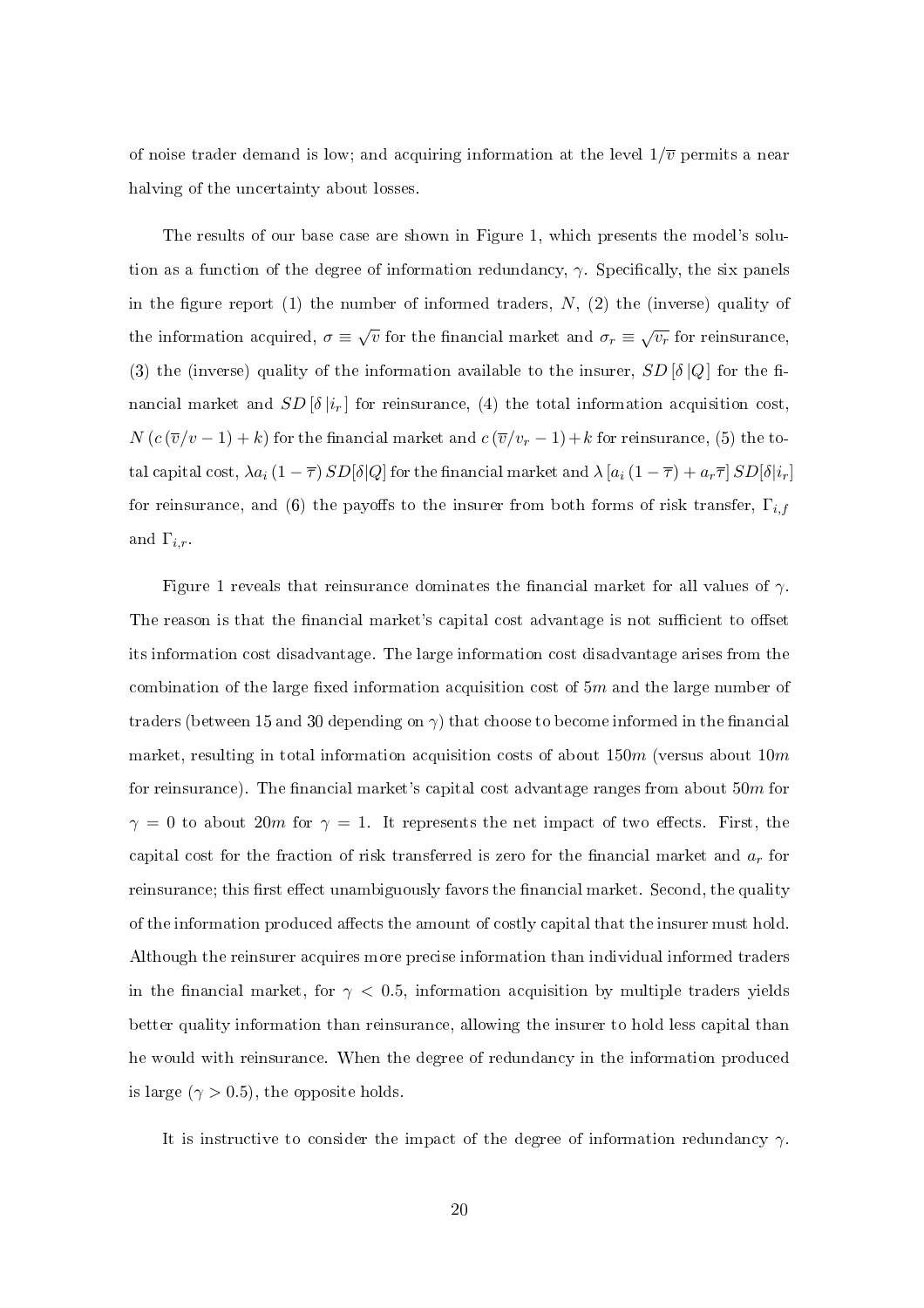Although  $\gamma$  does not affect the reinsurer's information acquisition strategy and the cost of using reinsurance (see Section 1), it does affect information production in the financial market and the cost of using it. The results in Figure 1 show that as  $\gamma$  increases, the number of traders decreases (because expected profit per trader falls), but the quality of the information produced by each trader increases. Overall, an increase in  $\gamma$  causes total information acquisition costs to rise, but the quality of the information available to the insurer to deteriorate. This causes reinsurance to dominate more strongly, the larger  $\gamma$ 

Summarizing, Figure 1 shows that when the fixed information acquisition cost  $k$  is large, reinsurance is preferred because the insurer would pay for this cost multiple times if he selected the financial market. For low  $\gamma$ , the financial market does produce better information than reinsurance, but it is subject to a Hirshleifer effect in the sense that the extra information produced is not worth its cost. When the degree of redundancy in the information is large, however, the financial market is unable to produce better quality information than the reinsurer, in spite of the larger information acquisition costs—the reinsurer's information production is much more efficient because it avoids duplication.

What would it take for the financial market to dominate reinsurance? From the above discussion, one factor that could help is a lower fixed cost of information acquisition,  $k$ . Granted, a lower  $k$  would increase the number of informed traders, but it may decrease the product Nk. Figure 2 shows the solution of the model for  $k = 0.1m$  (for each of the settings considered in the remainder of this section, all parameter values that are not mentioned explicitly are the same as in the base case).<sup>17</sup> Observe that for  $\gamma < 0.75$ , the number of informed traders in the financial market is much larger than previously at about 400, and the financial market dominates reinsurance. Two factors contribute to this effect. First, although total information acquisition costs are still higher for the financial market than for reinsurance, the financial market's information cost disadvantage is much smaller than in Figure 1 at about  $30m$ . Second, because the larger number of traders provides for

<sup>&</sup>lt;sup>17</sup> Other than those in the base case, not all the parameter values we use are realistic. We use many extreme values because such values have the merit of delivering stark results, thereby clearly illustrating the comparative statics of the model.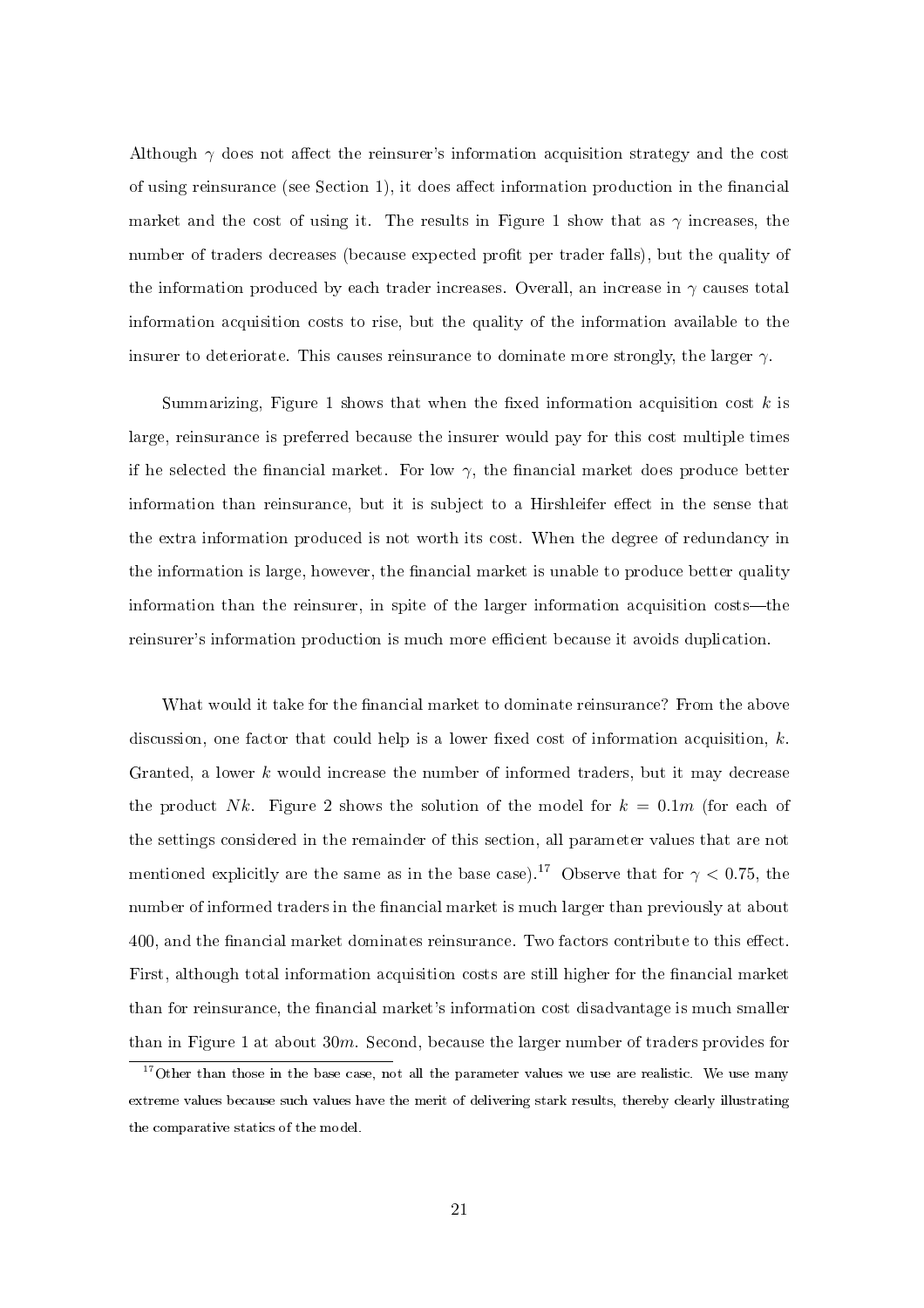better quality information, the financial market's capital cost advantage is higher than in the base case, ranging from 70m for  $\gamma = 0$  to 30m for  $\gamma = 0.75$ . Observe also that for  $\gamma$  < 0.6, the financial market provides better information than reinsurance. In contrast to the situation in Figure 1, however, the extra information is worth the extra cost because of the low k.

The situation when  $\gamma > 0.75$  is very different: informed traders acquire information beyond  $1/\overline{v}$ , the number of informed traders falls sharply, and the performance of the financial market deteriorates significantly. The reason is that although not very valuable because redundant, information beyond  $1/\overline{v}$  is very costly to acquire: when k is much lower than c, it is cheaper to have numerous people buy imprecise information than have few people acquire precise information. However, when  $\gamma > 0.75$ , the financial market produces the second outcome. This makes the use of the nancial market prohibitively costly. Granted, the reinsurer improves the quality of his information even further than the traders in the financial market and does so at significant cost. However, that cost is incurred only once—reinsurance avoids the duplication in information production that plagues the financial market for large  $\gamma$  because of the large variable cost c.

Figure 2 considered a situation where the fixed cost  $k$  was much smaller than the variable cost c. Figure 3 shows the model's solution for the opposite situation, with  $c =$ 0.12m and  $k = 5m$ . In this setting, the cost structure is such that it is much more efficient for a single agent to acquire very precise information than for numerous agents to pay the fixed cost  $k$  and acquire relatively imprecise information. Reflecting this fact, reinsurance provides better information than the financial market for all  $\gamma$ , at a much lower cost. The information provided by reinsurance is more precise than that provided by the financial market to such an extent that reinsurance also has a capital cost advantage over the financial market (despite the reinsurer's positive cost of capital  $a_r$ ). Thus, for low c and large k, reinsurance strongly dominates the financial market for all  $\gamma$ .

The intuition that the ratio  $c/k$  constitutes a key determinant of the preferred form of risk transfer is confirmed in Figure 4, which considers the situation where both c and  $k$ are 50 times smaller than in the base case, i.e., setting  $c = 0.12$  and  $k = 0.1$ . Note that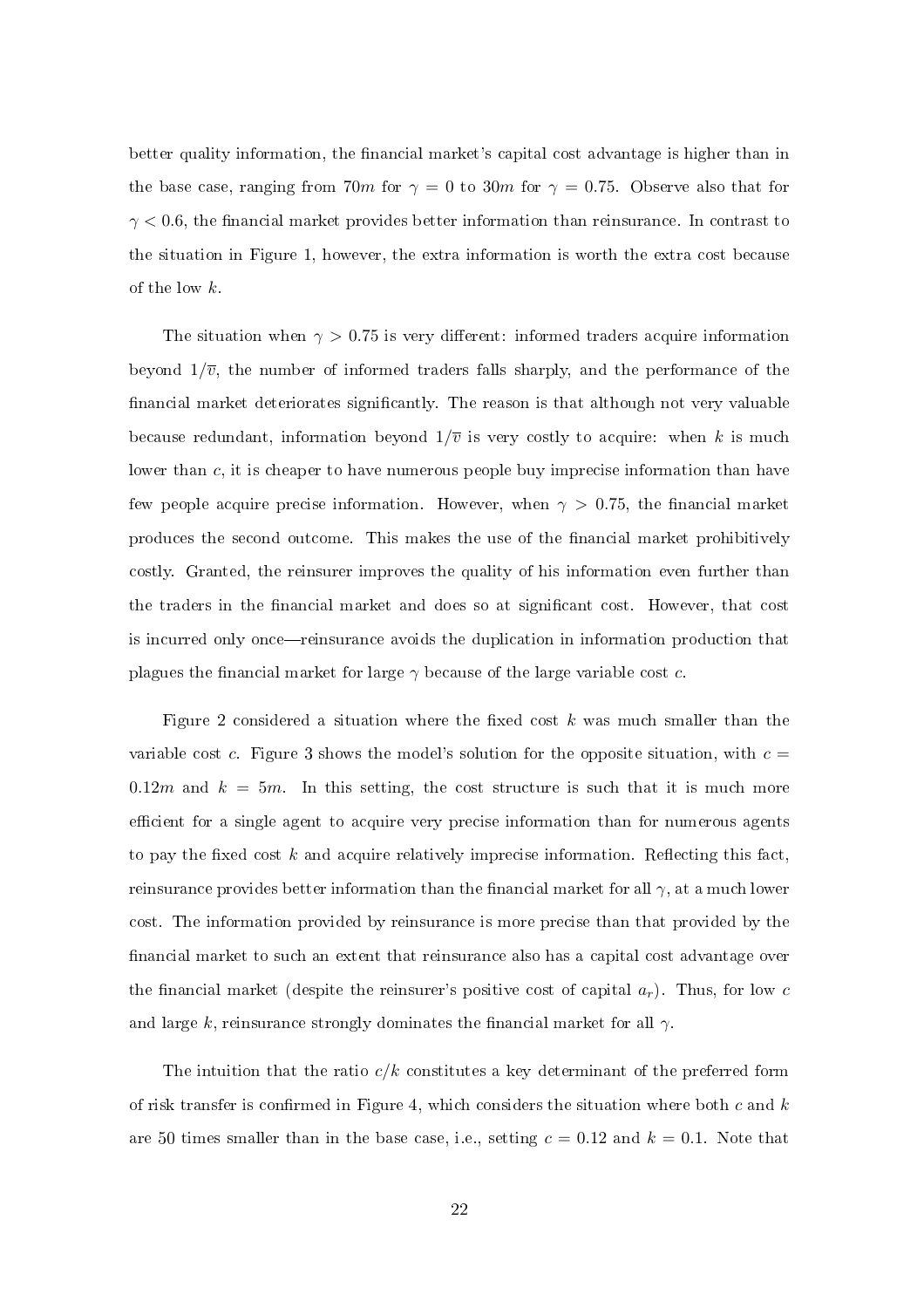except for very low values of  $\gamma$ , the quality of the information provided by reinsurance exceeds that provided by the financial market. Furthermore, and as in Figure 1, the total information acquisition cost is much higher for the financial market than for reinsurance. As a result, and as in the base case, reinsurance dominates the financial market for all  $\gamma$ .

The implication of Figures  $2-4$  is that two characteristics of information production favor the financial market over reinsurance: highly convex information production costs (in our context, variable costs c that exceed fixed costs  $k$ ), and low redundancy in information production  $\gamma$ . The first makes it cost-efficient to divide information acquisition among many agents; the second ensures that duplication in information production is not a concern. The importance of information redundancy and information acquisition costs for the choice between public and private financing has already been analyzed by Subrahmanyam and Titman (1999). What our analysis reveals is that in addition to the level of information acquisition costs, their *convexity* is critical for this decision. The consequence is that technological innovations in information production that affect fixed and variable information production costs differently impact the preferred form of risk transfer: innovations that reduce fixed costs favor the financial market, while innovations that reduce variable costs favor reinsurance.

There is a widespread view that the presence of numerous hedgers and liquidity traders supports the use and development of financial markets.<sup>18</sup> In order to determine whether this is indeed the case, consider the effect of increasing the volatility of noise trader demand to  $\sqrt{v_z}$  = 5, five times its initial value, while keeping all other parameters as in the base case. The results are reported in Figure 5. The increased presence of liquidity traders stimulates both the number of traders in the financial market and the quality of the information that each trader acquires to such an extent that the quality of the information reflected in the price exceeds that provided by reinsurance regardless of the degree of information redundancy. Interestingly, for  $\gamma > 0.6$ , each trader even acquires more precise information than the reinsurer. Although the increased information acquisition in the financial market is favorable from a capital cost perspective, the cost of the information

<sup>&</sup>lt;sup>18</sup>See for example Cuny  $(1993)$ .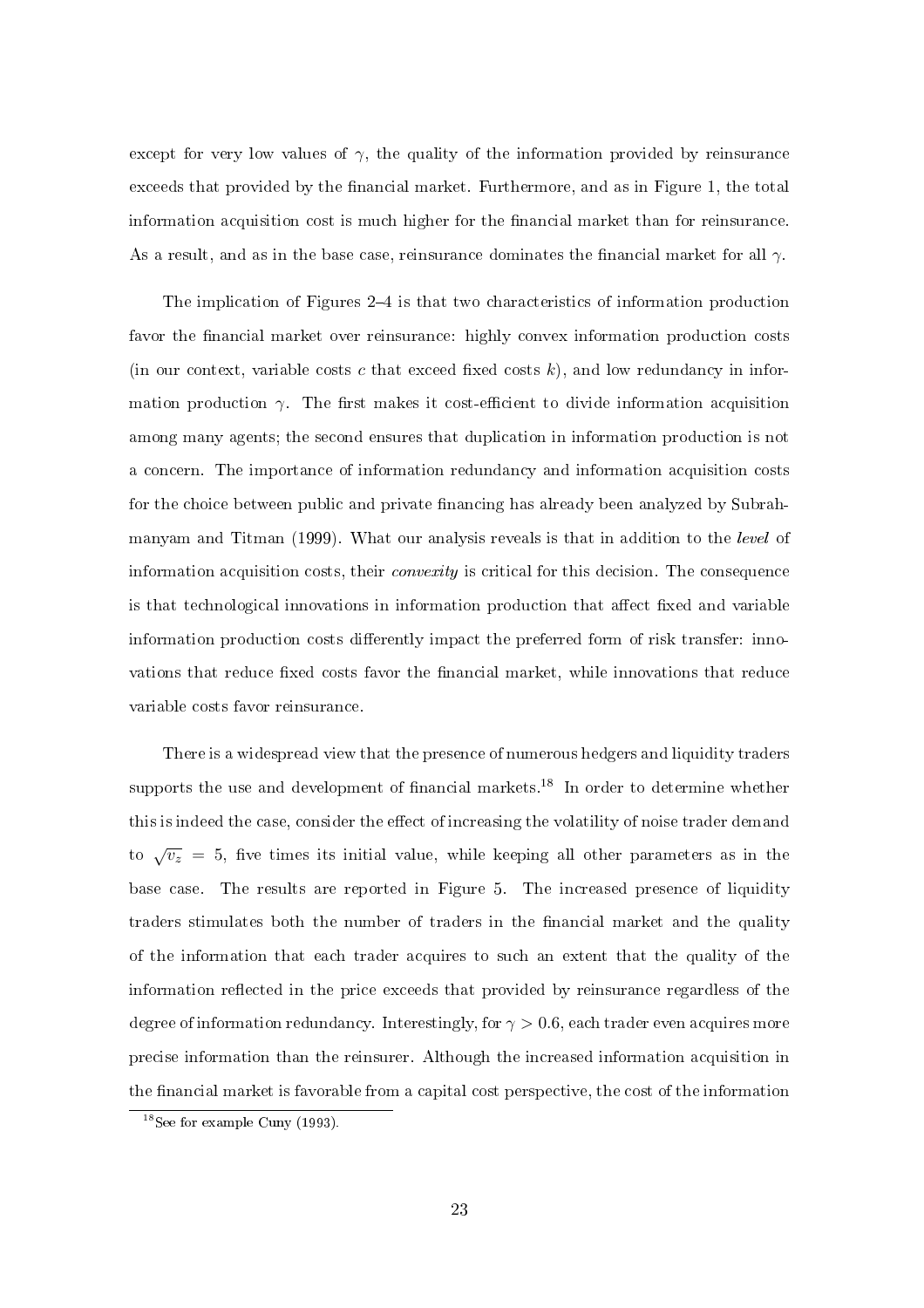produced is prohibitively large at about  $500m$ , illustrating the Hirshleifer effect in a very stark way. Thus, rather than making the financial market perform better, the presence of numerous hedgers and liquidity traders causes reinsurance to be preferred. The implication is that in order for risk transfer through the financial market to be advantageous, it may be necessary to restrict rather than encourage the participation of noise traders in these markets. Limited noise trader participation may account for the relative success of offexchange, privately placed catastrophe bonds mentioned in the introduction.

What does it take for the financial market to dominate reinsurance when the variability of hedging demand is large? The preceding analysis suggests that a very low fixed cost k may achieve this result, and Figure 6, which uses  $\sqrt{v_z} = 5$  and  $k = 0.001m$ , reveals that this is indeed the case. Observe that the financial market dominates reinsurance for  $\gamma$  < 0.4, i.e., for values of  $\gamma$  for which the number of traders is extremely large at almost 30,000, but none of the traders acquires information beyond  $1/\overline{v}$ . In spite of the fact that no trader acquires information beyond  $1/\overline{v}$ , for low  $\gamma$ , the large number of traders makes the information contained in the price extremely precise. This reduces the capital cost of using the financial market below that of using reinsurance. As soon as individual traders begin acquiring information beyond  $1/\overline{v}$ , however, total information acquisition costs in the financial market become prohibitively large, and reinsurance is preferred. Thus, the picture that emerges from Figure 6 is that when hedging demand is highly variable, the financial market dominates only if both the fixed cost of information acquisition and the degree of information redundancy are small—these are the same factors that were identified in Figures 2–4, but the required values become more extreme, the larger  $\sqrt{v_z}$ .

The preceding analysis reveals that low noise trading favors the financial market because it limits informed traders' ability to profit from the information they acquire, reducing the severity of the Hirshleifer effect. Intuitively, one could expect the same effect to arise if the prior uncertainty about the loss,  $\sqrt{v_\delta}$ , is small. Figure 7, which shows the solution of the model when the uncertainty about the loss is reduced to  $\sqrt{v_\delta} = 250$ , confirms this intuition. Limited gain opportunities from trading attract fewer informed traders in the financial market, significantly reducing its information cost disadvantage compared to the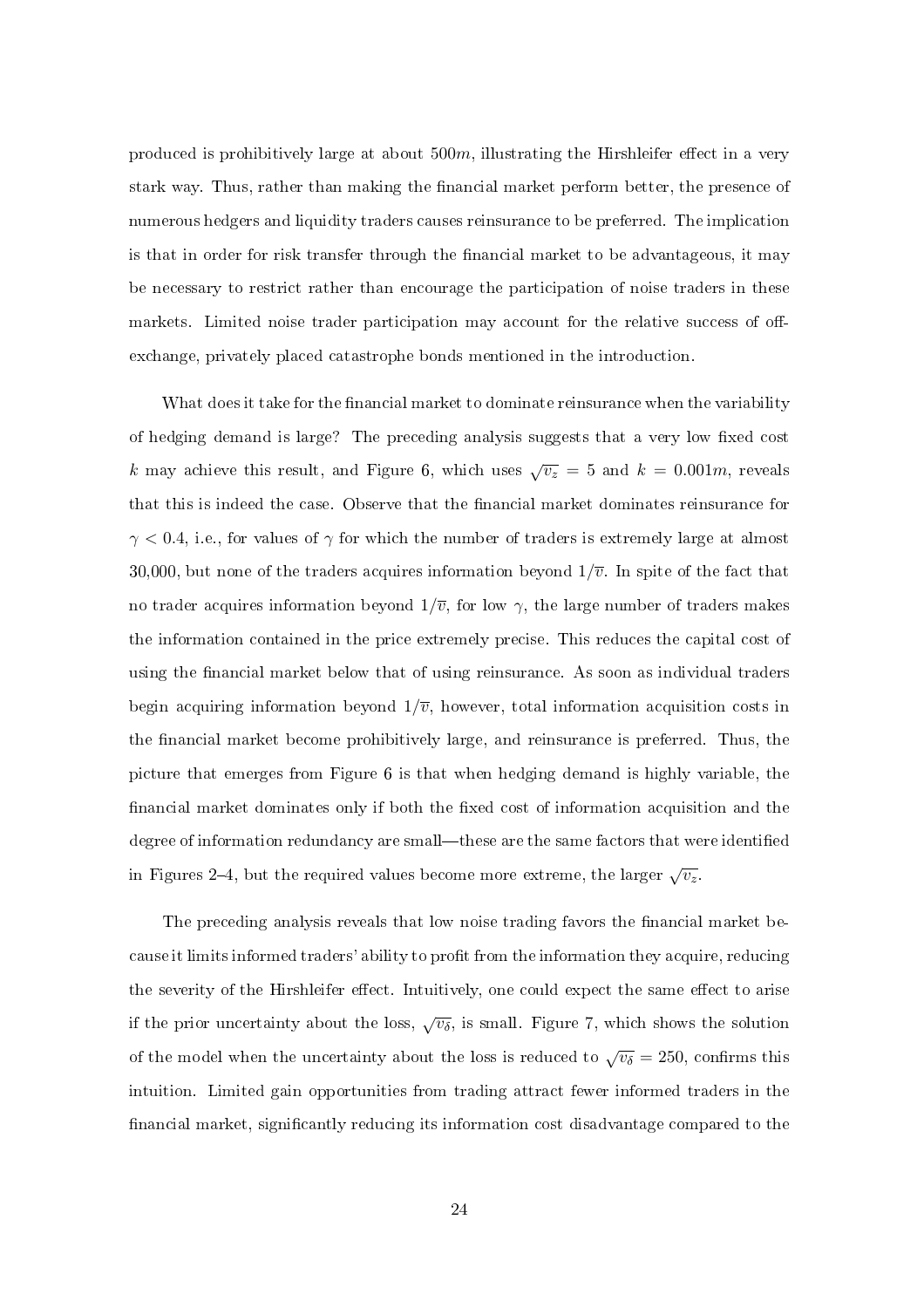base case. At the same time, reflecting the fact that when the uncertainty about the loss is small, there is little gain from reducing it, the reinsurer does not acquire information beyond  $1/\overline{v}$ . Although the insurer's payoff improves both for the financial market and for reinsurance compared to the base case, the financial market's performance improvement is stronger. Thus, paradoxically, phenomena that lead to an increase in loss uncertainty, such a global warming, may constitute an opportunity rather than a threat for reinsurance companies.

Note that the small initial uncertainty about the loss causes the payoff from using the financial market in Figure 7 to be increasing in  $\gamma$ . The reason is that as  $\gamma$  increases. the fall in the number of traders produces savings in information acquisition costs that signicantly exceed the increase in capital cost caused by the deterioration in information quality—when  $\sqrt{v_\delta}$  is low, the insurer does not need to hold much capital anyway.<sup>19</sup>

Contrasting Figures 1 and 2 revealed that a low fixed cost of information acquisition k favors the financial market. Since k is the cost of obtaining information of precision  $1/\overline{v}$ , one could expect a lower  $\bar{v}$  to favor the financial market as well. Figure 8, which shows the model's solution for  $\sqrt{\overline{v}}=200,$  reveals that this is not the case. The intuition for this result is quite simple: when  $\bar{v}$  is small, information acquisition by a single agent produces a relatively precise estimate of the value of the loss. It is therefore not worth paying the cost  $k$  multiple times (the outcome in the financial market), and reinsurance dominates. Note that in spite of its lower information acquisition costs, in the situation considered in Figure 8, reinsurance provides significantly better information than the financial market: noise trading garbles the information conveyed by the price in the financial market. As a result, reinsurance's capital cost disadvantage is tiny.

Figure 9 reports the model's solution when the fraction of risk ceded is increased to  $\bar{\tau} = 0.8$ . As expected, a higher  $\bar{\tau}$  stimulates information acquisition both for the financial market and for reinsurance. Interestingly, the increase in the information produced in the financial market occurs both through the number of traders (which, for low  $\gamma$ , increases

<sup>&</sup>lt;sup>19</sup>Further computations, not reported in a figure for brevity, reveal that for very large values of  $a_i$ , the insurer's payoff from using the financial market is decreasing in  $\gamma$  as it was in previous figures.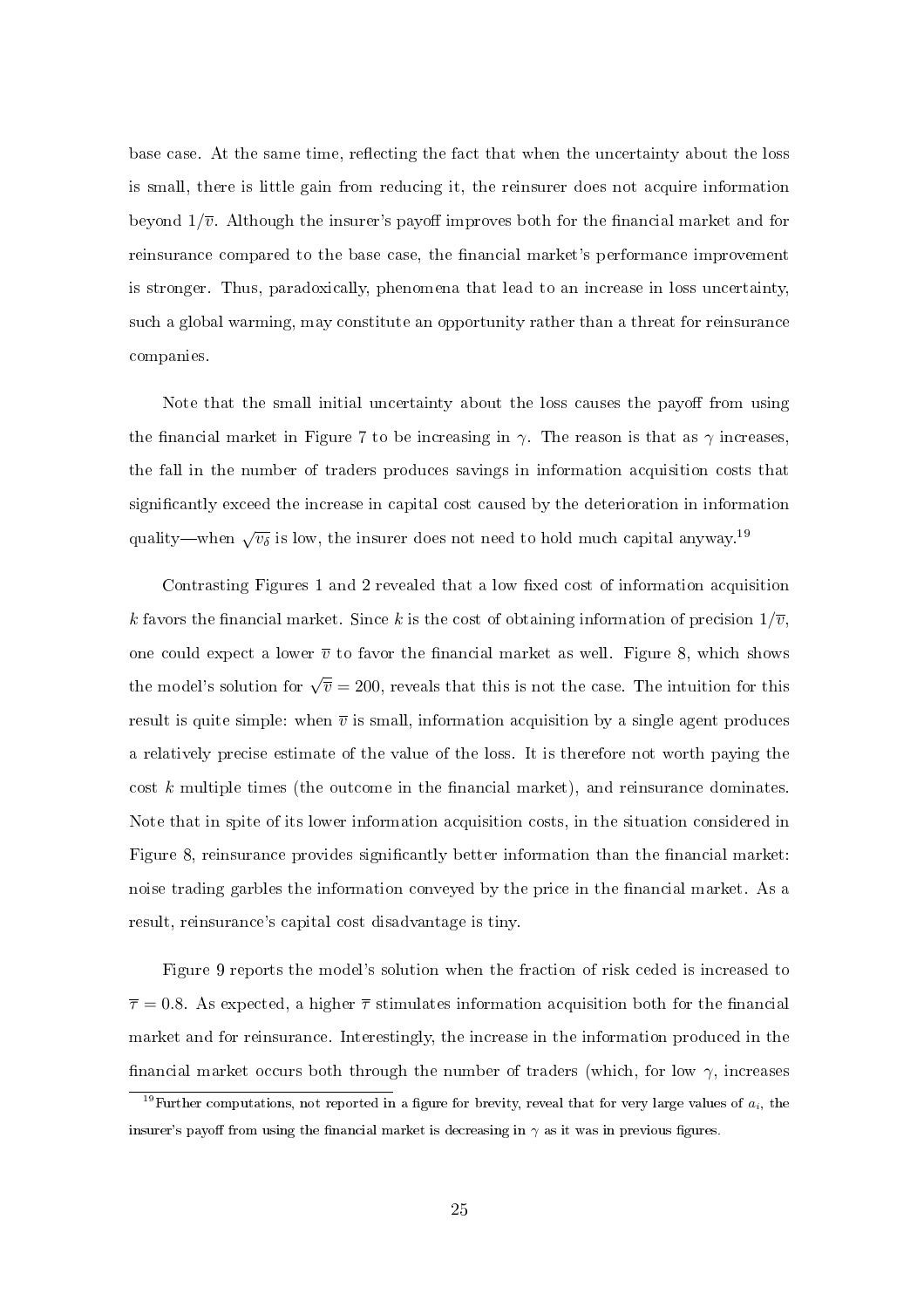from about 30 in the base case to over 45 here) and through the precision of the information that each trader acquires. The overall impact of the increased information acquisition is a sizable widening of the financial market's information cost disadvantage to over  $200m$ , with the consequence that reinsurance dominates even more clearly than in the base case. For instance, for  $\gamma = 0$ , the insurer is about 140m better off using reinsurance than using the financial market, versus about 90m in the base case. For  $\gamma = 1$ , the payoff differential has widened from about 130m to about 190m

How does the insurer's capital cost  $a_i$  affect the preferred form of risk transfer? Obviously, an increase in  $a_i$  has no effect on the quality of the information produced by the financial market and by the reinsurer. However, a larger  $a_i$  makes economizing on costly capital more important and therefore favors the form of risk transfer that provides better quality information. This effect is apparent in Figure 10, which shows the model's solution for  $a_i = 0.2$ . Although information production and the financial market's information cost disadvantage are the same as in the base case, the financial market's capital cost advantage differs. For  $\gamma$  < 0.5, the financial market provides better information than reinsurance, and the capital cost advantage is larger than in the base case. In contrast, for  $\gamma > 0.5$ , reinsurance provides better information than the financial market, and the capital cost advantage is much smaller than in the base case—for  $\gamma = 1$ , it even vanishes. Thus, in this example, although reinsurance still dominates for all  $\gamma$ , the financial market performs better than in the base case for  $\gamma < 0.5$  and worse for  $\gamma > 0.5$ .

Durbin (2001) and Froot (2001) suggest that a prior catastrophe that depletes the capital of the reinsurance industry and increases the reinsurer's capital cost  $a_r$  tends to favor the financial market. Figure 11, which shows the model's solution for  $a_r = 0.3$ , reveals that this is indeed the case. Observe that the financial market dominates for low  $\gamma$ , but that reinsurance still dominates for large  $\gamma$ . A higher  $a_r$  causes the financial market to perform better for two reasons. The first, obvious one is that the financial market's capital cost advantage increases. The second reason is that in an attempt to keep the amount of capital under control, the reinsurer reacts to the increased capital cost by acquiring very precise information—in the example in Figure 11, the reinsurer spends over  $50m$  in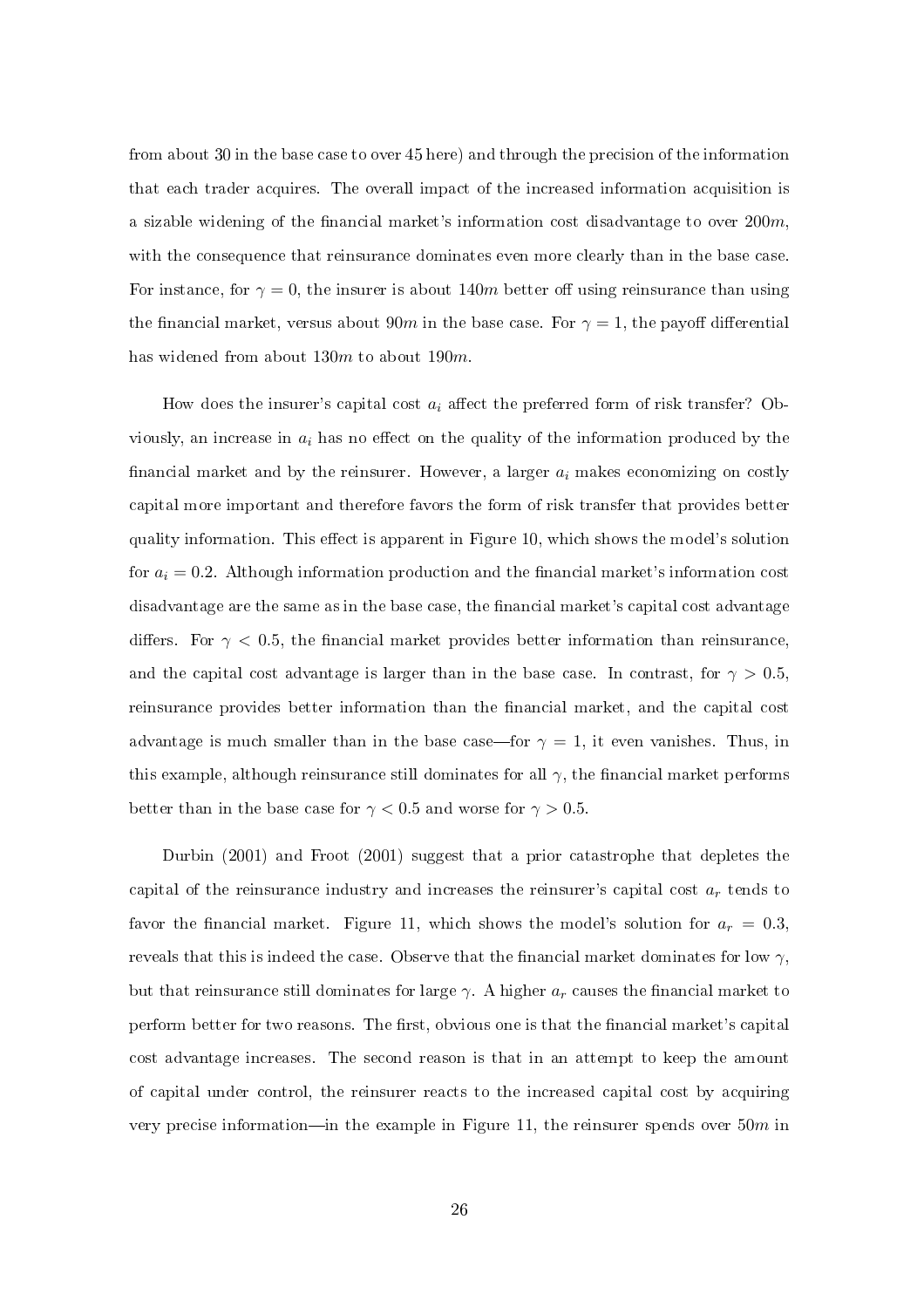information acquisition costs. This significantly reduces the financial market's information cost disadvantage.

A prior catastrophe also depletes the capital of primary insurers. Figure 12 shows the model's solution if, following a catastrophe, both the insurer's and the reinsurer's capital cost increase significantly to  $a_i = 0.36$  and  $a_r = 0.3$ , respectively, six times their value in the base case. Observe that although it still performs better than in the base case, the financial market does not do as well as in Figure 11. In particular, it does not dominate reinsurance for low  $\gamma$ . The reason is that, as was shown in Figure 10, a large  $a_i$  tends to favor the form of risk transfer that produces better quality information: the insurer benefits from the extremely precise information acquired by the reinsurer, which reduces reinsurance's capital cost disadvantage compared to the financial market.

Finally, observe that an increase in the stringency of capital requirements  $\lambda$  has the same impact as a proportionate increase in both  $a_i$  and  $a_r$ . For example, increasing  $\lambda$  from its base case value of 2.5 to 15 while leaving  $a_i$  and  $a_r$  at their base case values of 0.06 and 0.05, respectively, has exactly the same effect as leaving  $\lambda = 2.5$  and setting  $a_i = 0.3$ and  $a_r = 0.36$ , the situation considered in Figure 12. The fact that the financial market performs comparatively better than in the base case for low  $\gamma$  and worse for large  $\gamma$  can be understood as follows. More stringent capital requirements have no effect on information production in the nancial market, but stimulate information acquisition by the reinsurer. This reduces the financial market's information cost disadvantage. At the same time, a higher  $\lambda$  increases capital costs both for the financial market and for reinsurance. For each form of risk transfer, the increase is smaller, the better the quality of the information provided. For reinsurance, where the quality of information is independent of  $\gamma$ , this translates into a constant increase in the capital cost. For the financial market, where the quality of the information is decreasing in  $\gamma$ , the increase in the capital cost is more pronounced, the larger  $\gamma$ . For instance, in the example considered in Figure 12, reinsurance's capital cost increases to about 260m, compared to  $70m$  in the base case. For the financial market, the capital cost increases from about 30m to 170m for  $\gamma = 0$ , and from about 50m to about 310m for  $\gamma = 1$ —almost twice as much. The consequence is that for  $\gamma = 0$ , the financial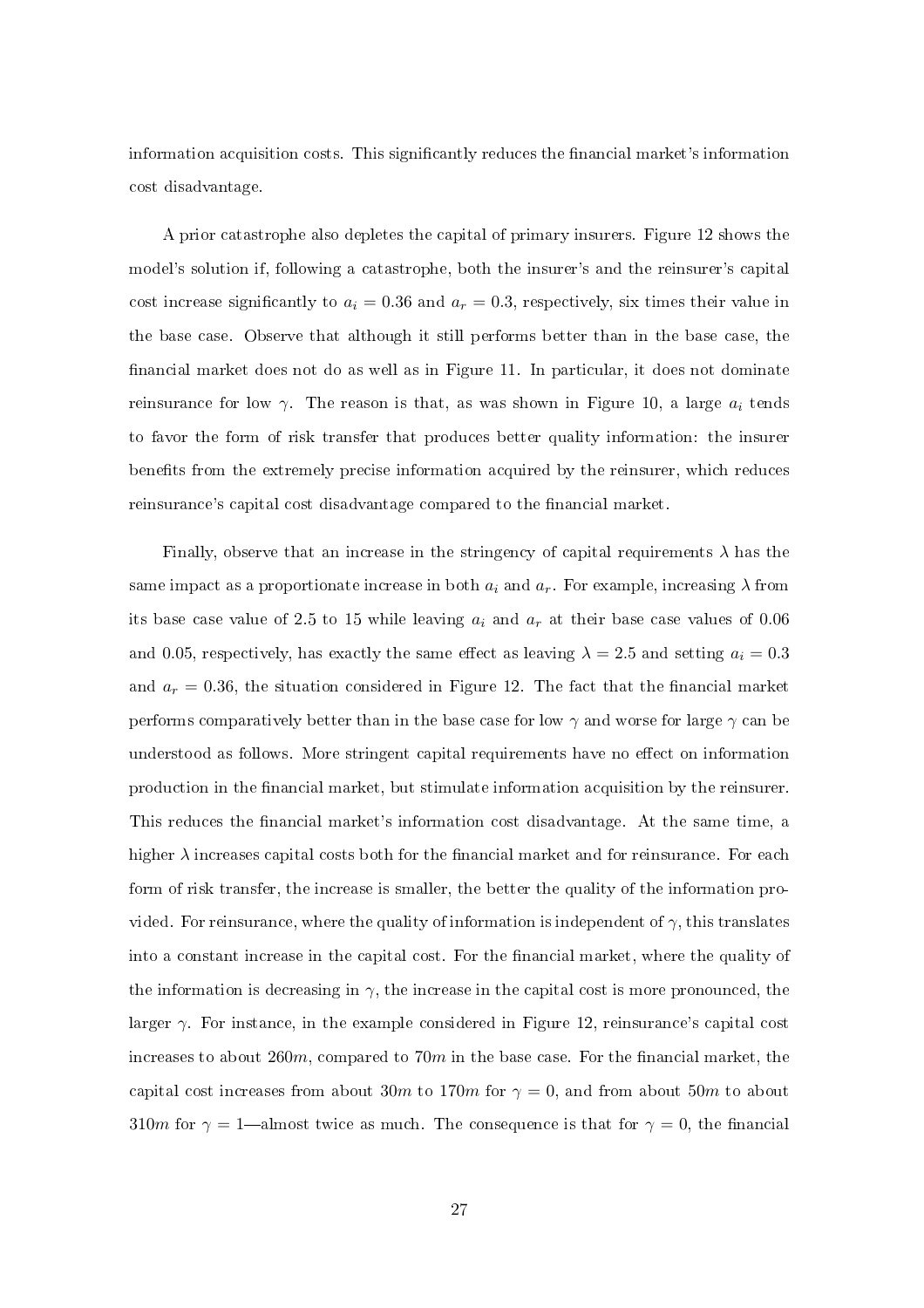market's capital cost advantage has widened compared to the base case, while for  $\gamma = 1$ , it has turned into a capital cost disadvantage.

Summarizing, the numerical analysis in this section shows that large fixed information acquisition costs k, large redundancy in the information produced  $\gamma$ , large volatility of noise trading  $\sqrt{v_z}$ , large prior uncertainty about the loss  $\sqrt{v_\delta}$ , and a large fraction of risk ceded  $\bar{\tau}$  tend to favor reinsurance. In contrast, a large variable cost of information acquisition c, large noise in the information acquired  $\sqrt{\overline{v}}$ , and a large reinsurer cost of capital  $a_r$  tend to favor the financial market. An increase in the insurer's cost of capital  $a_i$  favors the form of risk transfer that produces the most precise information. Finally, more stringent capital requirements  $\lambda$  have the same effect as a proportionate increase in  $a_i$  and  $a_r$ ; they tend to favor the financial market for low  $\gamma$  and reinsurance for large  $\gamma$ .

#### 4 Conclusion

In this study, we use differences in information gathering incentives between financial markets and reinsurance companies to explain why financial markets have not displaced reinsurance as the primary risk-sharing vehicle for natural catastrophe risk, despite reinsurance's alleged inefficiency. We consider an insurance company that seeks to transfer a fraction of its natural catastrophe risk exposure either through the financial market or through traditional reinsurance. Analyzing the optimal information acquisition policy of informed traders and the reinsurer, we find that the financial market may display a Hirshleifer  $(1971)$  effect in the sense that the supply of information by informed traders is excessive relative to its value for the insurance company. Since the cost of the information produced ultimately is borne by the insurer, he favors reinsurance over the financial market.

Whether traditional reinsurance or the financial market is ultimately selected depends crucially on the information acquisition cost structure and on the degree of redundancy in the information produced. When fixed information acquisition costs are large, it is very costly to have several traders in the financial market acquire information, and reinsurance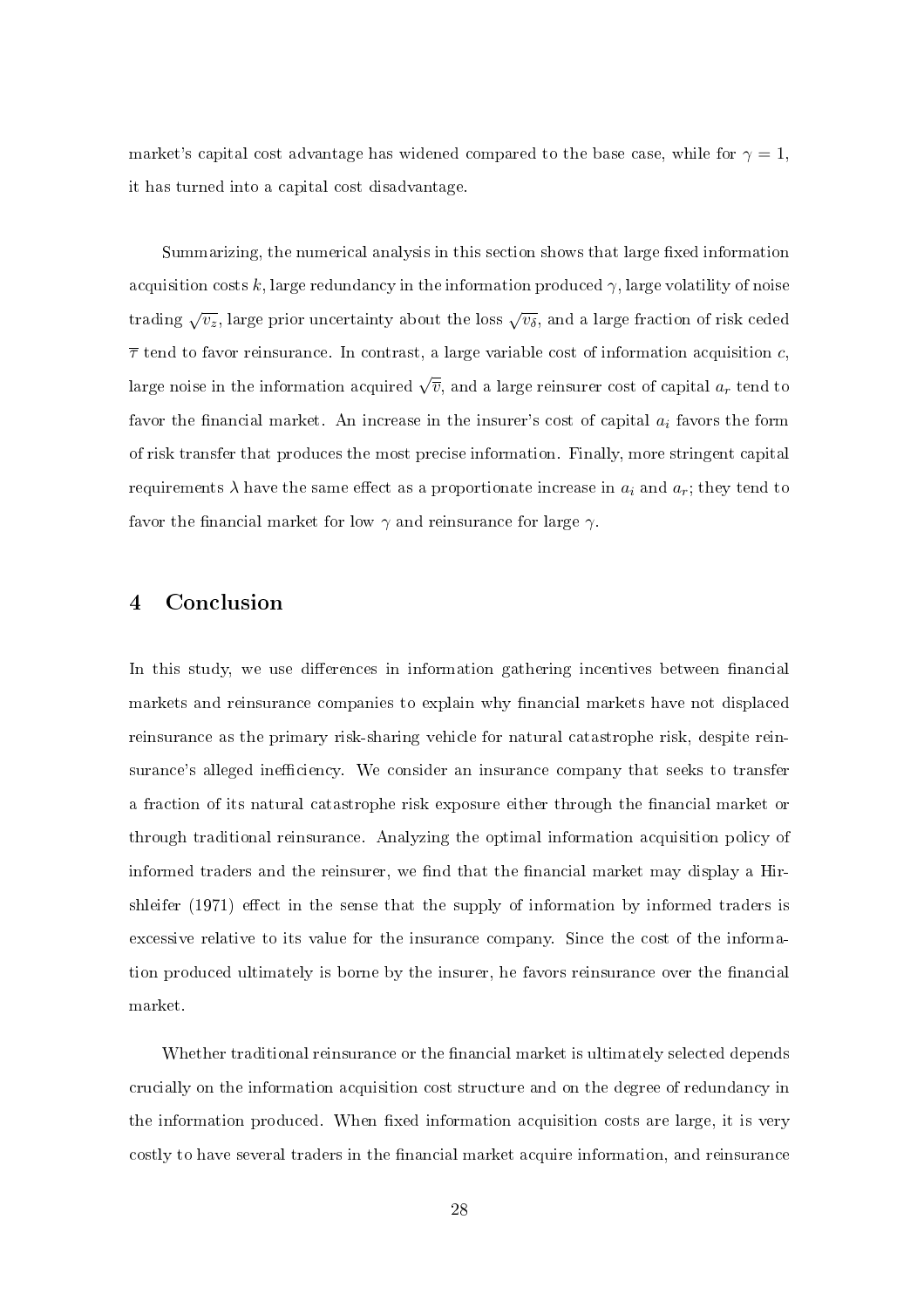is preferred. When information acquisition costs are highly convex, however, decentralized information production is more efficient, and the financial market is preferred. When the degree of redundancy in the information is large, there is little value to the insurer in having several traders acquire information, and reinsurance is preferred. Conversely, when the degree of redundancy is small, having several traders acquire information is very valuable because it allows reducing residual risk drastically, and the financial market is preferred.

A further prediction of the model is that factors that limit informed traders' ability to profitably take advantage of their information—such as the presence of few noise traders only—should make the use of the financial market more likely. The limited extent of noise trading in private markets may therefore provide an explanation for the relative success of the private placement of securitized natural catastrophe risks among insurance companies, hedge funds and other institutional players. In contrast, factors that stimulate information acquisition by informed traders should favor reinsurance. One such factor is an increase in the uncertainty about losses. Thus, paradoxically, global warming and its detrimental impact on loss uncertainty may represent an opportunity for reinsurance companies, unless the financial market's expertise in modeling natural catastrophe risks improves.

This study could be extended along several dimensions. First, one could allow the insurer to use both reinsurance and the financial market. Second, one could explicitly account for the moral hazard issues that prevail in the reinsurance industry in order to assess whether the magnitude of the associated costs would be sufficient to reverse the conclusion that reinsurance tends to dominate the financial market. Third, one could construct a dynamic version of the model incorporating the learning process that takes place in the financial market and in the reinsurance industry in order to assess whether greater familiarity with the assessment of catastrophe risks could, over time, make the use of the financial market more viable. Finally, one could investigate whether there are differences in the degree of information redundancy across the various types of natural catastrophes earthquakes, floods, hurricanes, windstorms—in order to assess whether some of these risks are more amenable to securitization and successful exchange trading than others.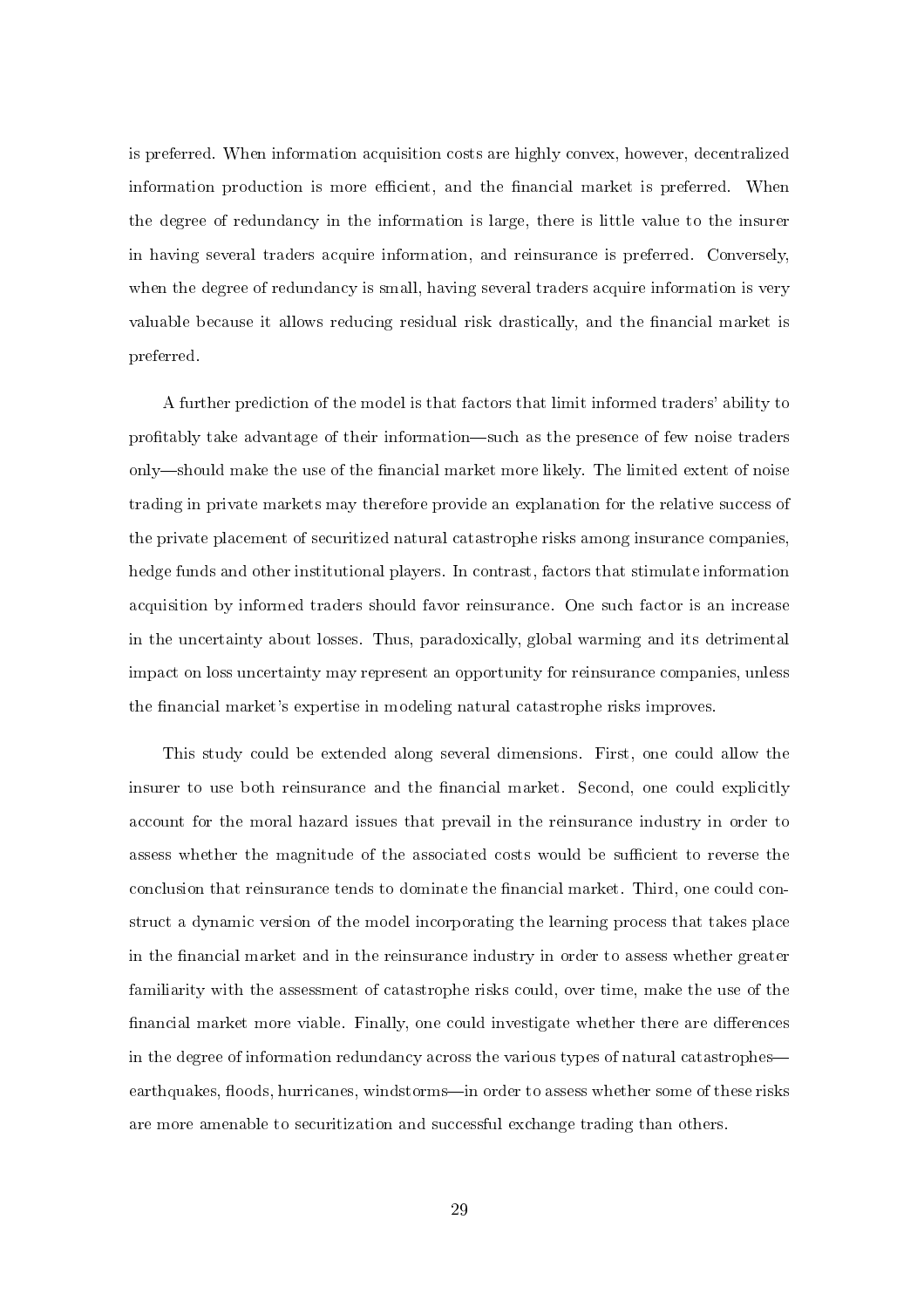### Appendix

#### Determination of Optimal Demand  $x_n$

Recall from (4) that trader *n* chooses his optimal demand  $x_n$  by solving

$$
\max_{x_n} E\left[x_n \left[\overline{\tau}\delta - \zeta \left(x_n + \sum_{\substack{m=1 \ m \neq n}}^N \kappa i_m + z\right)\right] |i_n\right] \tag{22}
$$

Substituting  $i_m = \delta + \sqrt{v}$  $\overline{a}$  $\gamma \xi +$ p  $1-\gamma^2\epsilon_m$ ´ and using the fact that  $z$  and  $\epsilon_m$  are independent of  $i_n$ , this expression can be rewritten as

$$
\max_{x_n} x_n \left[ \overline{\tau} E[\delta | i_n] - \zeta \left( x_n + (N-1)\kappa E[\delta | i_n] + (N-1)\kappa \sqrt{\nu} \gamma E[\xi | i_n] \right) \right]
$$
\n
$$
= \max_{x_n} x_n \left[ (\overline{\tau} - \zeta (N-1)\kappa) \frac{v_\delta}{v_\delta + v_n} i_n - \zeta x_n - \zeta (N-1)\kappa \gamma^2 \frac{\sqrt{v_n} \sqrt{v}}{v_\delta + v_n} i_n \right] \tag{23}
$$

Differentiating with respect to  $x_n$  and solving yields

$$
x_n = \frac{1}{2\zeta} \frac{\overline{\tau}v_\delta - \zeta (N-1)\kappa (v_\delta + \gamma^2 \sqrt{v_n} \sqrt{v})}{v_\delta + v_n} i_n
$$
 (24)

which is optimal demand (5) in the text.

#### Determination of the Optimal Information Acquisition Policy  $v_n$

Recall from (7) that trader *n* chooses his optimal information acquisition policy  $v_n$  by solving

$$
\max_{v_n} E\left[E\left[x_n \left[\overline{\tau}\delta - \zeta \left(x_n + \sum_{\substack{m=1 \ m \neq n}}^N \kappa i_m + z\right)\right] |i_n\right]\right] - c\left(\frac{\overline{v}}{v_n} - 1\right) - k\right]
$$
(25)

Substituting  $i_m = \delta + \sqrt{v}$  $\gamma \xi +$ p  $1-\gamma^2\epsilon_m$ and using the fact that  $z$  and  $\epsilon_m$  are independent of  $i_n$ , this expression can be rewritten as

$$
\max_{v_n} \qquad E\left[x_n\left[(\overline{\tau} - \zeta(N-1)\kappa)\frac{v_\delta}{v_\delta + v_n}i_n - \zeta x_n - \zeta(N-1)\kappa\gamma^2 \frac{\sqrt{v_n}\sqrt{v}}{v_\delta + v_n}i_n\right]\right] \\ - c\left(\frac{\overline{v}}{v_n} - 1\right) - k \tag{26}
$$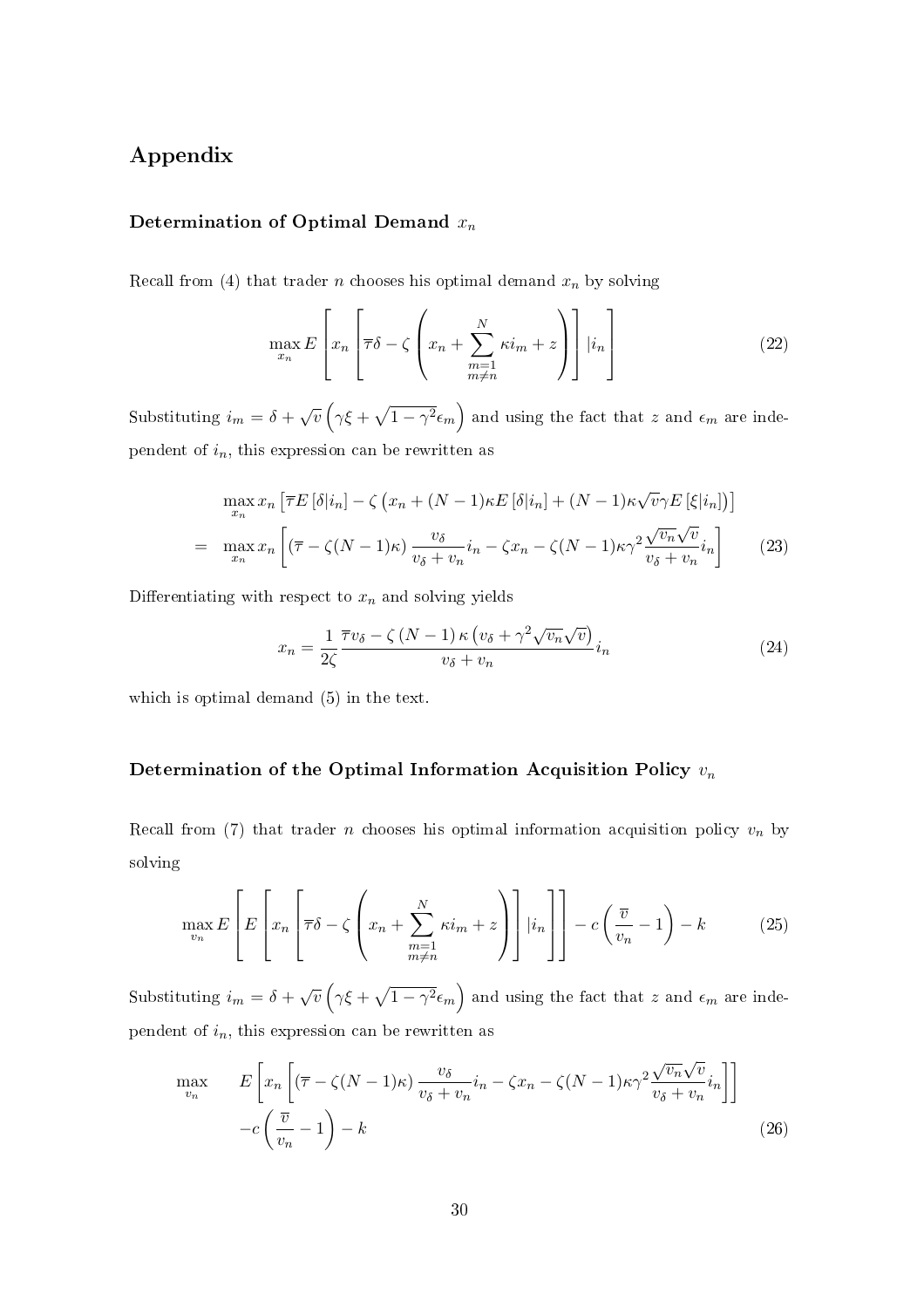From (24), we have

$$
\frac{\overline{\tau}v_{\delta} - \zeta (N-1)\kappa (v_{\delta} + \gamma^2 \sqrt{v_n} \sqrt{v})}{v_{\delta} + v_n} i_n = 2\zeta x_n
$$
\n(27)

Hence, problem (26) becomes

$$
\max_{v_n} E\left[x_n \left[2\zeta x_n - \zeta x_n\right]\right] - c\left(\frac{\overline{v}}{v_n} - 1\right) - k
$$
\n
$$
= \max_{v_n} E\left[\zeta x_n^2\right] - c\left(\frac{\overline{v}}{v_n} - 1\right) - k \tag{28}
$$

Substituting  $x_n$  from (24) and using the fact that  $E[i_n^2] = v_\delta + v_n$  then yields

$$
\max_{v_n} \frac{1}{4\zeta} \frac{\left(\overline{\tau}v_\delta - \zeta \kappa \left(N - 1\right) \left(v_\delta + \gamma^2 \sqrt{v_n} \sqrt{v}\right)\right)^2}{v_\delta + v_n} - c \left(\frac{\overline{v}}{v_n} - 1\right) - k \tag{29}
$$

Note that the first term is decreasing in  $v_n$ , indicating that there is a benefit to improving the quality of the information.

Differentiating with respect to  $v_n$ , the first-order condition corresponding to an interior solution reads

$$
\frac{1}{4\zeta} \frac{\overline{\tau}v_{\delta} - \zeta\kappa(N-1) (v_{\delta} + \gamma^2 \sqrt{v_n}\sqrt{v})}{(v_{\delta} + v_n)^2} \times
$$
\n
$$
\left(\zeta\kappa(N-1)\gamma^2 \frac{\sqrt{v}}{\sqrt{v_n}} (v_{\delta} + v_n) + (\overline{\tau}v_{\delta} - \zeta\kappa(N-1) (v_{\delta} + \gamma^2 \sqrt{v_n}\sqrt{v}))\right) = c \frac{\overline{v}}{v_n^2} (30)
$$

Imposing the symmetry conditions  $\kappa_n = \kappa$  and  $v_n = v$ , we have

$$
\kappa = \frac{\overline{\tau}v_{\delta}}{\zeta\left[\left(N+1\right)v_{\delta} + \left(2 + \left(N-1\right)\gamma^{2}\right)v\right]}
$$
\n(31)

Since  $P=\bar{\tau}\bar{l}+\zeta Q=\bar{\tau}\bar{l}+E\left[\bar{\tau}\delta\left|Q\right.\right],$   $\zeta$  is the coefficient in the regression of  $\bar{\tau}\delta$  on  $Q,$  i.e.,

$$
\zeta = \frac{\text{cov}\left(\overline{\tau}\delta, Q\right)}{\text{var}\left(Q\right)} = \frac{\overline{\tau}v_{\delta}\sqrt{N\left(v_{\delta} + v\right)}}{\sqrt{v_{z}\left[\left(N+1\right)v_{\delta} + \left(2 + \left(N-1\right)\gamma^{2}\right)v\right]}}\tag{32}
$$

Inserting this expression into (31) then yields

$$
\kappa = \sqrt{\frac{v_z}{N(v_\delta + v)}}\tag{33}
$$

Setting  $v_n = v$  for a symmetric equilibrium and substituting  $\kappa$  and  $\zeta$  from (31) and  $(32)$ , the first order condition  $(30)$  becomes

$$
\frac{\overline{\tau}\left(2 + (N-1)\gamma^2\right)\sqrt{v_z}v_\delta}{2\sqrt{N}\sqrt{v_\delta + v}\left[(N+1)v_\delta + (2 + (N-1)\gamma^2)v\right]} = c\frac{\overline{v}}{v^2}
$$
\n(34)

which is (10) in the text.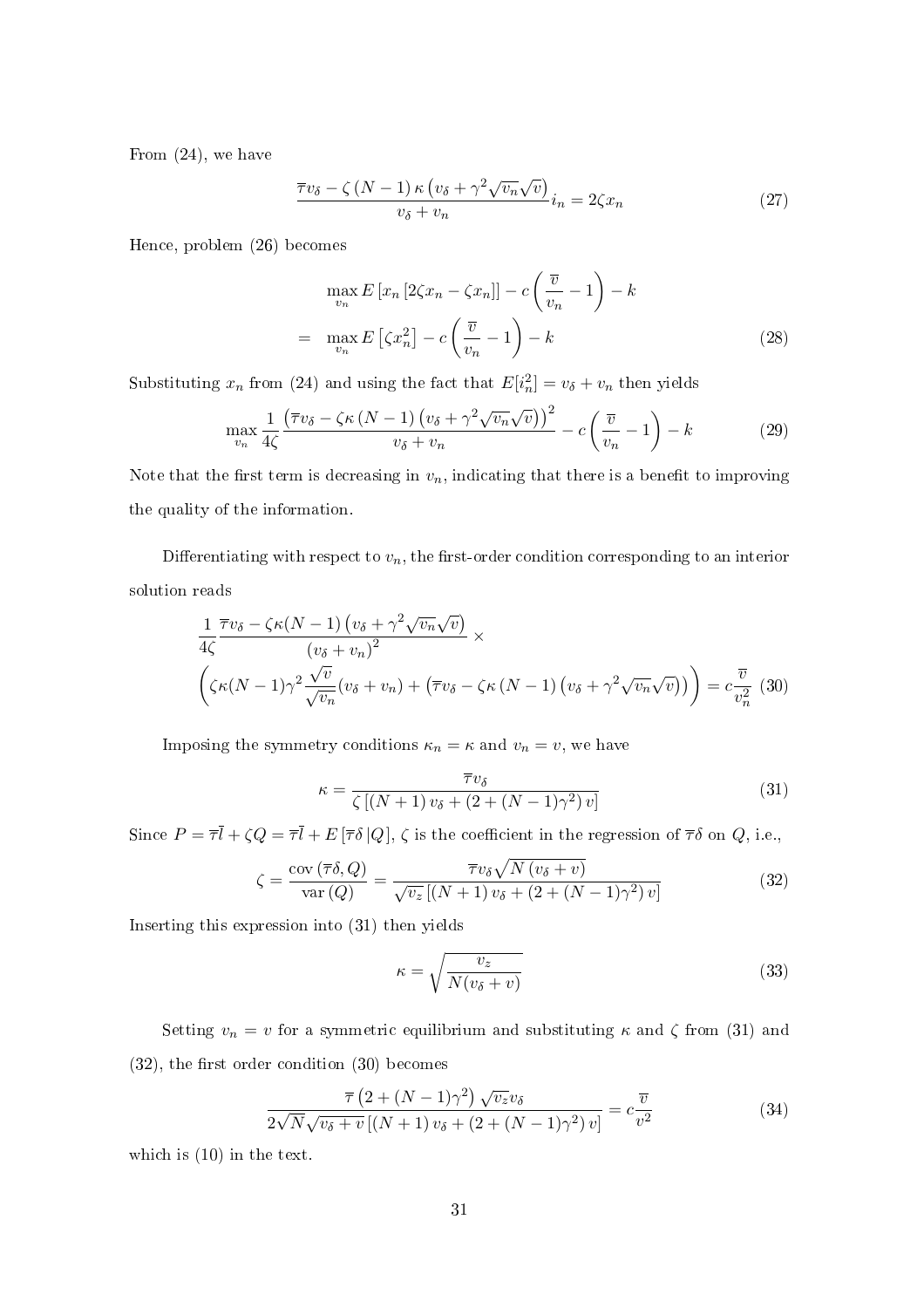### Determination of Expected Profit $\Pi_f$

From (28), given  $v_n = v$ , the trader's expected profit is given by

$$
\Pi_f = E\left[\zeta x_n^2\right] - c\left(\frac{\overline{v}}{v} - 1\right) - k\tag{35}
$$

Using  $(8)$  and  $(9)$ , the first term can be rewritten as

$$
E\left[\zeta x_n^2\right] = \zeta \kappa^2 \left(v_\delta + v\right)
$$
  
= 
$$
\left(\frac{\overline{\tau} v_\delta \sqrt{N \left(v_\delta + v\right)}}{\sqrt{v_z} \left[(N+1) v_\delta + \left(2 + (N-1)\gamma^2\right) v\right]}\right) \left(\frac{v_z}{N \left(v_\delta + v\right)}\right) \left(v_\delta + v\right)
$$
  
= 
$$
\frac{\overline{\tau} \sqrt{v_z} v_\delta \sqrt{v_\delta + v}}{\sqrt{N} \left[(N+1) v_\delta + \left(2 + (N-1)\gamma^2\right) v\right]}
$$
(36)

Inserting this expression into (35) yields (11).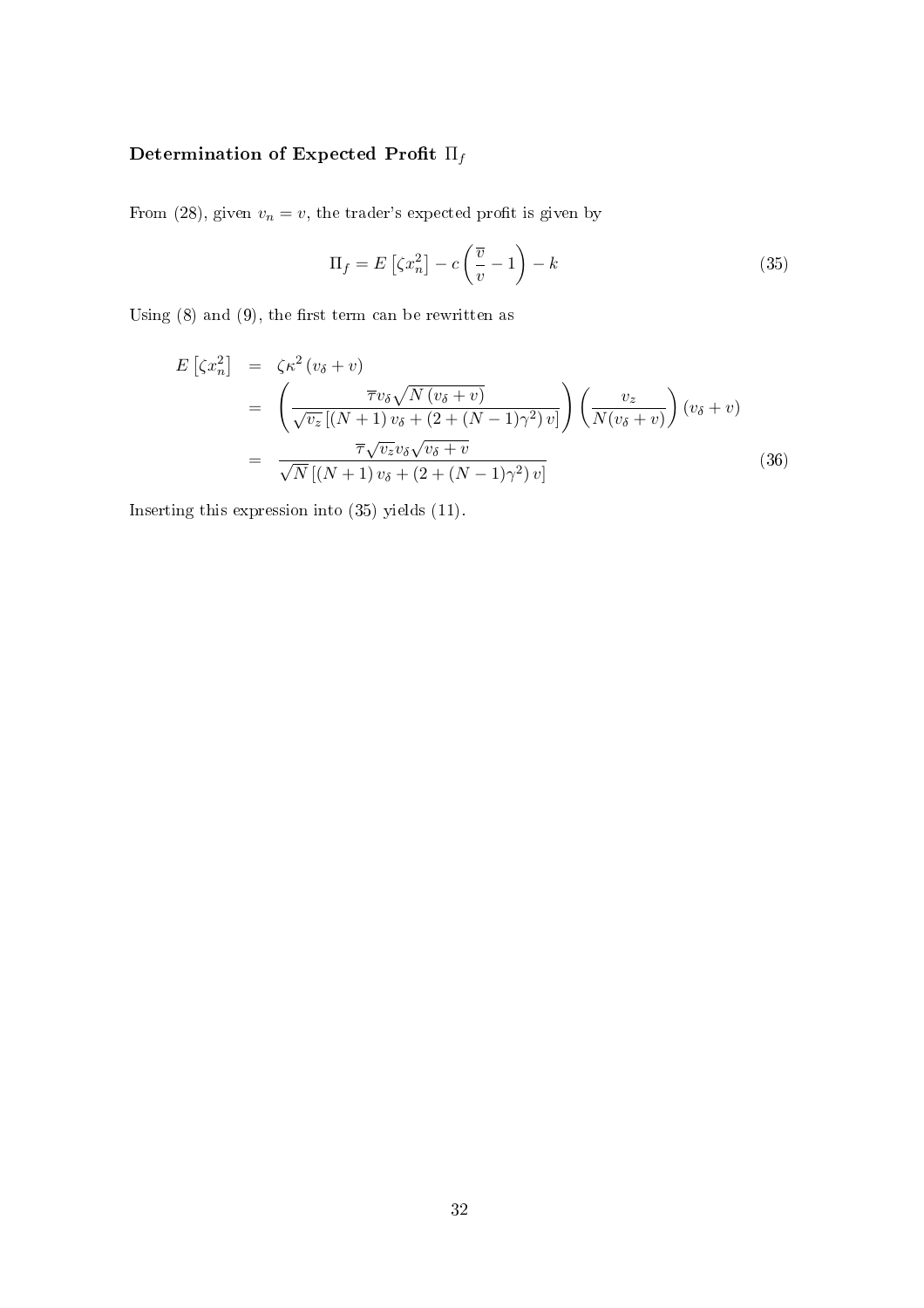#### References

Bantwal, Vivek J. and Howard C. Kunreuther, 2000, "A Cat Bond Premium Puzzle?" Journal of Psychology and Financial Markets 1, 76-91.

Barrieu, Pauline and Henri Loubergé, 2006, "Hybrid Cat-Bonds," Working Paper.

Boot, Arnoud W.A. and Anjan V. Thakor, 1993, "Security Design," Journal of Finance 48, 1349-1378.

Cummins, J. David, David Lalonde, and Richard D. Phillips, 2004, The Basis Risk of Catastrophic-Loss Index Securities," Journal of Financial Economics 71, 77-111.

Cuny, Charles J., 1993, "The Role of Liquidity in Futures Market Innovations," Review of Financial Studies 6, 57-78.

DeMarzo, Peter M. and J. Darrell Duffie, 1999, "A Liquidity Based Model of Security Design," Econometrica 67, 65-99.

Doherty, Neil A., 1997, "Innovations in Managing Catastrophe Risk," Journal of Risk and Insurance 64, 713-718.

Doherty, Neil A. and Harris Schlesinger, 2002, "Insurance Contracts and Securitization," Journal of Risk and Insurance 69, 45-62.

Durbin, David, 2001, "Managing Natural Catastrophe Risks: The Structure and Dynamics of Reinsurance," Geneva Papers on Risk and Insurance 26, 297-309.

Fama, Eugene F. and Kenneth R. French, 1997, "Industry Costs of Equity," Journal of Financial Economics 43, 153-193.

Froot, Kenneth A., 2001, "The Market for Catastrophe Risk: A Clinical Examination," Journal of Financial Economics 60, 529-571.

Froot, Kenneth A. and Paul J. G. O'Connell, 1997, "On the Pricing of Intermediated Risks: Theory and Application to Catastrophe Reinsurance," NBER WP 6011.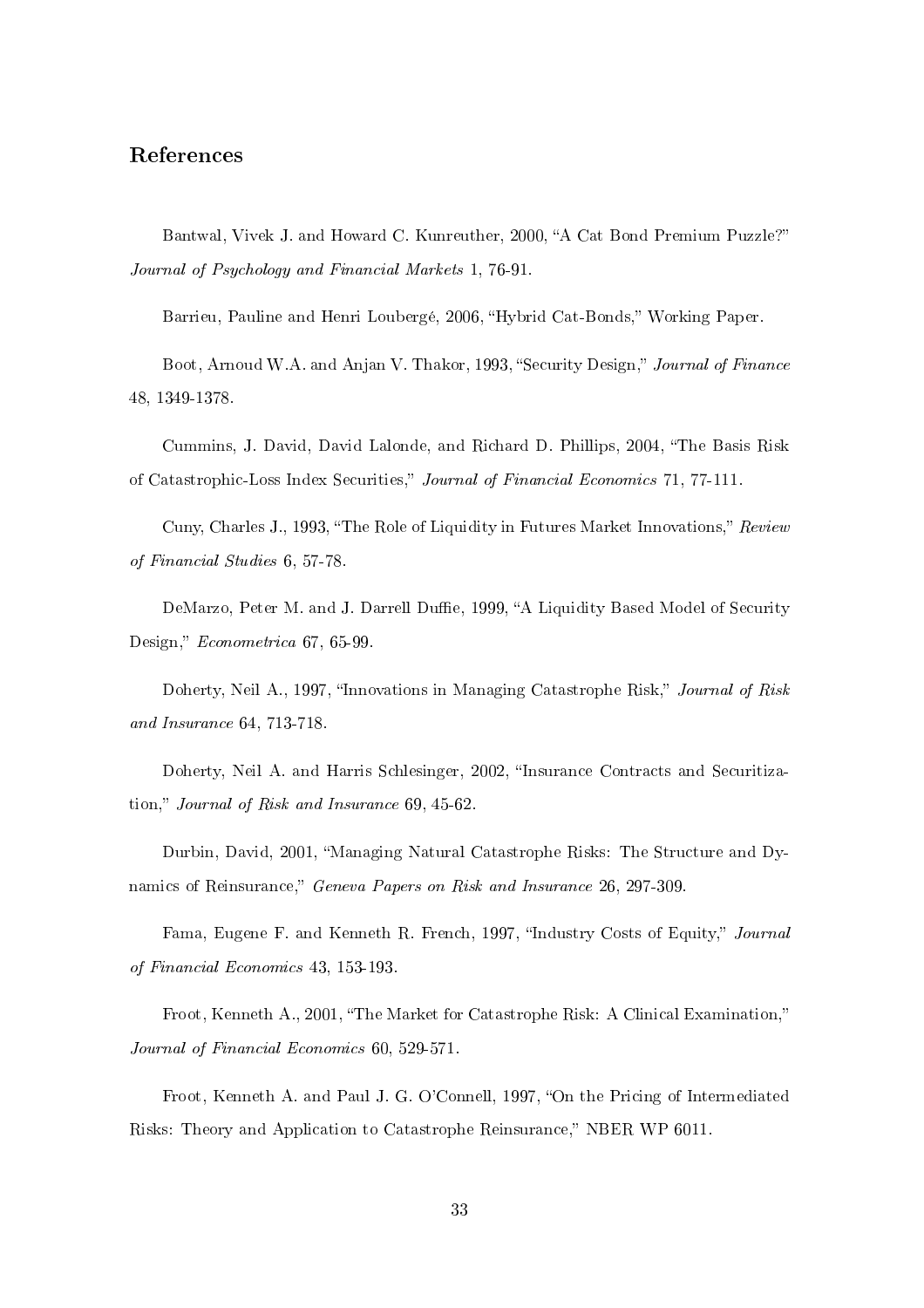Froot, Kenneth A., David S. Scharfstein, and Jeremy C. Stein, 1993, "Risk Management: Coordinating Corporate Investment and Financing Policies," Journal of Finance 48, 1629-1658.

Froot, Kenneth A. and Jeremy C. Stein, 1998, "Risk Management, Capital Budgeting, and Capital Structure Policy for Financial Institutions: An Integrated Approach," Journal of Financial Economics 47, 55-82.

Fulghieri, Paolo and Dmitry Lukin, 2001, "Information Production, Dilution Costs, and Optimal Security Design," Journal of Financial Economics 61, 3-42.

Gorton, Gary and George Pennacchi, 1993, "Security Baskets and Index-Linked Securities," Journal of Business  $66, 1-23$ .

Gron, Anne and Andrew Winton, 2001, "Risk Overhang and Market Behavior," Journal of Business 74, 591-612.

Grossman, Sanford J. and Joseph E. Stiglitz, 1980, "On the Impossibility of Informationally Efficient Markets," American Economic Review 70, 393-408.

Hirshleifer, Jack, 1971, "The Private and Social Value of Information and the Reward to Inventive Activity," American Economic Review 61, 561-574.

Jaffee, Dwight M. and Thomas Russell, 1997, "Catastrophe Insurance, Capital Markets, and Uninsurable Risks," Journal of Risk and Insurance 64, 205-230.

Kyle, Albert S., 1985, "Continuous Auctions and Insider Trading," *Econometrica* 53, 1315-1335.

Lakdawalla, Darius and George Zanjani, 2006, "Catastrophe Bonds, Reinsurance, and the Optimal Collateralization of Risk-Transfer," NBER WP 12742.

Milgrom, Paul R. and Robert J. Weber, 1982, "A Theory of Auctions and Competitive Bidding," *Econometrica* 50, 1089-1122.

Sigma, 2006, "Natural Catastrophes and Man-made Disasters in 2005." Sigma, No 2/2006, Swiss Reinsurance Company, Zurich.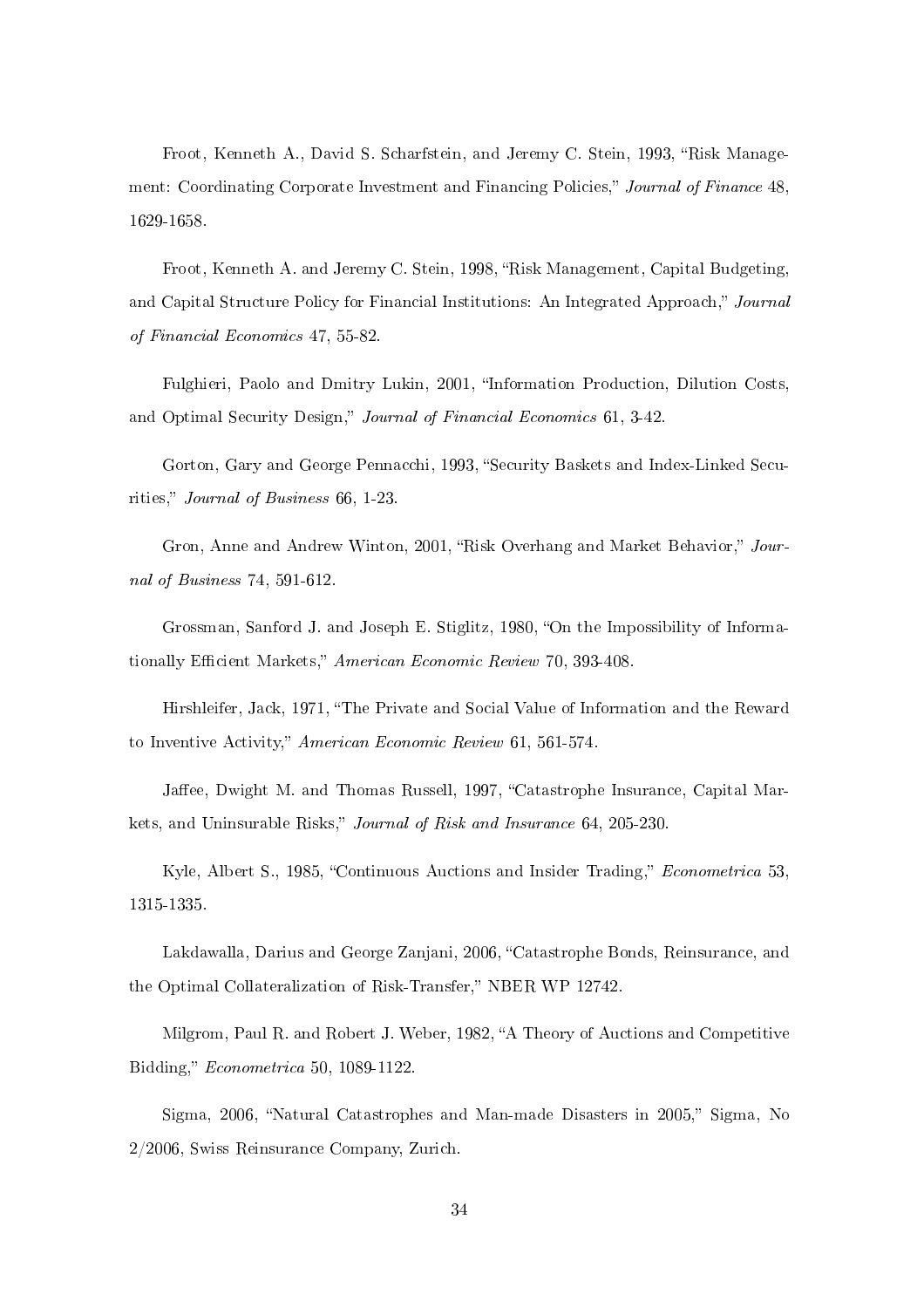Subrahmanyam, Avanidhar, 1991, "A Theory of Trading in Stock Index Futures," Review of Financial Studies 4, 17-51.

Subrahmanyam, Avanidhar and Sheridan Titman, 1999, "The Going-Public Decision and the Development of Financial Markets," Journal of Finance 54, 1045-1082.

Swiss Re, 2002, An Introduction to Reinsurance, Swiss Re Technical Publishing, Zurich.

Swiss Re, 2006, Restoring the Faith, Swiss Re Group Knowledge & Records Management, New Articles Bulletin, July 1, 2006.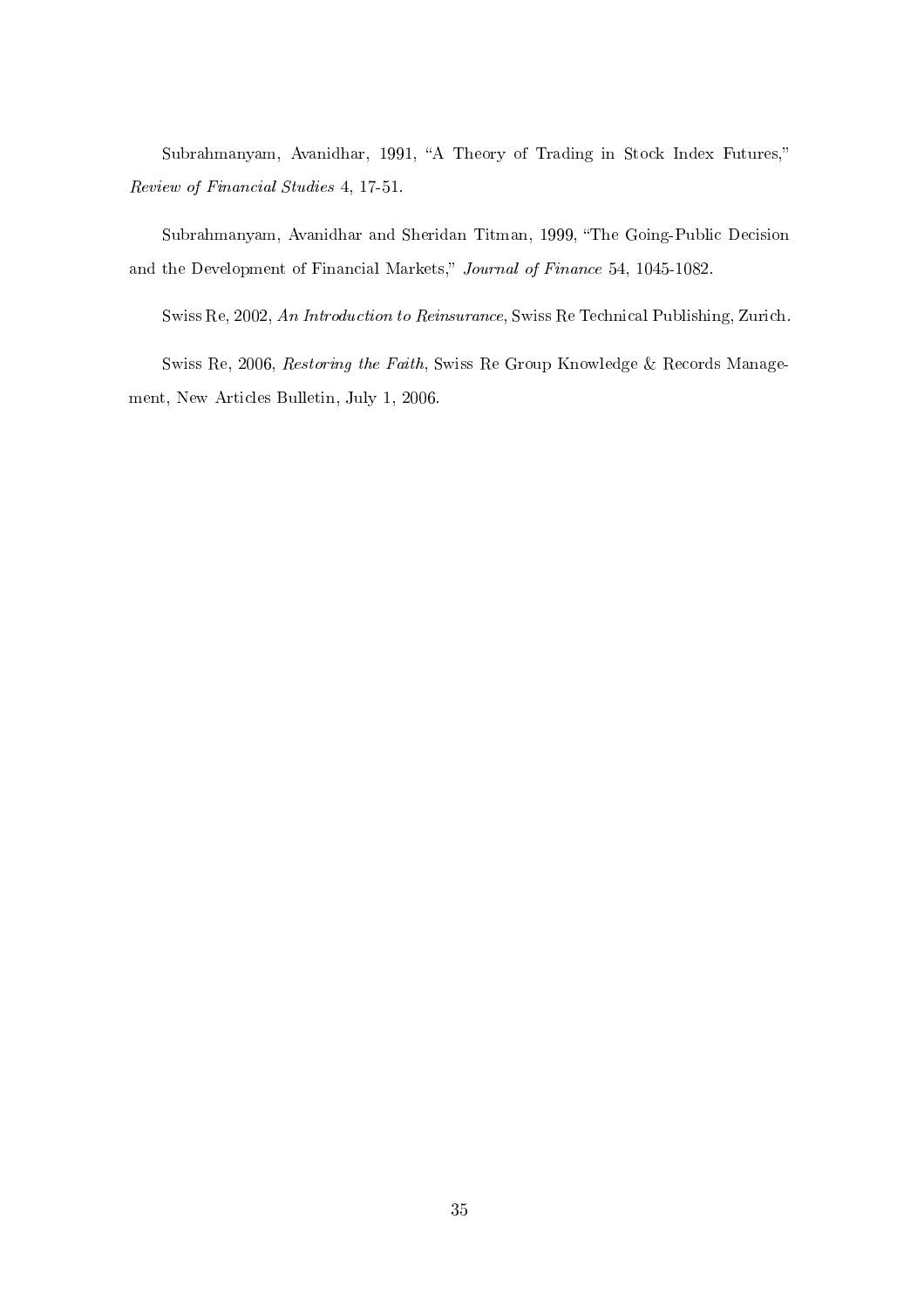

Figure 1: Solution of the model as a function of the degree of information redundancy  $\gamma$  for the base case parameter values  $\overline{l} = -500m$ ,  $\sqrt{v_\delta} = 1,600m$ , √  $\overline{\overline{v}} = 1,000m, \sqrt{v_z} = 1m, \ \lambda = 2.5,$  $\overline{\tau}$  = 0.5,  $a_i$  = 0.06,  $a_r$  = 0.05,  $k = 5m$ , and  $c = 6m$ . The first panel shows the number of informed traders in the financial market,  $N$ . The second panel reports the (inverse) quality of the information acquired by the individual traders in the financial market,  $\sigma = \sqrt{v}$ , and by the reinsurer,  $\sigma = \sqrt{v_r}$ . The third panel reports the (inverse) quality of the information available to the insurer,  $SD[\delta|Q]$  for the financial market and  $SD[\delta|_{r}]$  for reinsurance. The fourth panel reports the total information acquisition cost,  $N(c(\overline{v}/v-1)+k)$  for the financial market and  $c(\overline{v}/v_r-1)+k$  for reinsurance. The fifth panel reports the total capital cost,  $\lambda a_i(1-\overline{\tau})$   $SD[\delta]Q$ for the financial market and  $\lambda [a_i (1 - \overline{\tau}) + a_r \overline{\tau}] SD[\delta | i_r]$  for reinsurance. The sixth panel shows the payoffs to the insurer from using the financial market and reinsurance,  $\Gamma_{i,f}$  and  $\Gamma_{i,r}$ .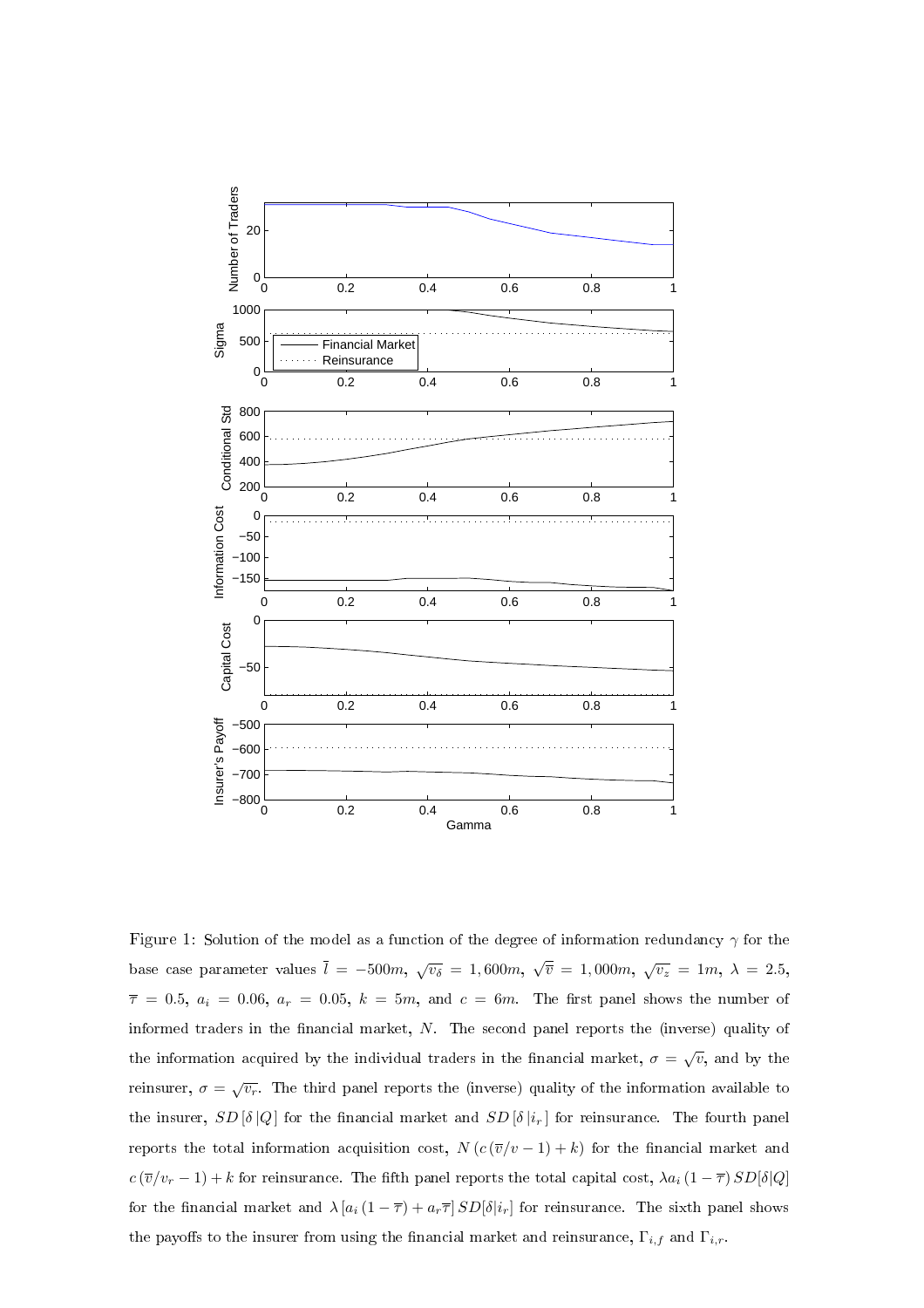

Figure 2: Solution of the model as a function of the degree of information redundancy  $\gamma$ with  $k = 0.1$ .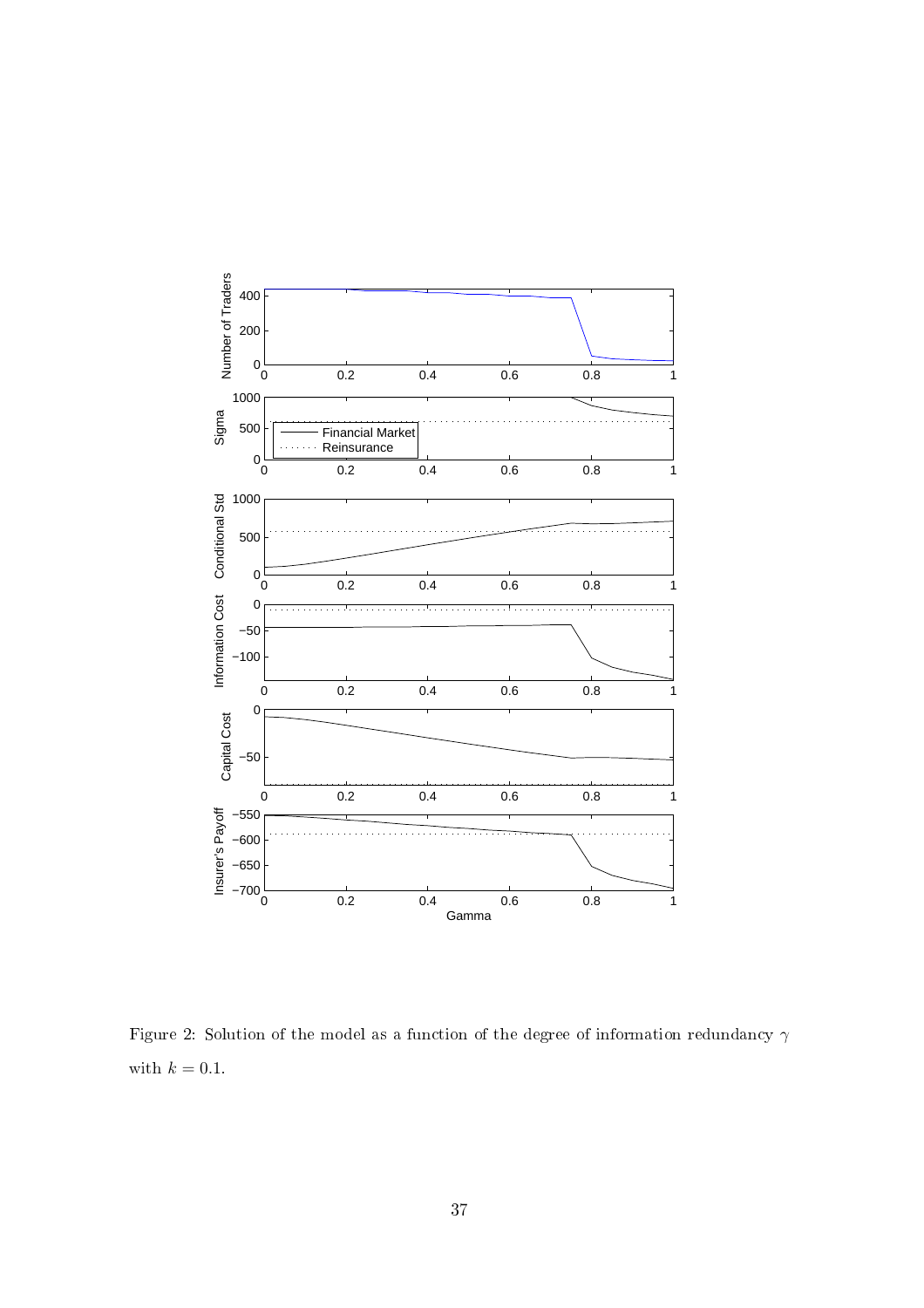

Figure 3: Solution of the model as a function of the degree of information redundancy  $\gamma$ with  $c = 0.12$ .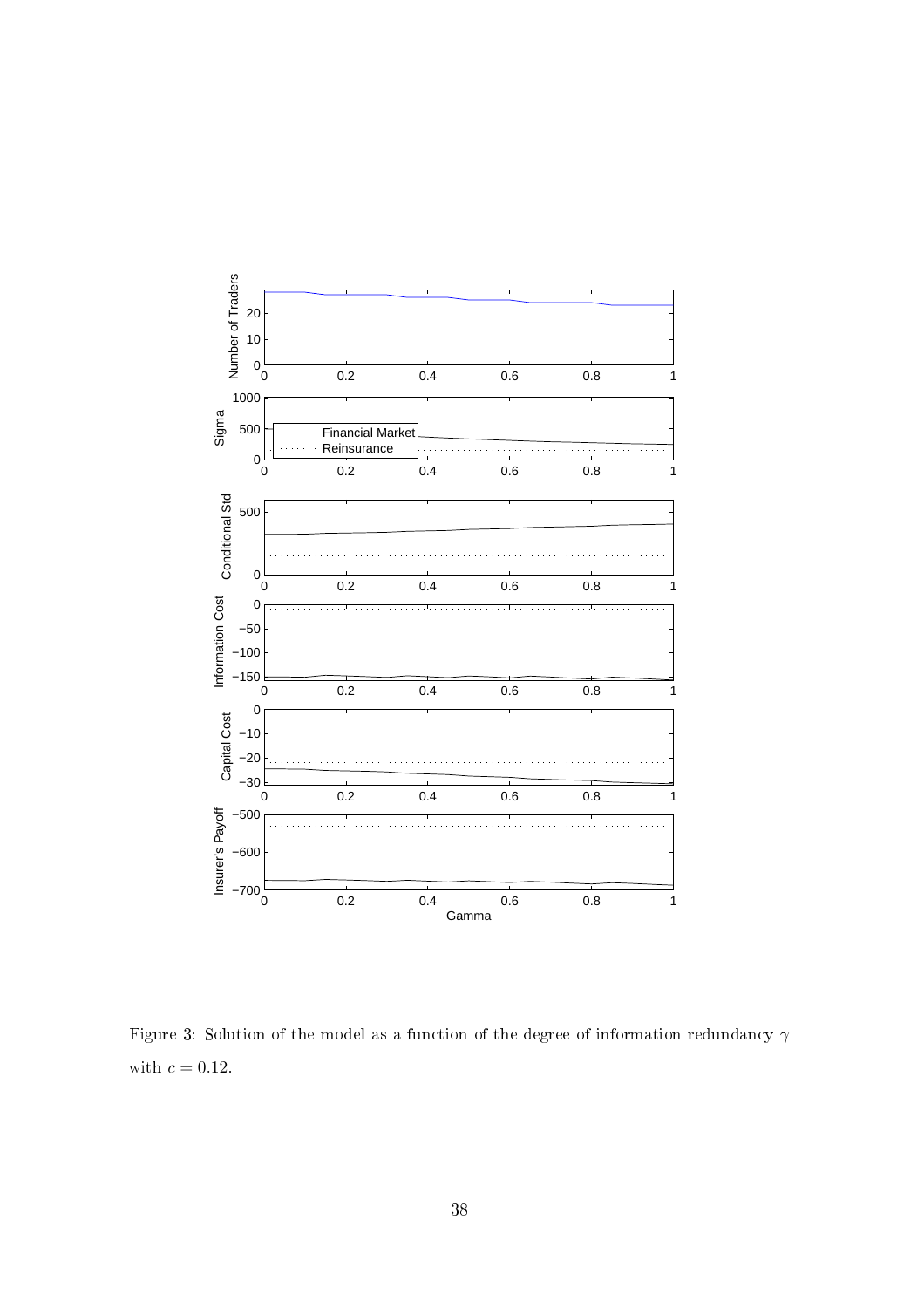

Figure 4: Solution of the model as a function of the degree of information redundancy  $\gamma$ with  $c = 0.12$  and  $k = 0.1$ .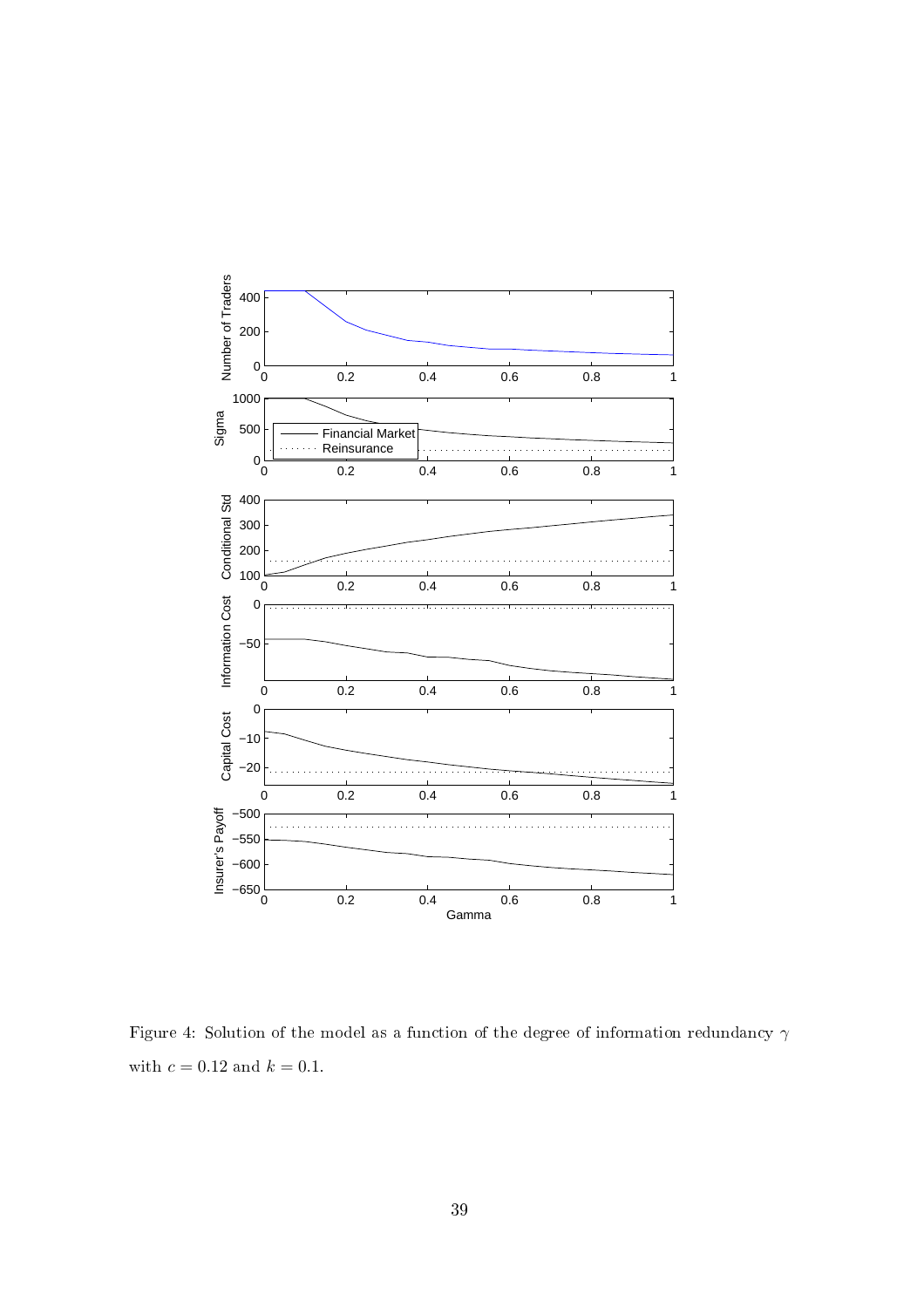

Figure 5: Solution of the model as a function of the degree of information redundancy  $\gamma$ with  $\sqrt{v_z} = 5$ .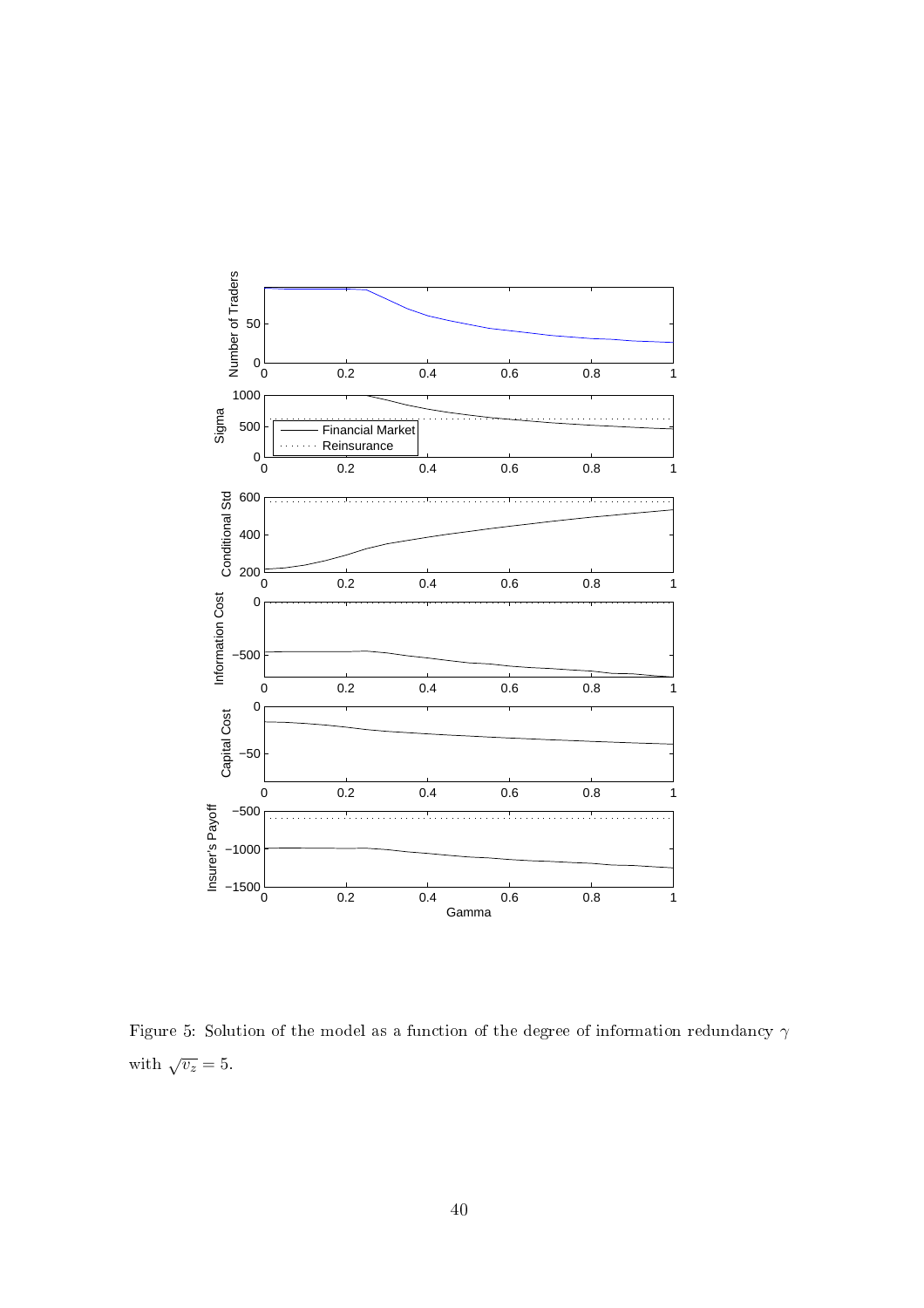

Figure 6: Solution of the model as a function of the degree of information redundancy  $\gamma$ with  $\sqrt{v_z} = 5$  and  $k = 0.001m$ .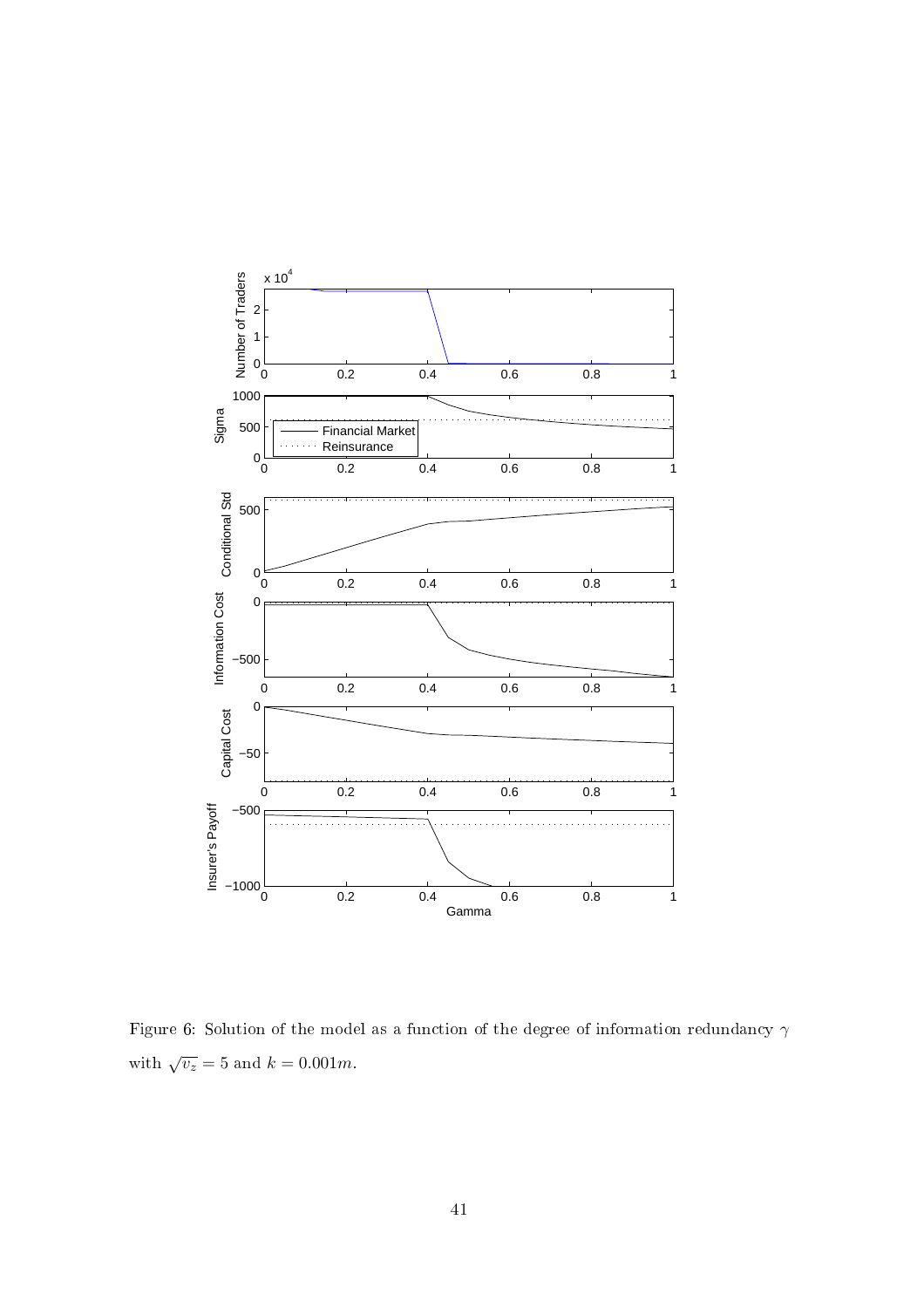

Figure 7: Solution of the model as a function of the degree of information redundancy  $\gamma$ with  $\sqrt{v_\delta} = 250$ .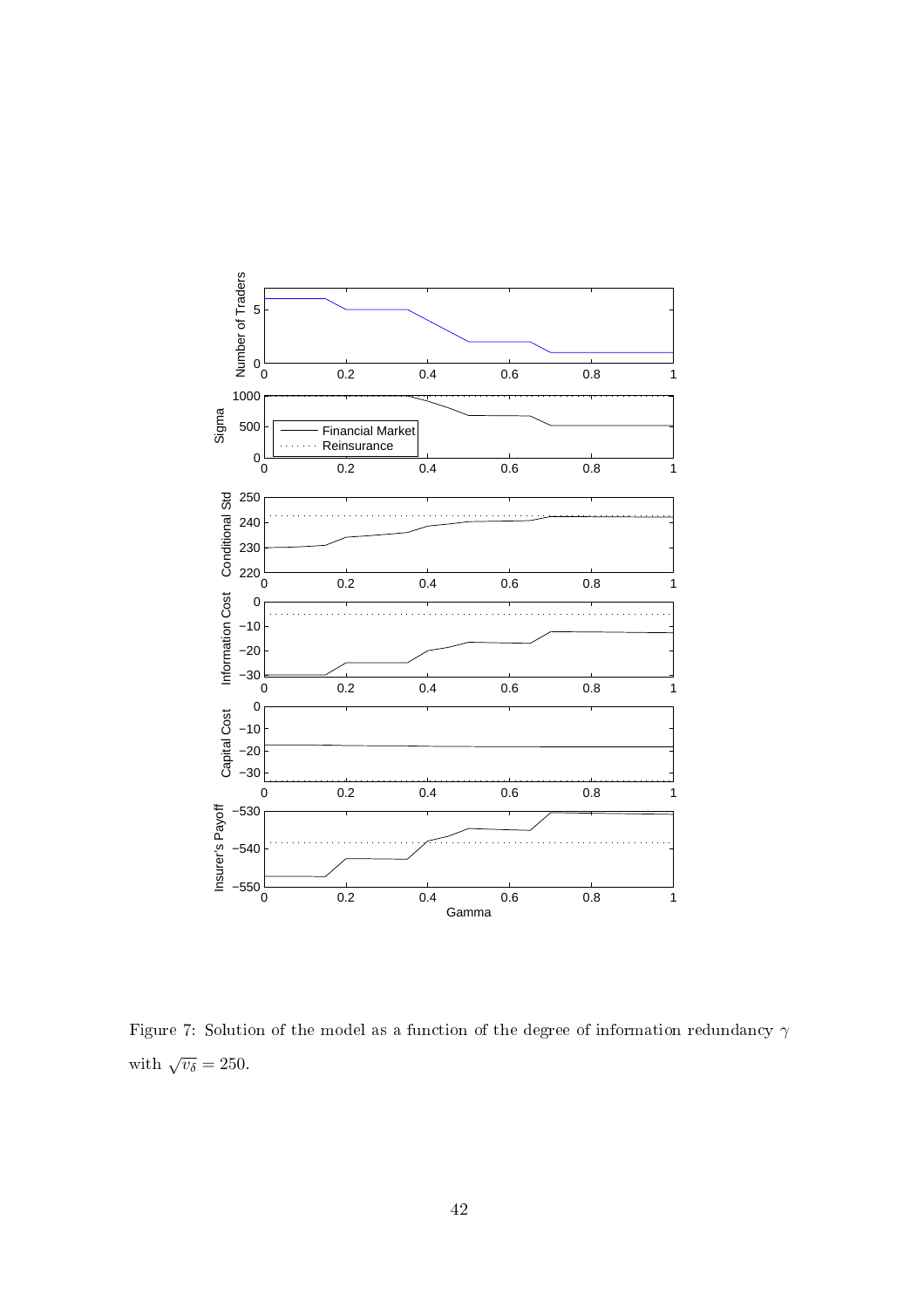

Figure 8: Solution of the model as a function of the degree of information redundancy  $\gamma$ with  $\sqrt{\overline{v}} = 200$ .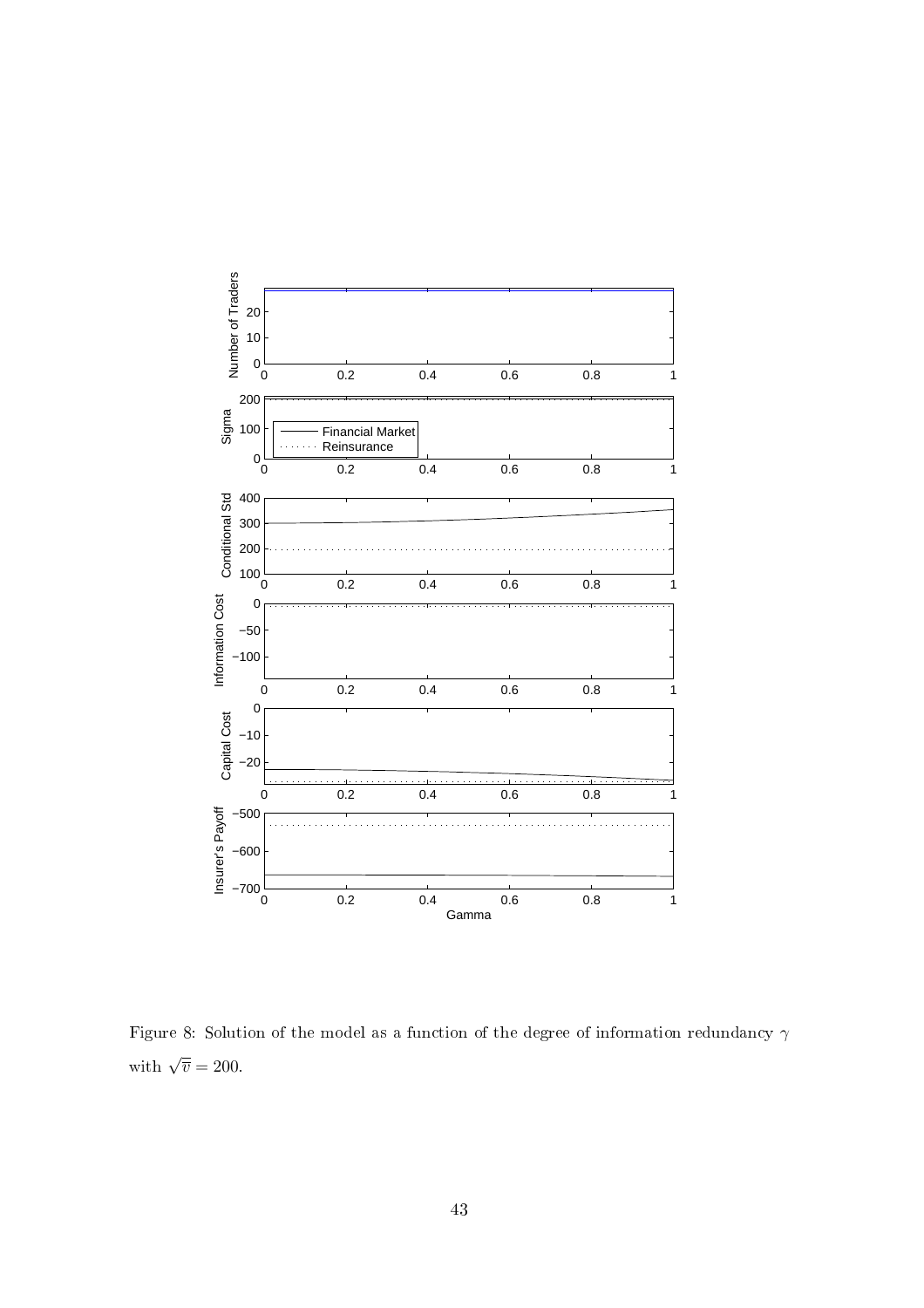

Figure 9: Solution of the model as a function of the degree of information redundancy  $\gamma$ with  $\bar{\tau} = 0.8$ .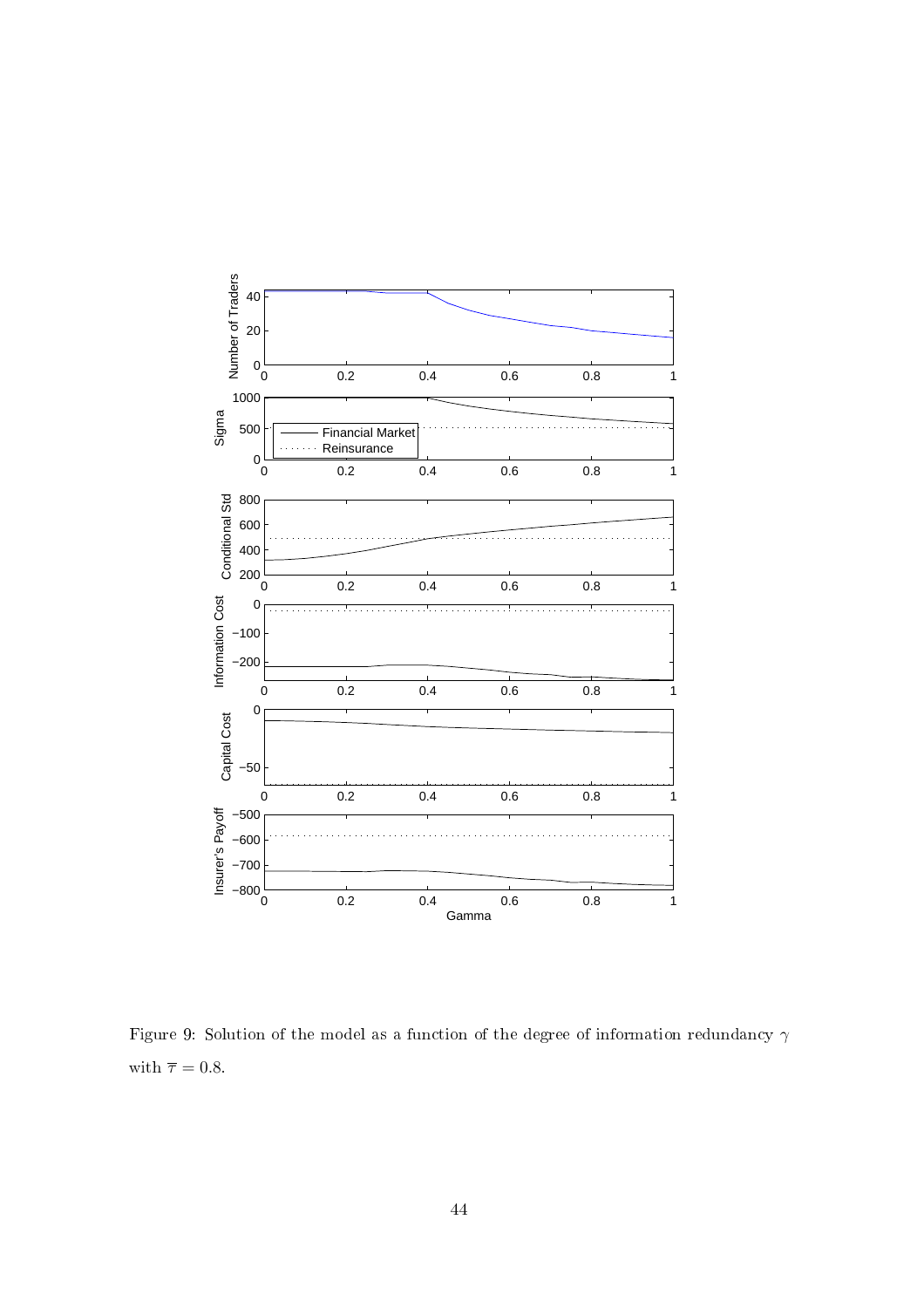

Figure 10: Solution of the model as a function of the degree of information redundancy  $\gamma$ with  $a_i = 0.2$ .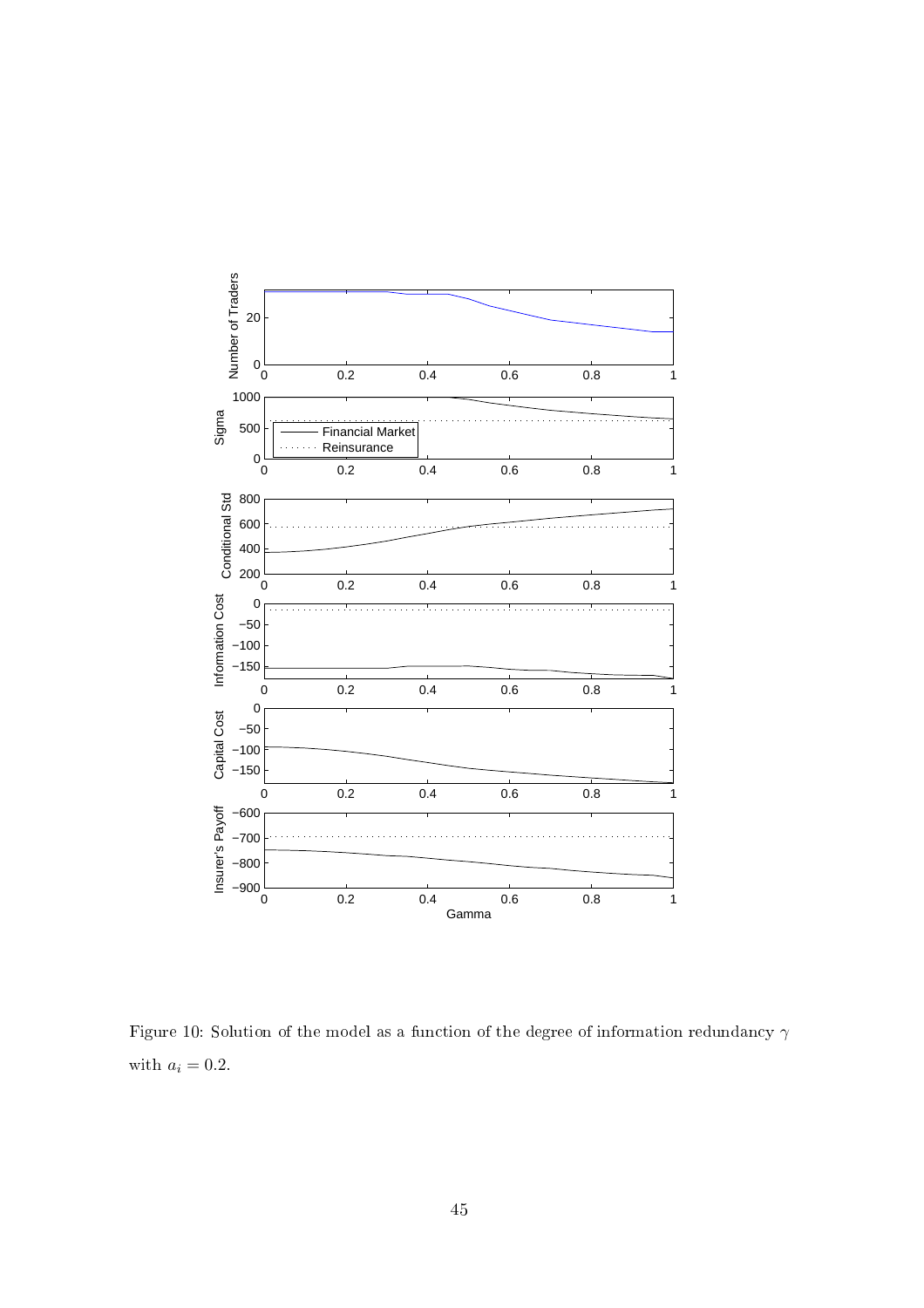

Figure 11: Solution of the model as a function of the degree of information redundancy  $\gamma$ with  $a_r = 0.3$ .